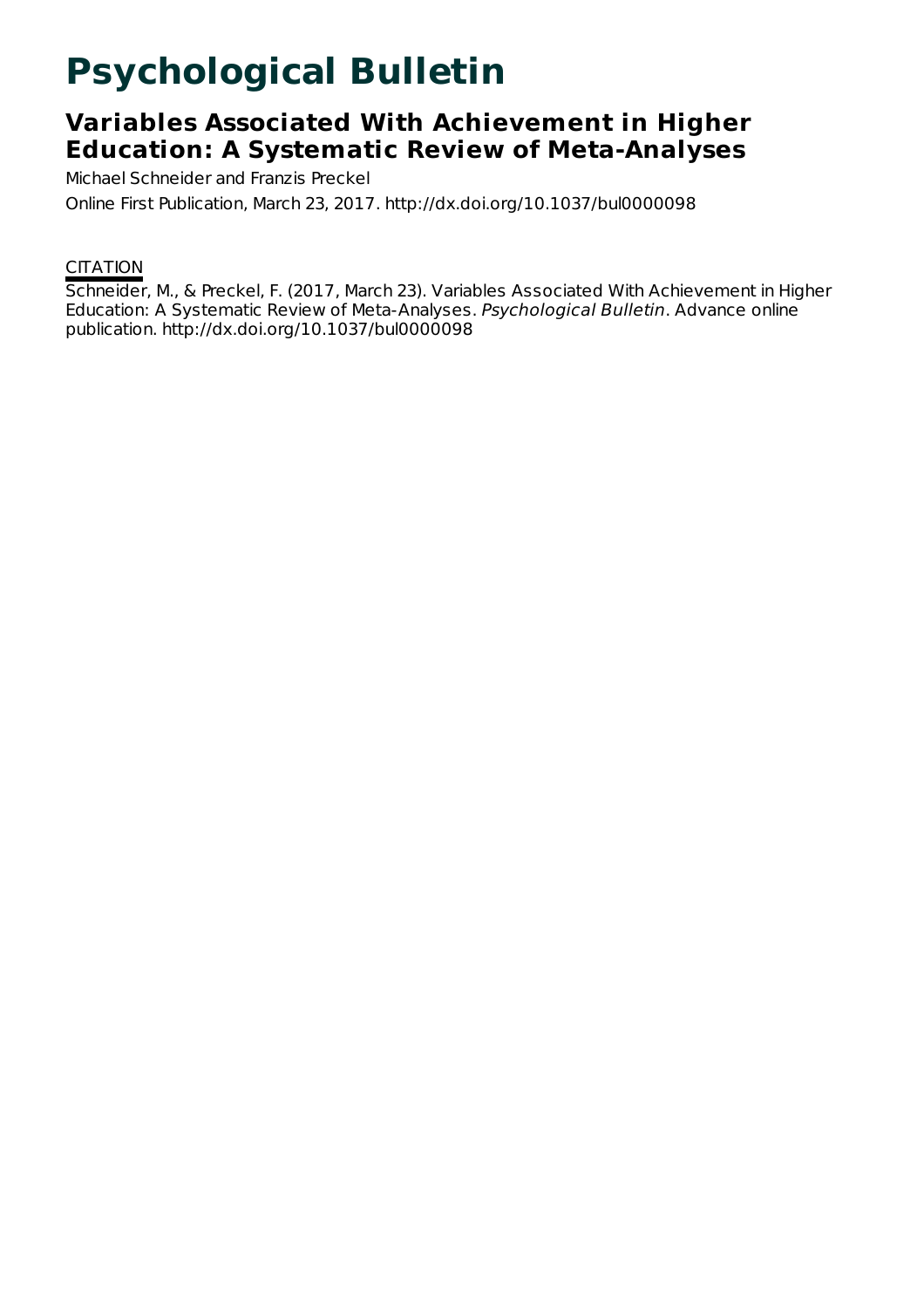## Variables Associated With Achievement in Higher Education: A Systematic Review of Meta-Analyses

#### Michael Schneider and Franzis Preckel University of Trier

The last 2 decades witnessed a surge in empirical studies on the variables associated with achievement in higher education. A number of meta-analyses synthesized these findings. In our systematic literature review, we included 38 meta-analyses investigating 105 correlates of achievement, based on 3,330 effect sizes from almost 2 million students. We provide a list of the 105 variables, ordered by the effect size, and summary statistics for central research topics. The results highlight the close relation between social interaction in courses and achievement. Achievement is also strongly associated with the stimulation of meaningful learning by presenting information in a clear way, relating it to the students, and using conceptually demanding learning tasks. Instruction and communication technology has comparably weak effect sizes, which did not increase over time. Strong moderator effects are found for almost all instructional methods, indicating that how a method is implemented in detail strongly affects achievement. Teachers with high-achieving students invest time and effort in designing the microstructure of their courses, establish clear learning goals, and employ feedback practices. This emphasizes the importance of teacher training in higher education. Students with high achievement are characterized by high self-efficacy, high prior achievement and intelligence, conscientiousness, and the goal-directed use of learning strategies. Barring the paucity of controlled experiments and the lack of meta-analyses on recent educational innovations, the variables associated with achievement in higher education are generally well investigated and well understood. By using these findings, teachers, university administrators, and policymakers can increase the effectivity of higher education.

*Keywords:* academic achievement, meta-analysis, tertiary education, instruction, individual differences

*Supplemental materials:* http://dx.doi.org/10.1037/bul0000098.supp

Higher education enhances the well-being of individuals and countries. In most industrialized countries across the world, close to 40% of the 25- to 34-year-old citizens have completed tertiary education (Organization for Economic Co-operation and Development [OECD], 2014). Persons with a degree in higher education tend to have better results in adult literacy tests, a lower chance of unemployment, and better health than their peers [\(Groot & Maas](#page-33-0)[sen van den Brink, 2007\)](#page-33-0). At least partly, these are causal effects of education rather than mere correlates. For individual persons, the long-term return on investment (i.e., the benefits minus the costs) for having a tertiary degree instead of just an uppersecondary degree ranges between \$110,000 and \$175,000 (OECD, 2012). Society as a whole also invests in and profits from higher education. This social return on investment is estimated at \$91,000 per student for the OECD countries. Thus, effective higher education brings competence and financial, career, health, and other benefits for individuals and countries.

A key question in the design of effective higher education concerns the sources of students' academic achievement. Which characteristics of students, teachers, and instruction are associated

this definition of academic achievement: ". . . performance outcomes that indicate the extent to which a person has accomplished specific goals that were the focus of activities in instructional environments, specifically in school, college, and university [. . .] Among the many criteria that indicate academic achievement, there are very general indicators such as procedural and declarative knowledge acquired in an educational system [and] more curricular-based criteria such as grades or performance on an educational achievement test" (Steinmayr, Meißner, Weidinger, & Wirthwein, 2014). For higher education as well as for education in general, practitioners and researchers in the learning sciences discuss, for example, how strongly achievement is affected by social interaction and student-directed activity versus the mere presentation of content by teachers, by assessment practices, by classroom versus online learning, by prior knowledge and intelligence, and by the students' learning strategies, motivation, personality, and personal background (e.g., Biggs & Tang, 2011; Perry & Smart, 2007; Richardson, Abraham, & Bond, 2012; Schneider & Mustafić, 2015; Schwartz & Gurung, 2012). However, no single empirical study can conclusively evaluate the effectivity of these possible influences on achievement. For example, when an empirical study finds that group work leads to higher learning gains than a lecture, how can researchers know to which extent this conclusion can be generalized beyond the circumstances of that specific study to other content areas, academic disciplines, programs, age groups, institutions, and teachers? Meta-analyses provide a solution to this problem by using math-

with higher learning outcomes than others? In our study, we use

Michael Schneider and Franzis Preckel, Psychology Department, University of Trier.

Correspondence concerning this article should be addressed to Michael Schneider, Psychology Department, University of Trier, Division I, 54286 Trier, Germany. E-mail: [m.schneider@uni-trier.de](mailto:m.schneider@uni-trier.de)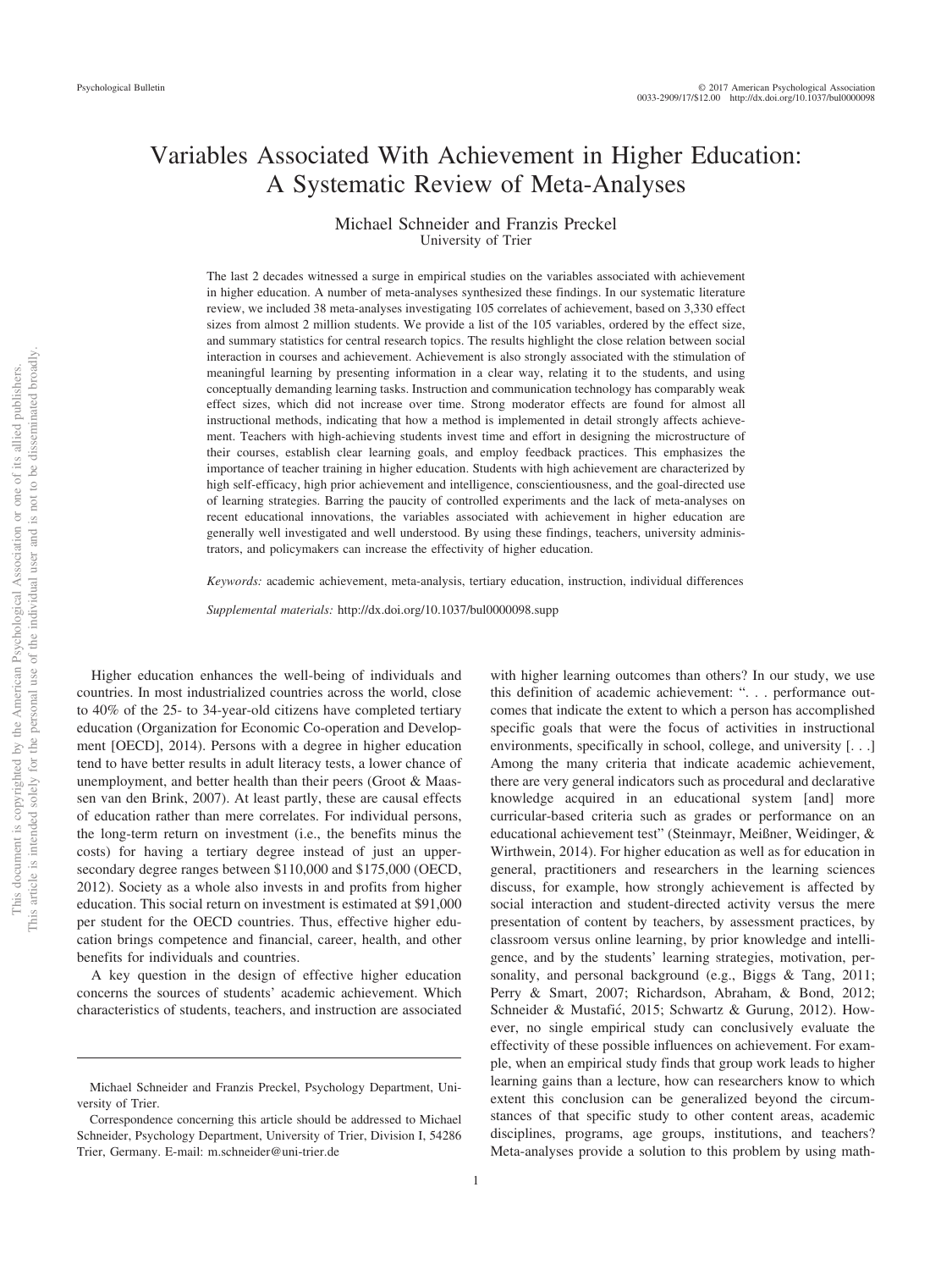ematical models to combine the standardized effect sizes obtained in a wide range of empirical studies (Hedges, 1982; Hedges & Vevea, 1998).

#### **Meta-Analyses and Standardized Effect Sizes**

By averaging the effect sizes from studies conducted under different circumstances (e.g., in different disciplines or with different teachers), meta-analyses lead to more precise estimates of the true effect sizes, specify the variability and the range of effect sizes across studies, and allow testing for moderator variables, that is, characteristics that explain why the effect sizes are systematically higher in some studies than in others (Rosenthal & DiMatteo, 2001). A metaanalysis usually focuses on a particular instructional method, student characteristic, or teacher characteristic. In the current study, we provide a systematic review of meta-analyses on the variables associated with achievement in higher education. This allows for comparisons of the relative importance of a wide range of variables for explaining academic achievement in higher education, which can inform researchers, teachers, and policymakers.

The results of original empirical studies with different measures can be synthesized in a meta-analysis by considering a standardized index of the effect size instead of the absolute values that were measured. Many studies use Cohen's *d* as the standardized effect size index, which is usually computed as (mean value of Group A - mean value of Group B)/pooled within-group standard deviation (see Borenstein, 2009; Hattie, 2009, for more detailed explanations). Many other standardized effect size indices, such as the Pearson correlation coefficient *r* or the proportion of explained variance  $\eta^2$ , are a function of Cohen's *d* and can easily be converted to this metric (Rosenthal & DiMatteo, 2001).

There are established criteria for how meta-analyses should be conducted and reported (e.g., APA, 2008; Moher, Liberati, Tetzlaff, & Altman, 2009; Shea et al., 2009). The methods and results should be documented in a way that makes it explicit to the reader how the effect sizes were selected, controlled for possible biases, and analyzed. They should document how heterogeneous the obtained findings were and whether part of this variability could be explained by moderator analyses. This information helps researchers evaluate the quality of a meta-analysis and can guide their replication attempts.

#### **Previous Reviews of Meta-Analyses on Achievement**

To our best knowledge, no review of meta-analyses on achievement in higher education has been published so far. However, there are at least three such reviews for K–12 school education or for education in general. John Hattie's (2009) book *Visible Learning* reported the most recent and most comprehensive of these reviews. Hattie synthesized the results of about 800 meta-analyses, summing up 52,637 original empirical studies with an estimated total of 236 million participating students. This resulted in a rank-ordered list of 138 variables and the strengths of their associations with achievement (Hattie, 2009, Appendix B).

Hattie noticed that almost all effect sizes were positive, indicating that almost every teaching method led to some learning gains. However, this by no means implies that the choice of the teaching method is irrelevant to achievement and that "anything goes" in teaching. Quite the opposite holds true. The effect sizes varied strongly, indicating that some teaching methods were associated

with much greater academic achievement than others. The average effect size for all meta-analyses was close to Cohen's  $d = 0.4$ . Hattie thus suggested using  $d = 0.4$  as the hinge point to differentiate between variables with below or above average effect sizes. The variables whose effect sizes are greater than 0.4 should gain particular attention in the design of learning environments. However, instructional variables with effect sizes smaller than 0.4 can still improve instruction considerably, for example, when their implementation costs little time and money.

Many of the effect sizes that were greater than  $d = 0.4$  on Hattie's list were related to what Hattie calls visible teaching and learning, that is, explicit and challenging learning goals, feedback from teachers to learners and vice versa, students actively participating in the learning process, and teachers seeing the learning process through their students' eyes and deliberately trying to improve it (Hattie, 2009, p. 22). Hattie concluded that learning was less effective when teachers and students mindlessly followed routines in the classroom but was more effective when the learning process was made visible, reflected on, and deliberately shaped by teachers and students. These results confirm those of an earlier review of more than 100 meta-analyses (Kulik & Kulik, 1989), which found many moderately strong, positive effect sizes and stressed the importance of clearly defined learning tasks, direct teaching, explicit success criteria, and feedback.

A synthesis of the results of 91 meta-analyses with additional content analyses of qualitative literature reviews and expert ratings concluded that "direct influences like classroom management affect student learning more than indirect influences such as policies" (Wang, Haertel, & Walberg, 1993b, p. 74). The authors used their data sources to create a rank order of six broad groups of variables (Wang, Haertel, & Walberg, 1993a), according to the strength of their association with student achievement. The strongest association was found for (a) student aptitude followed by (b) classroom instruction and climate, (c) home and community educational contexts, (d) curriculum design and delivery, (e) school demographics and organization, and (f) state and district characteristics. As shown by this rank order, proximal variables, which directly capture what is happening in the teaching situation and in the students' minds, are generally more closely associated with achievement than distal variables, which involve the wider context of learning and only indirectly affect what is done and thought in classrooms. This finding supports Hattie's (2009) conclusion that, in addition to student aptitude, what teachers and their students do in learning situations is the most important determinant of achievement.

## **How Different is Higher Education?**

Notwithstanding their impressive merits, previous reviews of the meta-analyses on academic achievement are limited in terms of not reporting separate results for higher education. Some substantial differences between higher education, on one hand, and primary and secondary education, on the other hand, raise the question about the expected degree of similarity among the effect sizes for the three levels. As described in the International Standard Classification of Education (UNESCO, 2012) and in the European Qualifications Framework (European Commission, 2008), primary and secondary education aim at providing students with broad sets of basic knowledge and skills that are important in many areas in later life. In contrast, tertiary education aims at equipping students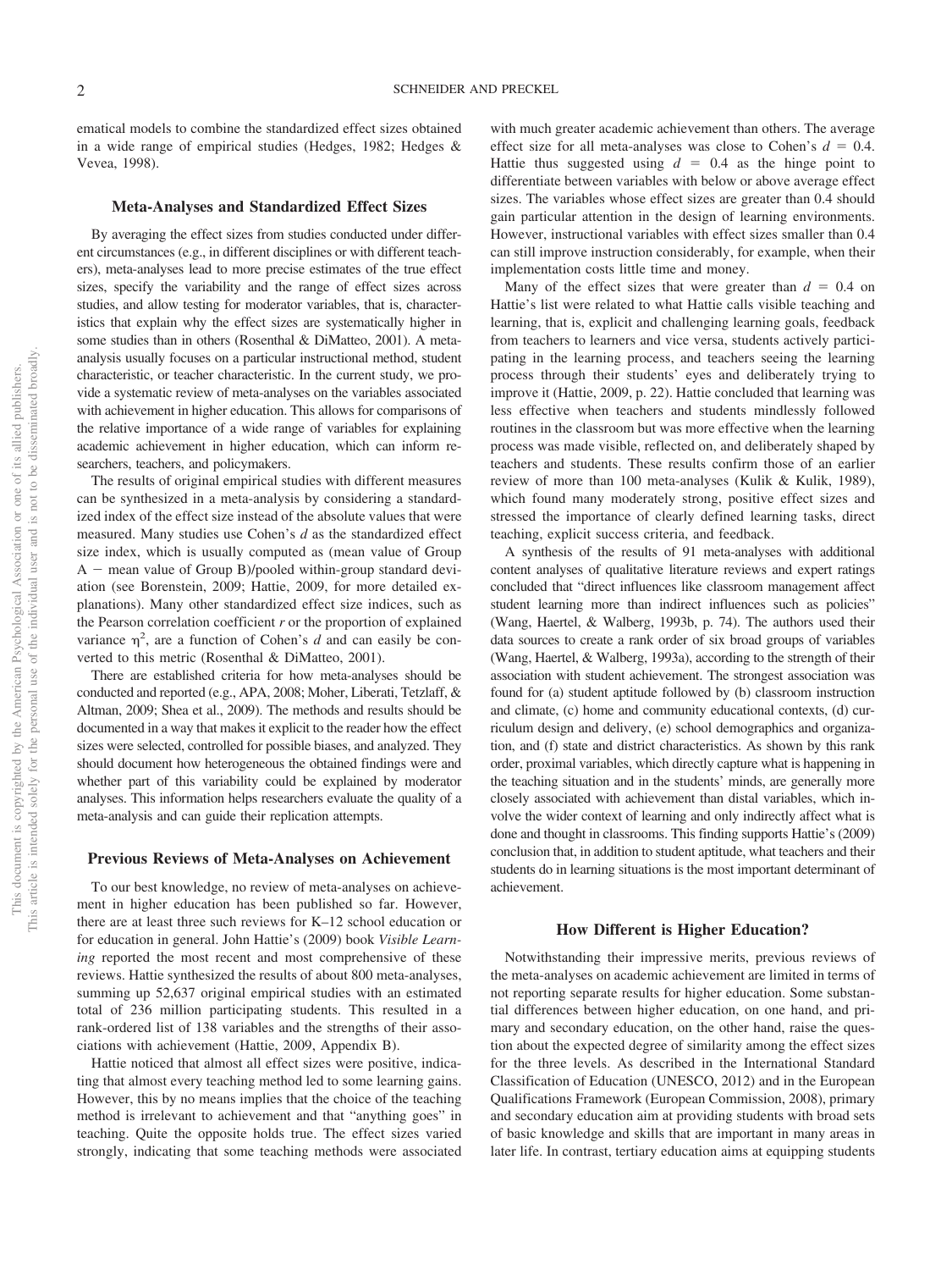with advanced knowledge in a specific content domain, along with general competencies in several areas, such as management of complex projects, decision making in unpredictable work contexts, and taking responsibility for the professional development of others. Universities and colleges are more selective than primary, middle, and high schools. University and college students have a longer learning history, more accumulated academic knowledge and skills, and more experience with formal education than school students. Lecture classes in higher educational institutions tend to be larger than school classes. Given these and further differences among primary, secondary, and tertiary education, a review of the meta-analyses on achievement in higher education can complement the existing reviews with their focus on school learning or learning in general and can provide more exact estimates of effect sizes, specifically for colleges and universities.

## **Debates and Open Questions in Research on Higher Education**

A central open question in research on higher education is to what extent instructional methods impact achievement. Previous reviews of meta-analyses found that instructional methods and their implementation in the classroom were among the most important predictors of K–12 student achievement (Hattie, 2009; Kulik & Kulik, 1989). However, students in higher education are a highly select group. To qualify for higher education, a student should have been successful in the K–12 school system. Thus, it is safe to assume that students in higher education have, on average, better intelligence, school achievement, learning strategies, and self-regulation strategies than the overall population (Credé & Kuncel, 2008; Richardson et al., 2012; Sackett, Kuncel, Arneson, Cooper, & Waters, 2009). This mental flexibility might help students in higher education to profit from any instructional method and learning material. Teachers in higher education are usually researchers and experts in the fields of the courses they are teaching. This high degree of domain-specific competence might suffice for them to deliver the courses effectively, irrespective of the teaching methods they use (cf. Benassi & Buskist, 2012; Feldman, 1989).

A second debate in higher education revolves around the role of information and communication technology, particularly about whether online instruction should complement or maybe even replace classroom instruction. Whereas some authors suggested that technology was merely a vehicle that would transport content without changing it (Clark, 1994), others claimed that technology had the potential to completely revolutionize higher education because it would make teaching and learning materials freely available worldwide, could provide quick individualized feedback, and would help people communicate (Barber, Donnelly, & Rizvi, 2013; Pappano, 2012). Still other researchers took a middle ground by asking how the costs of learning technology compare to its benefits and how technology would need to be designed so that it would improve learning (e.g., Kirschner & Paas, 2001; McAndrew & Scanlon, 2013).

A third debate concerns the optimal level of social interaction and student activity in courses (Cherney, 2008). There is a longstanding agreement on the effectivity of the questions asked by a teacher (Redfield & Rousseau, 1981), as well as collaborative learning arrangements (Slavin, 1983). However, it is debated

whether lectures and similar teacher-centered forms of instruction, where students spend most of the time listening, are effective and remain a relevant form of instruction (Bligh, 2000). There is also disagreement on the potentials of student projects and similar inquiry-based forms of learning, which require a lot of social interaction and self-directed student activity (Helle, Tynjälä, & Olkinuora, 2006). In these projects, students search and integrate information from different sources, develop and choose from alternative approaches for solving a problem, implement the selected approach, and present the solution, while simultaneously developing and following an adequate time schedule and structuring their group communication. This process provides students with many learning opportunities (Hmelo-Silver, 2004). However, it has been argued that even students with high prior knowledge are usually unable to simultaneously keep track of and perform all of the subtasks involved in project-based learning, so that this is ineffective compared to more teacher-directed instructional methods (Kirschner, Sweller, & Clark, 2006; Mayer, 2004).

Less controversial but nonetheless productive areas of research on achievement in higher education investigate the role of assessment practices (Boud & Falchikov, 2007), student personality (Poropat, 2009), self-regulated learning strategies (Pintrich & Zusho, 2007), multimedia learning (Lamb, 2006), and presentation techniques (Clark, 2008; Levasseur & Sawyer, 2006). These variables are discussed in different literature streams that are rarely brought together. Thus, little is known about how the strengths of their relationships with achievement compare with one another.

## **The Current Study**

In sum, despite the wealth of empirical findings on the variables associated with achievement in higher education, these results have not yet been reviewed and synthesized comprehensively. Against this background, we conducted a systematic literature review of the meta-analyses on the variables associated with achievement in higher education. By compiling the results of meta-analyses, each averaging the effect sizes of the variables across several single studies in a specific subdomain of research, our review gives an overview of a huge range of key findings. However, there is a price to pay for this. Many details of the original empirical studies are lost when they are synthesized in meta-analyses, and not all details of each meta-analysis can be reported in the review. Therefore, it is important to explicitly state the goals and the limitations of our endeavor. We aim at giving researchers and practitioners a broad overview and a general orientation of the variables associated with achievement in higher education. We only included meta-analyses in our review, because they aggregate findings from many empirical studies conducted in different programs, academic disciplines, higher educational institutions, and countries leading to a better estimation precision and generalizability compared with single empirical studies. We go beyond meta-analyses by reporting and comparing the effect sizes from a broad range of literature streams in the learning sciences. Our approach is limited in that we cannot report and discuss detailed information on the measures, samples, or moderating influences separately for all 105 variables included in our review. We refer readers who are interested in these important issues to the meta-analyses listed in Table 1 and to the single studies cited therein. We do not aim to replace these more detailed studies but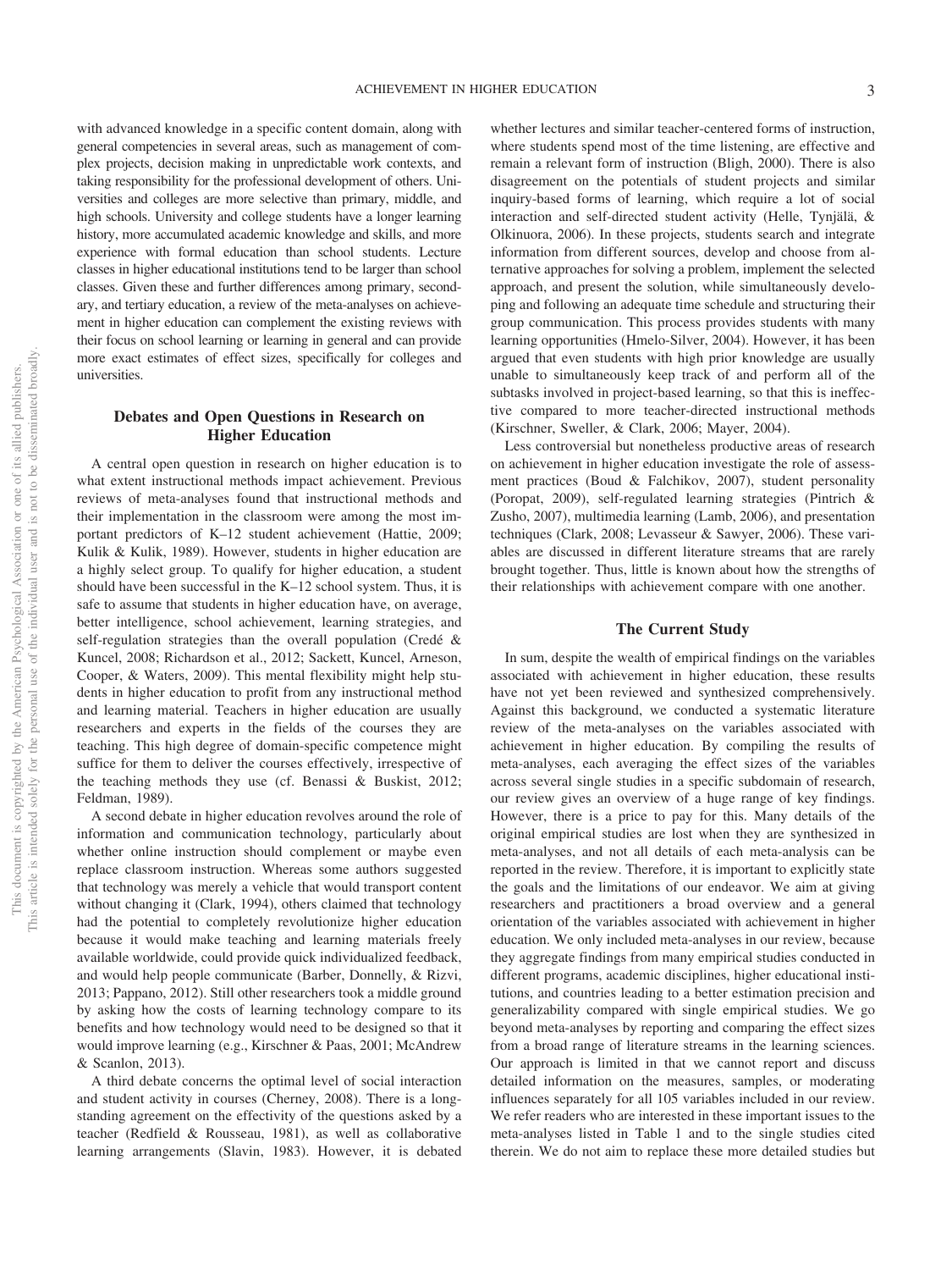| Ś                | C<br>C                   |
|------------------|--------------------------|
| į<br>é<br>ä<br>j |                          |
| ť                |                          |
| Ŝ                |                          |
| ī                |                          |
|                  | ļ                        |
|                  | j                        |
| ì                |                          |
|                  |                          |
|                  |                          |
| )<br>ì           | i                        |
|                  |                          |
|                  |                          |
|                  | į                        |
|                  |                          |
| į                |                          |
| í                | $\overline{\phantom{a}}$ |
|                  |                          |
|                  |                          |
|                  |                          |
|                  |                          |
|                  |                          |
|                  |                          |
|                  |                          |
|                  |                          |
|                  |                          |
|                  |                          |
|                  |                          |
|                  |                          |
|                  | user                     |
|                  |                          |
|                  |                          |
|                  |                          |
|                  | ï                        |
|                  |                          |
| ī                | ı                        |
|                  |                          |
| Ĵ                |                          |
|                  |                          |
|                  | į                        |
|                  |                          |
|                  |                          |
|                  |                          |
|                  |                          |
|                  |                          |
| ľ.               |                          |
|                  | <b>NSC</b>               |
| CON              |                          |
|                  |                          |
|                  |                          |
| š<br>i<br>i      | ¢                        |
|                  | ś                        |
|                  |                          |
|                  |                          |
|                  |                          |
| È<br>j           |                          |
|                  |                          |
|                  |                          |
|                  | 3                        |
|                  |                          |
|                  | j                        |
| ï<br>j           | ì                        |
|                  |                          |
| ł<br>J<br>I      |                          |
|                  | J                        |
| i                | Ę                        |
|                  |                          |
| ì<br>í<br>J      |                          |
|                  |                          |
|                  | ١                        |
|                  |                          |
|                  |                          |
| j                |                          |
|                  |                          |
|                  |                          |
|                  |                          |
| Contractor Co.   |                          |
|                  |                          |
|                  | j<br>į                   |
|                  |                          |
| his              | ì                        |
|                  | i                        |
| í                |                          |
|                  | his                      |
|                  |                          |
|                  | ĺ<br>j                   |
|                  |                          |

Table 1<br>105 Variables Ordered by the Strength of Their Association with Achievement in Higher Education (Cohen's d) 105 Variables Ordered by the Strength of Their Association with Achievement in Higher Education (Cohen's d)

| Reference                                                   | Falchikov and<br>Goldfinch<br>(2000)                                                                                                         | Abraham, and<br>Bond $(2012)^b$<br>Richardson,                     | Feldman (1989)                                                                                                                                                                     | Feldman (1989)                                                                                                                                                                                                | Richardson et al.<br>$(2012)^{b}$                                                         | Credé, Roch, and<br>Kieszczynka<br>(2010)   | Richardson et al.<br>$(2012)^{b}$        | Boud (1989)<br>Falchikov and                                                                                                           | Feldman (1989)                                                                                                                                                | (table continues) |
|-------------------------------------------------------------|----------------------------------------------------------------------------------------------------------------------------------------------|--------------------------------------------------------------------|------------------------------------------------------------------------------------------------------------------------------------------------------------------------------------|---------------------------------------------------------------------------------------------------------------------------------------------------------------------------------------------------------------|-------------------------------------------------------------------------------------------|---------------------------------------------|------------------------------------------|----------------------------------------------------------------------------------------------------------------------------------------|---------------------------------------------------------------------------------------------------------------------------------------------------------------|-------------------|
| Support for<br>causality<br>from $\mathbb{R} C\mathbb{T}^a$ | n/a                                                                                                                                          | n/a                                                                | n/a                                                                                                                                                                                | n/a                                                                                                                                                                                                           | n/a                                                                                       | n/a                                         | n/a                                      | n/a                                                                                                                                    | n/a                                                                                                                                                           |                   |
| moderators<br>reported<br>Sign.                             | yes                                                                                                                                          | œ                                                                  | $\mathbf{r}$                                                                                                                                                                       | <b>CO</b>                                                                                                                                                                                                     | $\overline{a}$                                                                            | œ                                           | œ                                        | œ                                                                                                                                      | $\mathbf{r}$                                                                                                                                                  |                   |
| Heterogeneity                                               | 95                                                                                                                                           | $\overline{7}$                                                     | n/a                                                                                                                                                                                | n/a                                                                                                                                                                                                           | 74                                                                                        | n/a                                         | $96$                                     | $\circ$                                                                                                                                | n/a                                                                                                                                                           |                   |
| Cohen's d, 95% CI<br>in brackets                            | 1.91                                                                                                                                         | 1.81 [1.42, 2.34]                                                  | 1.39                                                                                                                                                                               | 1.35                                                                                                                                                                                                          | 1.12 [0.93, 1.35]                                                                         | 0.98                                        | $0.90$ [ $0.77$ , $1.04$ ]               | 0.85                                                                                                                                   | 0.82                                                                                                                                                          |                   |
| Number of<br>effect sizes                                   | 56                                                                                                                                           | 4                                                                  | $28$                                                                                                                                                                               | 32                                                                                                                                                                                                            | 13                                                                                        | 68                                          | 46                                       | 45                                                                                                                                     | $\Omega$                                                                                                                                                      |                   |
| participants<br>Number of                                   | 3,266                                                                                                                                        | 1,348                                                              |                                                                                                                                                                                    |                                                                                                                                                                                                               | 2,670                                                                                     | 21,164                                      | 34,724                                   |                                                                                                                                        |                                                                                                                                                               |                   |
| Compared with                                               |                                                                                                                                              |                                                                    |                                                                                                                                                                                    |                                                                                                                                                                                                               |                                                                                           |                                             |                                          |                                                                                                                                        |                                                                                                                                                               |                   |
| Definition of variable                                      | grade a student's<br>teacher-given grade<br>(high effect size<br>indicates high<br>achievement in<br>addition to the<br>similarity)<br>Peers | performance<br>capability" (p. 356)<br>"Perceptions of<br>academic | for each day's<br>lecture. $[.\,.\,.\,]$ The<br>instructor planned<br>the activities of each<br>class period in<br>datall" (p. 633).<br>e.g., "The instructor<br>was well prepared | clearly $[L \cdot]$ The<br>instructor makes good<br>use of examples and<br>illustrations to get<br>across difficult<br>across difficult<br>e.g., "The instructor<br>interprets abstract<br>ideas and theories | "Self-assigned minimal<br>goal standards (in<br>this context, $\text{GPA}$ )"<br>(p. 357) | Proportion of attended<br>sessions in class | school grade point<br>average<br>High    | own achievement in<br>addition to teacher-<br>given grades (high<br>effect size indicates<br>high similarity).<br>Students grade their | puts materials across<br>in an interesting<br>way; the teacher<br>stimulated<br>intellectual<br>intellectual<br>curiosity" (p. 633).<br>e.g., "The instructor |                   |
| Variable                                                    | Student peer-assessment                                                                                                                      | Performance self-<br>efficacy                                      | Teacher's preparation/<br>organization of the<br>course                                                                                                                            | understandableness<br>Teacher's clarity and                                                                                                                                                                   | Grade goal                                                                                | Frequency of class<br>attendance            | High school GPA                          | Student self-assessment                                                                                                                | and its subject matter<br>Teacher's stimulation of<br>interest in the course                                                                                  |                   |
| Category                                                    | Assessment                                                                                                                                   | Motivation                                                         | meaningful<br>Stimulating<br>learning                                                                                                                                              | Presentation                                                                                                                                                                                                  | Motivation                                                                                | Strategies                                  | Intelligence and<br>achievement<br>prior | Assessment                                                                                                                             | Presentation                                                                                                                                                  |                   |
| Area                                                        | Instruction                                                                                                                                  | Student                                                            | Instruction                                                                                                                                                                        | Instruction                                                                                                                                                                                                   | Student                                                                                   | Student                                     | Student                                  | Instruction                                                                                                                            | Instruction                                                                                                                                                   |                   |
| Rank                                                        |                                                                                                                                              | $\sim$                                                             | $\epsilon$                                                                                                                                                                         | 4                                                                                                                                                                                                             | 5                                                                                         | $\circ$                                     | $\overline{ }$                           | ${}^{\circ}$                                                                                                                           | $\circ$                                                                                                                                                       |                   |

## 4 SCHNEIDER AND PRECKEL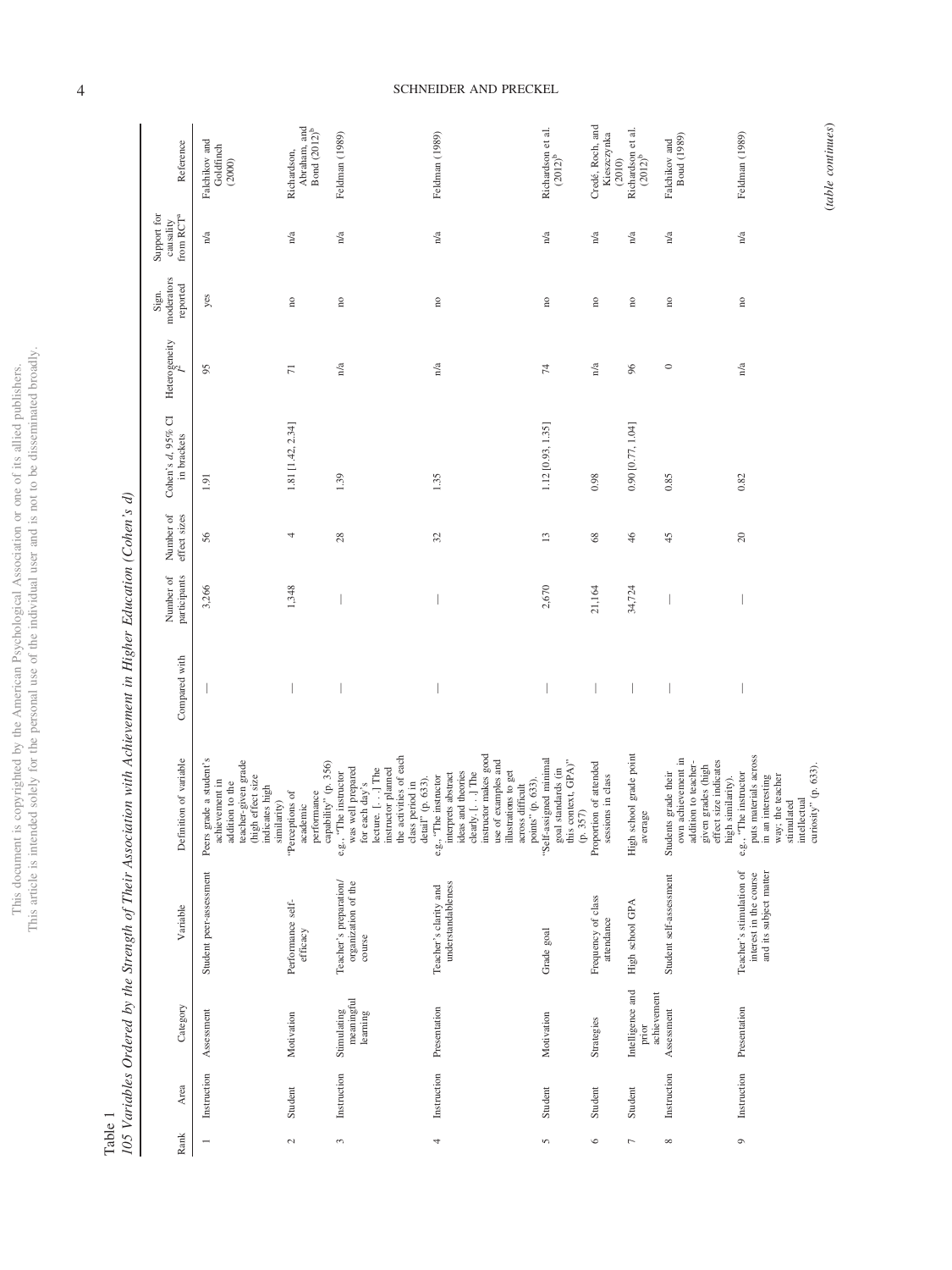This document is copyrighted by the American Psychological Association or one of its allied publishers.<br>This article is intended solely for the personal use of the individual user and is not to be disseminated broadly. This article is intended solely for the personal use of the individual user and is not to be disseminated broadly. This document is copyrighted by the American Psychological Association or one of its allied publishers.

> Table 1 (continued) Table 1 (*continued*)

| Reference                                         | Waters (2009)<br>Sackett, Kuncel,<br>Cooper, and<br>Ameson,                                                                                                             | Feldman (1989)                                                                                                                                                            | Feldman (1989)                                                                                                                                                                    | Feldman (1989)                                                                                                                                                     | Feldman (1989)                                                                                                                                                                                | Richardson et al.<br>$(2012)^{b}$                                                 |
|---------------------------------------------------|-------------------------------------------------------------------------------------------------------------------------------------------------------------------------|---------------------------------------------------------------------------------------------------------------------------------------------------------------------------|-----------------------------------------------------------------------------------------------------------------------------------------------------------------------------------|--------------------------------------------------------------------------------------------------------------------------------------------------------------------|-----------------------------------------------------------------------------------------------------------------------------------------------------------------------------------------------|-----------------------------------------------------------------------------------|
| from RCT <sup>a</sup><br>Support for<br>causality | n/a                                                                                                                                                                     | n/a                                                                                                                                                                       | n/a                                                                                                                                                                               | n/a                                                                                                                                                                | n/a                                                                                                                                                                                           | n/a                                                                               |
| moderators<br>reported<br>Sign.                   | $\overline{\phantom{0}}$                                                                                                                                                | $\overline{10}$                                                                                                                                                           | $\overline{10}$                                                                                                                                                                   | $\overline{\phantom{a}}$                                                                                                                                           | $\overline{\phantom{0}}$                                                                                                                                                                      | $\overline{\phantom{0}}$                                                          |
| Heterogeneity                                     | 57                                                                                                                                                                      | n/a                                                                                                                                                                       | n/a                                                                                                                                                                               | n/a                                                                                                                                                                | n/a                                                                                                                                                                                           | 23                                                                                |
| Cohen's d, 95% CI<br>in brackets                  | $0.79$ [0.64, 0.96]                                                                                                                                                     | 0.77                                                                                                                                                                      | 0.77                                                                                                                                                                              | 0.75                                                                                                                                                               | 0.75                                                                                                                                                                                          | $0.75$ [0.68, 0.82]                                                               |
| Number of<br>effect sizes                         | $\overline{17}$                                                                                                                                                         | 27                                                                                                                                                                        | 22                                                                                                                                                                                | $\circ$                                                                                                                                                            | $\overline{c}$                                                                                                                                                                                | $\overline{19}$                                                                   |
| Number of<br>participants                         | 17,244                                                                                                                                                                  |                                                                                                                                                                           |                                                                                                                                                                                   |                                                                                                                                                                    |                                                                                                                                                                                               | 8,862                                                                             |
| Compared with                                     |                                                                                                                                                                         |                                                                                                                                                                           |                                                                                                                                                                                   |                                                                                                                                                                    |                                                                                                                                                                                               |                                                                                   |
| Definition of variable                            | Scores on the American<br>standardized college<br>College Test (ACT),<br>Scholastic Aptitude<br>(PSAT), and other<br>Preliminary SAT<br>admission tests.<br>lest (SAT), | express opinions; the<br>"Students felt free<br>viewpoint of others"<br>to ask questions or<br>teacher appeared<br>receptive to new<br>deas and the<br>(p. 634).<br>e.g., | was willing to help<br>students outside of<br>$\mathbf{e}.\mathbf{g}$ , "The instructor<br>students having<br>class" (p. 635).<br>difficulty; the<br>accessible to<br>teacher was | fluently, and without<br>his or her voice" (p.<br>speech and tone of<br>teacher varied the<br>speaks distinctly,<br>e.g., "The teacher<br>hesitation; the<br>633). | e.g., "The purpose and<br>clear to the student;<br>course were made<br>the teacher clearly<br>responsibilities in<br>the course" (pp.<br>defined student<br>policies of the<br>$633 - 634$ ). | academic situations"<br>"Persistence and effort<br>when faced with<br>challenging |
| Variable                                          | Admission test results                                                                                                                                                  | encouragement of<br>questions and<br>discussion<br>Teacher's                                                                                                              | Teacher's availability<br>and helpfulness                                                                                                                                         | Teacher's elocutionary<br>skills                                                                                                                                   | objectives and<br>Clarity of course<br>requirements                                                                                                                                           | Effort regulation                                                                 |
| Category                                          | Intelligence and<br>achievement<br>prior                                                                                                                                | interaction<br>Social                                                                                                                                                     | interaction<br>Social                                                                                                                                                             | Presentation                                                                                                                                                       | meaningful<br>Stimulating<br>learning                                                                                                                                                         | Strategies                                                                        |
| Area                                              | Student                                                                                                                                                                 | Instruction                                                                                                                                                               | Instruction                                                                                                                                                                       | Instruction                                                                                                                                                        | Instruction                                                                                                                                                                                   | Student                                                                           |
| Rank                                              | $\overline{10}$                                                                                                                                                         | $\equiv$                                                                                                                                                                  | $\equiv$                                                                                                                                                                          | 13                                                                                                                                                                 | 13                                                                                                                                                                                            | 13                                                                                |

## ACHIEVEMENT IN HIGHER EDUCATION

5

(*table continues*)

(table continues)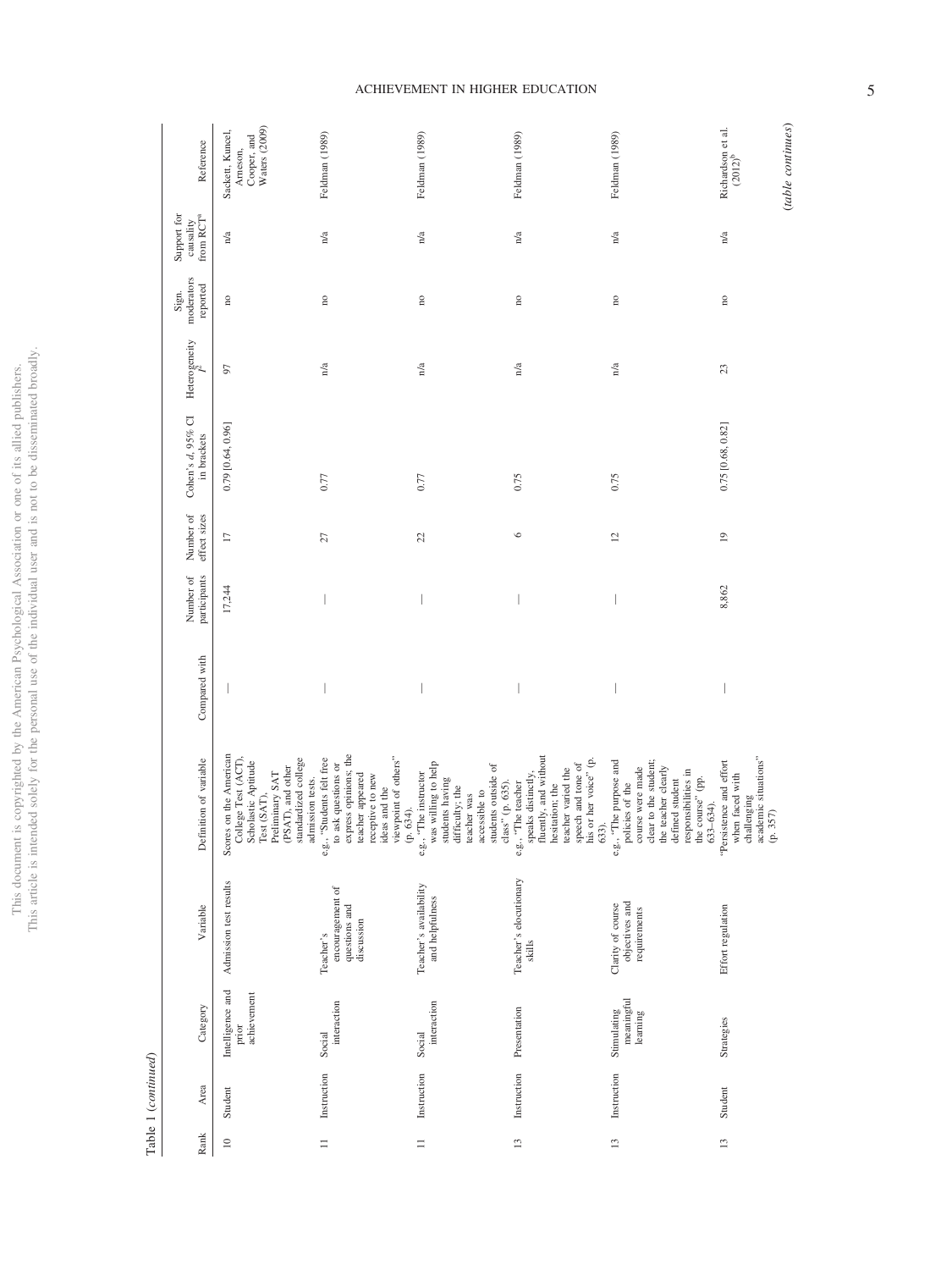This document is copyrighted by the American Psychological Association or one of its allied publishers.<br>This article is intended solely for the personal use of the individual user and is not to be disseminated broadly. This article is intended solely for the personal use of the individual user and is not to be disseminated broadly. This document is copyrighted by the American Psychological Association or one of its allied publishers.

> Table 1 (continued) Table 1 (*continued*)

| Reference                                         | Redfield and<br>Rousseau<br>(1981)                                                                                                                                                                                                        | Symons and<br>Johnson<br>(1997)                                                                                          | Richardson et al.<br>$(2012)^{b}$                                                                                                       | Robbins et al.<br>(2004)                                                                                                                                                                         | Feldman (1989)                                                                                                                                                | Richardson et al.<br>$(2012)^b$                             | (table continues)<br>Kochevar, and<br>Ones (2014)<br>Kuncel,                                                   |
|---------------------------------------------------|-------------------------------------------------------------------------------------------------------------------------------------------------------------------------------------------------------------------------------------------|--------------------------------------------------------------------------------------------------------------------------|-----------------------------------------------------------------------------------------------------------------------------------------|--------------------------------------------------------------------------------------------------------------------------------------------------------------------------------------------------|---------------------------------------------------------------------------------------------------------------------------------------------------------------|-------------------------------------------------------------|----------------------------------------------------------------------------------------------------------------|
| from RCT <sup>a</sup><br>Support for<br>causality | n/a                                                                                                                                                                                                                                       | meta                                                                                                                     | n/a                                                                                                                                     | n/a                                                                                                                                                                                              | n/a                                                                                                                                                           | n/a                                                         | n/a                                                                                                            |
| moderators<br>reported<br>Sign.                   | <b>CO</b>                                                                                                                                                                                                                                 | yes                                                                                                                      | $\mathsf{a}$                                                                                                                            | $\mathsf{R}$                                                                                                                                                                                     | $\overline{a}$                                                                                                                                                | yes                                                         | $\overline{\phantom{a}}$                                                                                       |
| Heterogeneity                                     | n/a                                                                                                                                                                                                                                       | $\mathcal{L}$                                                                                                            | $\approx$                                                                                                                               | 88                                                                                                                                                                                               | n/a                                                                                                                                                           | $\overline{5}$                                              | n/a                                                                                                            |
| Cohen's d, 95% CI<br>in brackets                  | 0.73                                                                                                                                                                                                                                      | $0.65$ [0.58, 0.71]                                                                                                      | $0.65$ [0.51, 0.81]                                                                                                                     | $0.64$ [0.53, 0.75]                                                                                                                                                                              | 0.63                                                                                                                                                          | 0.58 [0.46, 0.71]                                           | 0.58                                                                                                           |
| Number of<br>effect sizes                         | $\overline{1}$                                                                                                                                                                                                                            | $60\,$                                                                                                                   | 15                                                                                                                                      | $\overline{17}$                                                                                                                                                                                  | $\overline{c}$                                                                                                                                                | 67                                                          | $\circ$                                                                                                        |
| participants<br>Number of                         |                                                                                                                                                                                                                                           |                                                                                                                          | 2,774                                                                                                                                   | 9,330                                                                                                                                                                                            |                                                                                                                                                               | 46,570                                                      | 5,155                                                                                                          |
| Compared with                                     | Close-ended questions                                                                                                                                                                                                                     | content without<br>Teacher presents<br>relating it to<br>students                                                        |                                                                                                                                         |                                                                                                                                                                                                  |                                                                                                                                                               |                                                             |                                                                                                                |
| Definition of variable                            | information to create<br>recall or recognition<br>Open-ended questions<br>"require pupils to<br>and support a<br>response"; close-<br>ended questions<br>"call for verbatim<br>% of factual<br>information" (p.<br>$237$ ).<br>manipulate | that explicitly relates<br>presented in a way<br>it to the students<br>New information is<br>(self-reference<br>effect). | "Task-dependent usage<br>of deep and surface<br>learning strategies<br>combined with a<br>motivation for<br>achievement<br>" (p. $358)$ | undertaken; the drive<br>to strive for success<br>and excellence" (p.<br>$267$ )<br>"One's motivation to<br>obstacles and<br>completing tasks<br>achieve success;<br>enjoyment of<br>surmounting | student reactions; the<br>when students failed<br>to keep up in class"<br>skilled in observing<br>e.g., "The teacher was<br>teacher was aware<br>$(p. 633)$ . | "General perceptions of<br>academic capability"<br>(p. 356) | graduate, and<br>professional schools<br>recommendation for<br>undergraduate,<br>applications to<br>Letters of |
| Variable                                          | Open-ended questions                                                                                                                                                                                                                      | Teacher relates content<br>to students                                                                                   | Strategic approach to<br>learning                                                                                                       | Achievement motivation                                                                                                                                                                           | Teacher's sensitivity to<br>and concern with<br>class level and<br>progress                                                                                   | Academic self-efficacy                                      | letter from professor<br>recommendation<br>Content of                                                          |
| Category                                          | interaction<br>Social                                                                                                                                                                                                                     | meaningful<br>Stimulating<br>learning                                                                                    | Strategies                                                                                                                              | Motivation                                                                                                                                                                                       | Assessment                                                                                                                                                    | Motivation                                                  | Intelligence and<br>achievement<br>prior                                                                       |
| Area                                              | Instruction                                                                                                                                                                                                                               | Instruction                                                                                                              | Student                                                                                                                                 | Student                                                                                                                                                                                          | Instruction                                                                                                                                                   | Student                                                     | Student                                                                                                        |
| Rank                                              | 16                                                                                                                                                                                                                                        | $\overline{17}$                                                                                                          | $\overline{17}$                                                                                                                         | $\overline{19}$                                                                                                                                                                                  | $20\,$                                                                                                                                                        | $\overline{c}$                                              | $\overline{21}$                                                                                                |

## 6 SCHNEIDER AND PRECKEL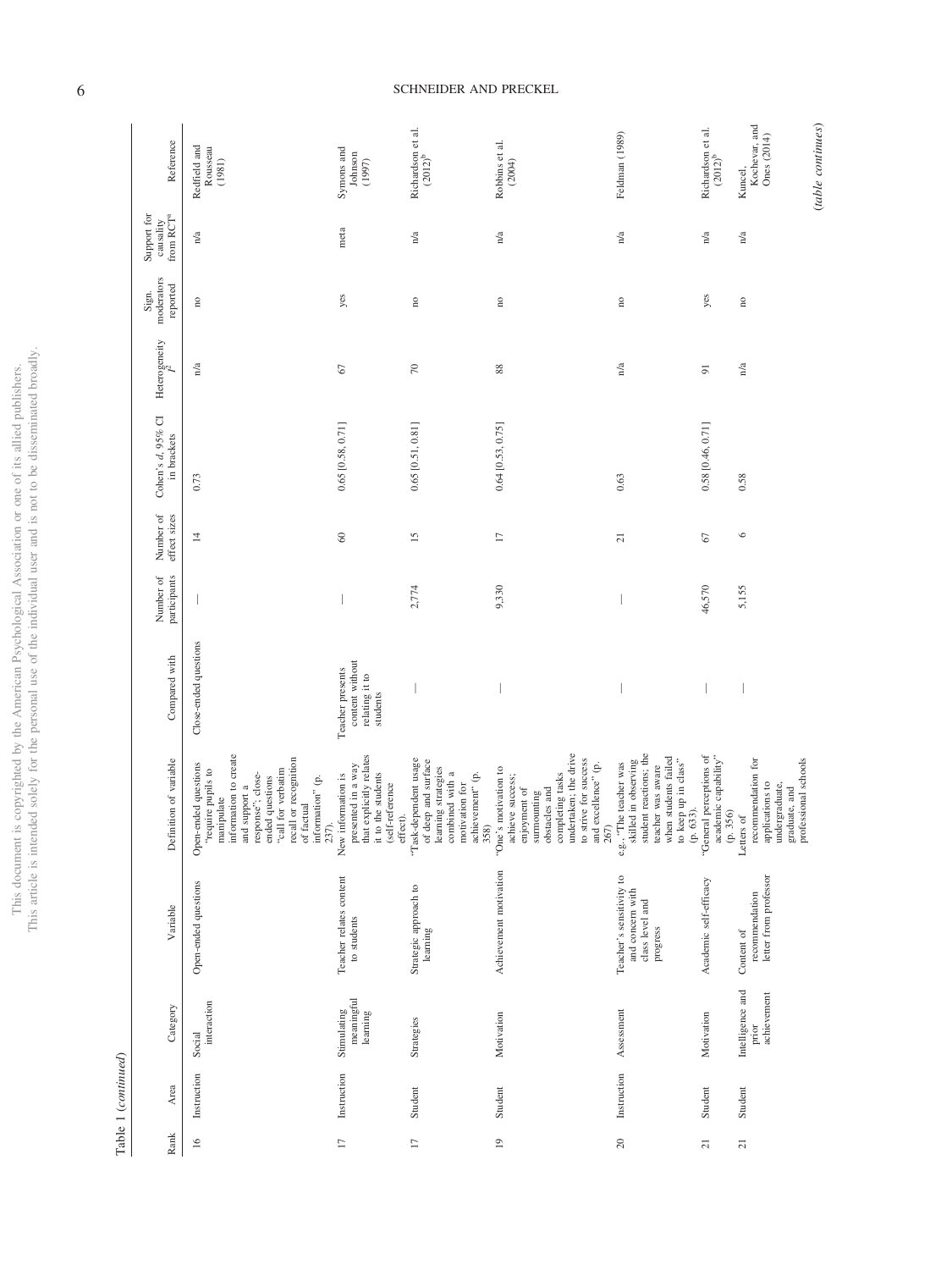| ١             | j<br>i                   |
|---------------|--------------------------|
| ł<br>j        |                          |
|               |                          |
| $\frac{4}{3}$ |                          |
|               |                          |
|               |                          |
|               |                          |
|               |                          |
|               |                          |
| j             |                          |
|               |                          |
|               |                          |
|               |                          |
|               |                          |
|               |                          |
|               |                          |
|               |                          |
|               |                          |
|               |                          |
|               |                          |
|               |                          |
|               |                          |
|               |                          |
|               |                          |
|               |                          |
|               |                          |
|               |                          |
|               | i<br>$\overline{a}$<br>i |
|               |                          |
|               |                          |
|               |                          |
|               |                          |
|               |                          |
| ĭ             |                          |
|               |                          |
| J             |                          |
|               |                          |
|               |                          |
|               |                          |
|               |                          |
|               |                          |
| l             |                          |
|               |                          |
|               |                          |
| j             |                          |
| ì             |                          |
| ł             |                          |
|               |                          |
|               |                          |
|               | $\sim$                   |
|               |                          |
| ś             |                          |
|               |                          |
|               |                          |
|               |                          |
|               |                          |
|               |                          |
|               | J                        |
| j             | ì                        |
|               |                          |
| I<br>j        |                          |
| í             |                          |
|               |                          |
| ï             |                          |
| j             |                          |
|               |                          |
|               |                          |
|               |                          |
| I             |                          |
|               |                          |
|               |                          |
|               |                          |
|               |                          |
|               |                          |
|               |                          |
|               |                          |
| Ş             |                          |
|               |                          |
| í             |                          |
|               | Ē<br>j<br>ì              |

Table 1 (continued) Table 1 (*continued*)

| Reference                                                      | Feldman (1989)                                                                                                                                                        | Feldman (1989)                                                                                                                                             | Kulik, Kulik, and<br>Bangert-<br>Drowns<br>(1990)                                                                                                   | Feldman (1989)                                                                                                                                        | Kennicutt, and<br>Davis (2014)<br>Merchant, Goetz,<br>Cifuentes,<br>Keeney-                                                                                                                                                                                                                            | Springer, Stanne,<br>and Donovan<br>(1999)                                      | Robbins, Oh, Le,<br>and Button<br>(2009)                                                                                                                     | (table continues) |
|----------------------------------------------------------------|-----------------------------------------------------------------------------------------------------------------------------------------------------------------------|------------------------------------------------------------------------------------------------------------------------------------------------------------|-----------------------------------------------------------------------------------------------------------------------------------------------------|-------------------------------------------------------------------------------------------------------------------------------------------------------|--------------------------------------------------------------------------------------------------------------------------------------------------------------------------------------------------------------------------------------------------------------------------------------------------------|---------------------------------------------------------------------------------|--------------------------------------------------------------------------------------------------------------------------------------------------------------|-------------------|
| Support for<br>causality from $\mathbb{R} \mathbb{C} \Gamma^a$ | n/a                                                                                                                                                                   | n/a                                                                                                                                                        | meta                                                                                                                                                | n/a                                                                                                                                                   | meta                                                                                                                                                                                                                                                                                                   | n/a                                                                             | n/a                                                                                                                                                          |                   |
| moderators<br>reported<br>Sign.                                | g                                                                                                                                                                     | $\overline{a}$                                                                                                                                             | yes                                                                                                                                                 | $\mathbf{e}$                                                                                                                                          | yes                                                                                                                                                                                                                                                                                                    | yes                                                                             | yes                                                                                                                                                          |                   |
| Heterogeneity                                                  | n/a                                                                                                                                                                   | n/a                                                                                                                                                        | n/a                                                                                                                                                 | n/a                                                                                                                                                   | $\,89$                                                                                                                                                                                                                                                                                                 | $\frac{1}{2}$                                                                   | 54                                                                                                                                                           |                   |
| Cohen's d, 95% CI<br>in brackets                               | 0.56                                                                                                                                                                  | 0.54                                                                                                                                                       | $0.53$ [0.45, 0.61]                                                                                                                                 | 0.52                                                                                                                                                  | $0.51$ [0.25, 0.77]                                                                                                                                                                                                                                                                                    | 0.51                                                                            | $0.48$ [0.31, 0.65]                                                                                                                                          |                   |
| Number of<br>effect sizes                                      | $\overline{10}$                                                                                                                                                       | 25                                                                                                                                                         | 86                                                                                                                                                  | $\overline{ }$                                                                                                                                        | 13                                                                                                                                                                                                                                                                                                     | $^{49}$                                                                         | $\overline{17}$                                                                                                                                              |                   |
| Number of<br>participants                                      |                                                                                                                                                                       |                                                                                                                                                            |                                                                                                                                                     |                                                                                                                                                       | 3,081                                                                                                                                                                                                                                                                                                  | 3,472                                                                           | 2,130                                                                                                                                                        |                   |
| Compared with                                                  |                                                                                                                                                                       |                                                                                                                                                            | Regular instruction                                                                                                                                 |                                                                                                                                                       | Traditional instruction<br>or 2D games or no<br>instruction                                                                                                                                                                                                                                            | Individual or whole-<br>class learning                                          | Various                                                                                                                                                      |                   |
| Definition of variable                                         | subject; the teacher<br>communicates a<br>shows interest and<br>genuine desire to<br>teach students" (p.<br>$633$ ).<br>enthusiasm in the<br>"The instructor<br>e.g., | e.g., "The instructor has<br>definite standards<br>and is impartial in<br>grading; the exams<br>reflect material<br>emphasized in the<br>course" (p. 634). | to demonstrate their<br>Students are "required<br>lesson on formal<br>tests before moving<br>on to new material"<br>mastery of each<br>$(p. 265)$ . | challenged students<br>intellectually; the<br>instructor raised<br>challenging<br>questions and<br>problems" (pp. 634–<br>635).<br>e.g., "This course | environments that<br>initiate a real-life<br>lyotes or situations<br>[with with] interact<br>can playfully interact<br>and which] provide<br>planers with the<br>stategize their<br>strategize their<br>moves, test<br>moves, test<br>hypotheses, and<br>hypothese<br>"Interactive digital<br>learning | Small groups of two to<br>together toward a<br>10 students work<br>common goal. | skills and knowledge<br>for students to<br>successfully perform<br>in college" (p. 1167)<br>"Interventions, which<br>directly target the<br>deemed necessary |                   |
| Variable                                                       | Teacher's enthusiasm<br>for subject or<br>teaching                                                                                                                    | Quality and fairness of<br>examinations                                                                                                                    | Mastery learning                                                                                                                                    | and encouragement<br>Intellectual challenge<br>of independent<br>thought                                                                              | Games with virtual<br>reality                                                                                                                                                                                                                                                                          | Small-group learning                                                            | Academic skills training                                                                                                                                     |                   |
| Category                                                       | Presentation                                                                                                                                                          | Assessment                                                                                                                                                 | Assessment                                                                                                                                          | meaningful<br>Stimulating<br>learning                                                                                                                 |                                                                                                                                                                                                                                                                                                        | interaction<br>Social                                                           | Extracurricular<br>training                                                                                                                                  |                   |
| Area                                                           | Instruction                                                                                                                                                           | Instruction                                                                                                                                                | Instruction                                                                                                                                         | Instruction                                                                                                                                           | Instruction Technology                                                                                                                                                                                                                                                                                 | Instruction                                                                     | Instruction                                                                                                                                                  |                   |
| Rank                                                           | 23                                                                                                                                                                    | 24                                                                                                                                                         | 25                                                                                                                                                  | 26                                                                                                                                                    | 27                                                                                                                                                                                                                                                                                                     | 27                                                                              | $^{29}$                                                                                                                                                      |                   |

ACHIEVEMENT IN HIGHER EDUCATION

7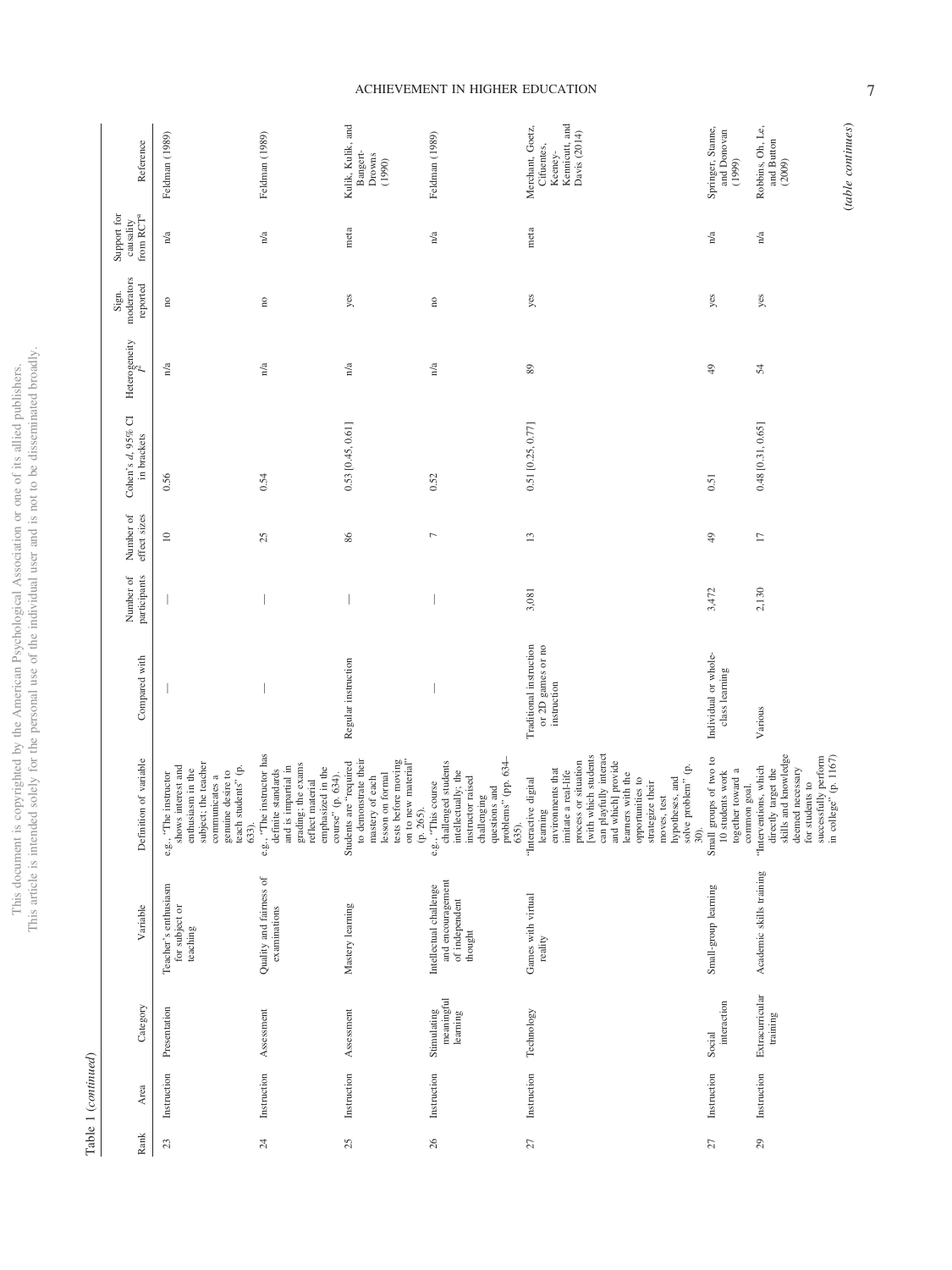Table 1 (continued)

Table 1 (*continued*)

| Reference                                         | Talbot, and<br>Ruiz-Primo,<br>Shepard<br>Iverson,<br>Briggs,<br>(2011)                                                                                                                                                                                                                                 | Feldman (1989)                                                                                                                          | Poropat (2009)                                            | Feldman (1989)                                                                                                          | Poropat (2009)                                                                                                                                   | Gijbels (2003)<br>Bossche, and<br>Dochy, Segers,                                                                        | Robbins et al.<br>(2009)                                                                                                                                                                                                          |
|---------------------------------------------------|--------------------------------------------------------------------------------------------------------------------------------------------------------------------------------------------------------------------------------------------------------------------------------------------------------|-----------------------------------------------------------------------------------------------------------------------------------------|-----------------------------------------------------------|-------------------------------------------------------------------------------------------------------------------------|--------------------------------------------------------------------------------------------------------------------------------------------------|-------------------------------------------------------------------------------------------------------------------------|-----------------------------------------------------------------------------------------------------------------------------------------------------------------------------------------------------------------------------------|
| Support for<br>from RCT <sup>a</sup><br>causality | n/a                                                                                                                                                                                                                                                                                                    | n/a                                                                                                                                     | n/a                                                       | n/a                                                                                                                     | n/a                                                                                                                                              | n/a                                                                                                                     | n/a                                                                                                                                                                                                                               |
| moderators<br>reported<br>Sign.                   | g                                                                                                                                                                                                                                                                                                      | $\mathbf{r}$                                                                                                                            | $\mathbf{e}$                                              | $\mathbf{e}$                                                                                                            | $\mathsf{R}$                                                                                                                                     | yes                                                                                                                     | $\mathbf{e}$                                                                                                                                                                                                                      |
| Heterogeneity                                     | n/a                                                                                                                                                                                                                                                                                                    | n/a                                                                                                                                     | n/a                                                       | n/a                                                                                                                     | n/a                                                                                                                                              | 52                                                                                                                      | $73\,$                                                                                                                                                                                                                            |
| Cohen's d, 95% CI<br>in brackets                  | 0.47                                                                                                                                                                                                                                                                                                   | 0.47                                                                                                                                    | 0.47                                                      | 0.47                                                                                                                    | 0.47                                                                                                                                             | 0.46 [0.40, 0.52]                                                                                                       | $0.44$ [0.22, 0.67]                                                                                                                                                                                                               |
| Number of<br>effect sizes                         | $\circ$                                                                                                                                                                                                                                                                                                | 20                                                                                                                                      | 26                                                        | $\equiv$                                                                                                                | 92                                                                                                                                               | $\Box$                                                                                                                  | $28$                                                                                                                                                                                                                              |
| participants<br>Number of                         |                                                                                                                                                                                                                                                                                                        |                                                                                                                                         | 17,588                                                    |                                                                                                                         | 32,887                                                                                                                                           |                                                                                                                         | 2,155                                                                                                                                                                                                                             |
| Compared with                                     | Other tasks                                                                                                                                                                                                                                                                                            |                                                                                                                                         |                                                           |                                                                                                                         |                                                                                                                                                  | instruction for skill<br>acquisition<br>Conventional                                                                    | Various                                                                                                                                                                                                                           |
| Definition of variable                            | and] engage students<br>understanding of key<br>problems in creative<br>understanding of the<br>misconceptions, [<br>ways that reflect a<br>content" (p. 1269)<br>students' level of<br>science concepts,<br>identify students'<br>with real-world<br>Tasks that "elicit<br>conceptually<br>integrated | satisfactory feedback<br>e.g., 'The teacher gave<br>on graded material;<br>criticism of papers<br>students" (p. 634).<br>was helpful to | standardized tests<br>Cognitive ability as<br>assessed by | students; the teacher<br>$\mathrm{e.g.},$ 'The teacher was friendly toward all<br>seriously" (p. 635).<br>took students | to achieve" (p. 322);<br>"Dependability and will<br>focused, disciplined,<br>the tendency to be<br>and industrious<br>achievement-<br>organized, | authentic problems<br>relatively complex<br>cacher or a tutor<br>supervised by a<br>in small groups<br>Actively solving | programs)" $(p. 1165)$<br>aimed at improving<br>desensitization, and<br>stress management/<br>effective emotional<br>and self-regulation<br>critical skills for<br>"Programs mainly<br>(e.g., anxiety<br>prevention<br>reduction, |
| Variable                                          | Conceptually oriented<br>tasks                                                                                                                                                                                                                                                                         | teacher to students<br>feedback from the<br>Nature, quality, and<br>frequency of                                                        | Intelligence                                              | respect for students;<br>Teacher's concern and<br>friendliness                                                          | Conscientiousness                                                                                                                                | Problem-based learning<br>for skill acquisition                                                                         | training programs<br>Self-management                                                                                                                                                                                              |
| Category                                          | Stimulating<br>meaningful<br>learning                                                                                                                                                                                                                                                                  | Assessment                                                                                                                              | Intelligence and<br>achievement<br>prior                  | interaction<br>Social                                                                                                   | Personality                                                                                                                                      | meaningful<br>Stimulating<br>learning                                                                                   | Extracurricular<br>trainings                                                                                                                                                                                                      |
| Area                                              | Instruction                                                                                                                                                                                                                                                                                            | Instruction                                                                                                                             | Student                                                   | Instruction                                                                                                             | Student                                                                                                                                          | Instruction                                                                                                             | Instruction                                                                                                                                                                                                                       |
| Rank                                              | $30\,$                                                                                                                                                                                                                                                                                                 | $30\,$                                                                                                                                  | $30\,$                                                    | $30\,$                                                                                                                  | 30                                                                                                                                               | 35                                                                                                                      | 36                                                                                                                                                                                                                                |

(*table continues*)

 $\qquad \qquad (table~continues)$ 

8 SCHNEIDER AND PRECKEL

This document is copyrighted by the American Psychological Association or one of its allied publishers.<br>This article is intended solely for the personal use of the individual user and is not to be disseminated broadly. This article is intended solely for the personal use of the individual user and is not to be disseminated broadly. This document is copyrighted by the American Psychological Association or one of its allied publishers.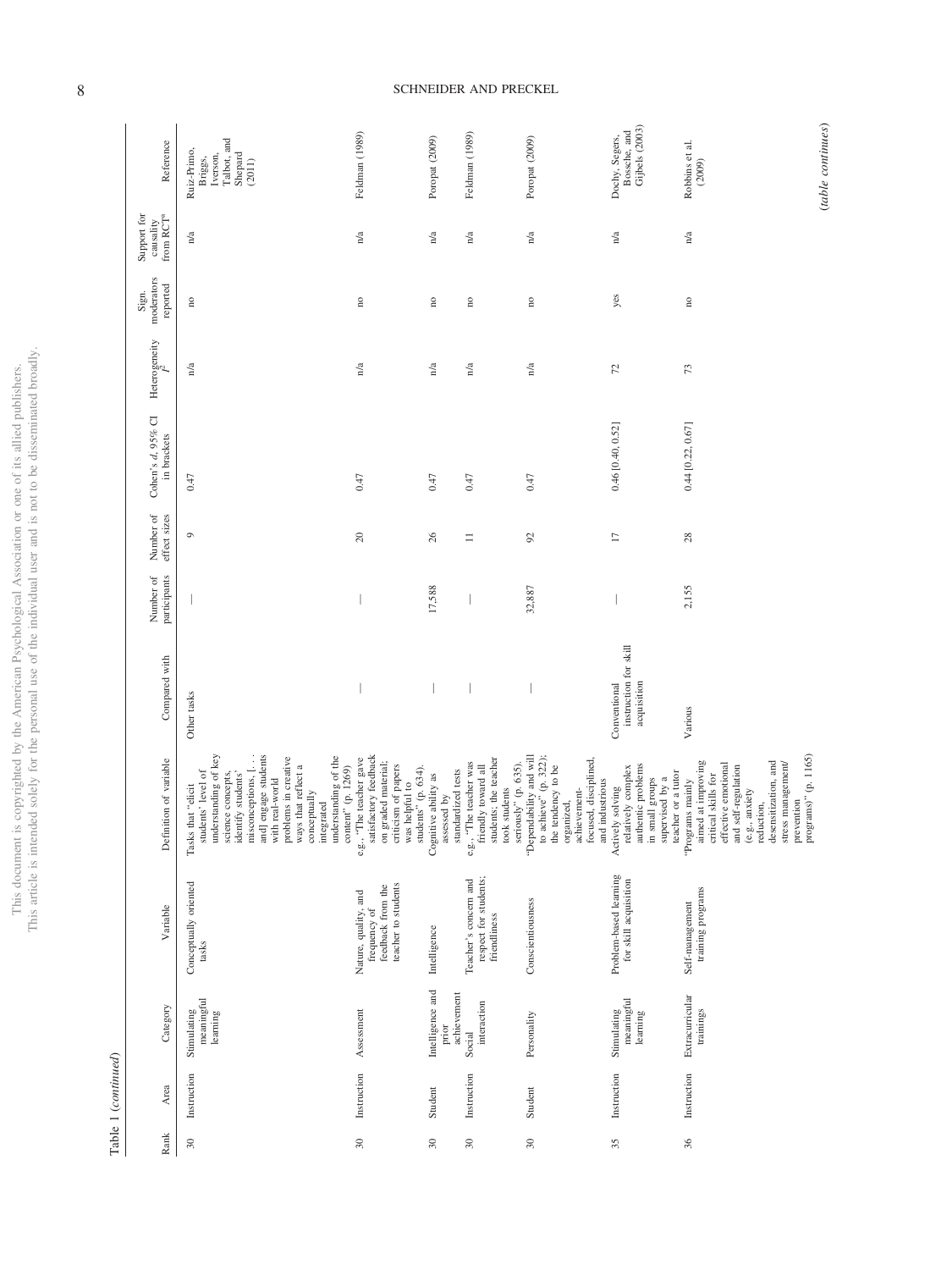This document is copyrighted by the American Psychological Association or one of its allied publishers.<br>This article is intended solely for the personal use of the individual user and is not to be disseminated broadly. This article is intended solely for the personal use of the individual user and is not to be disseminated broadly. This document is copyrighted by the American Psychological Association or one of its allied publishers.

> ${\bf Table \ 1 \ (continued)}$ Table 1 (*continued*)

| Reference                                         | Merchant et al.<br>(2014)                                                                                                                                                                                                                                             | Richardson et al.<br>$(2012)^{b}$                                        | Robbins et al.<br>(2004)                                                                       | Richardson et al.<br>$(2012)^{b}$                                                                    | Richardson et al.<br>$(2012)^{b}$                                                              | Reinwein (2012)                                                                                        | Höffler and<br>Leutner<br>(2007)                                                                                                                                                 | Richardson et al.<br>$(2012)^b$                                                            |
|---------------------------------------------------|-----------------------------------------------------------------------------------------------------------------------------------------------------------------------------------------------------------------------------------------------------------------------|--------------------------------------------------------------------------|------------------------------------------------------------------------------------------------|------------------------------------------------------------------------------------------------------|------------------------------------------------------------------------------------------------|--------------------------------------------------------------------------------------------------------|----------------------------------------------------------------------------------------------------------------------------------------------------------------------------------|--------------------------------------------------------------------------------------------|
| Support for<br>from RCT <sup>a</sup><br>causality | meta                                                                                                                                                                                                                                                                  | n/a                                                                      | n/a                                                                                            | n/a                                                                                                  | n/a                                                                                            | single                                                                                                 | single                                                                                                                                                                           | n/a                                                                                        |
| moderators<br>reported<br>Sign.                   | yes                                                                                                                                                                                                                                                                   | Ω                                                                        | <b>DU</b>                                                                                      | $\overline{a}$                                                                                       | <b>DU</b>                                                                                      | yes                                                                                                    | yes                                                                                                                                                                              | Ω                                                                                          |
| Heterogeneity                                     | 85                                                                                                                                                                                                                                                                    | $\circ$                                                                  | $\otimes$                                                                                      | $\otimes$                                                                                            | $\approx$                                                                                      | n/a                                                                                                    | $82\,$                                                                                                                                                                           | $\circ$                                                                                    |
| Cohen's d, 95% CI<br>in brackets                  | $0.41$ [0.18, 0.64]                                                                                                                                                                                                                                                   | $0.41$ [0.25, 0.57]                                                      | 0.41 [0.30, 0.53]                                                                              | $0.41$ [0.03, 0.83]                                                                                  | $0.41$ [0.19, 0.64]                                                                            | 0.38 [0.24, 0.53]                                                                                      | 0.37 [0.25, 0.49]                                                                                                                                                                | $0.37$ [0.31, 0.42]                                                                        |
| Number of<br>effect sizes                         | 29                                                                                                                                                                                                                                                                    | $\overline{ }$                                                           | 5                                                                                              | 4                                                                                                    | $\circ$                                                                                        | 51                                                                                                     | 76                                                                                                                                                                               | $\overline{c}$                                                                             |
| participants<br>Number of                         | 2,553                                                                                                                                                                                                                                                                 | 5,847                                                                    | 6,849                                                                                          | 1,137                                                                                                | 5,410                                                                                          |                                                                                                        |                                                                                                                                                                                  | 6,798                                                                                      |
| Compared with                                     | Traditional instruction,<br>2D simulations, or<br>no instruction                                                                                                                                                                                                      |                                                                          |                                                                                                |                                                                                                      |                                                                                                | Written explanation of<br>visualizations                                                               | Static pictures                                                                                                                                                                  |                                                                                            |
| Definition of variable                            | learners to test their<br>process or situation.<br>ntended outcomes"<br>Simulations allow<br>environments that<br>hypotheses of the<br>imitate a real-life<br>interactive digital<br>variables on the<br>effects of input<br>"Simulations are<br>learning<br>(p. 30). | regulate study time<br>and activities" (p.<br>"Capacity to self-<br>357) | supported financially<br>by an institution" (p.<br>$267$ )<br>"Extent to which<br>students are | in order to facilitate<br>one's learning" (p.<br>$357$ )<br>with other students<br>"Tendency to work | "Capacity to select key<br>pieces of<br>information during<br>learning situations"<br>(p. 357) | For example, a diagram<br>written explanation<br>explained orally as<br>diagram with a<br>opposed to a | and schematic, rather<br>simple, rather<br>Dynamic visualizations,<br>including video-<br>based or computer-<br>realistic animations<br>realistic, or photo-<br>based animations | academic tasks" (p.<br>attentive and task<br>"Capacity to remain<br>focused during<br>358) |
| Variable                                          | Simulations with virtual<br>reality                                                                                                                                                                                                                                   | Time/study management                                                    | Financial support                                                                              | Peer learning                                                                                        | Learning strategy:<br>organization                                                             | Spoken explanation of<br>(modality effect)<br>visualizations                                           | Animations                                                                                                                                                                       | Concentration                                                                              |
| Category                                          | Technology                                                                                                                                                                                                                                                            | Strategies                                                               | Context                                                                                        | Strategies                                                                                           | Strategies                                                                                     | Presentation                                                                                           | Presentation                                                                                                                                                                     | Strategies                                                                                 |
| Area                                              | Instruction                                                                                                                                                                                                                                                           | Student                                                                  | Student                                                                                        | Student                                                                                              | Student                                                                                        | Instruction                                                                                            | Instruction                                                                                                                                                                      | Student                                                                                    |
| Rank                                              | $57\,$                                                                                                                                                                                                                                                                | 57                                                                       | 37                                                                                             | 37                                                                                                   | 37                                                                                             | 42                                                                                                     | 43                                                                                                                                                                               | 43                                                                                         |

## ACHIEVEMENT IN HIGHER EDUCATION

9

(*table continues*)

(table continues)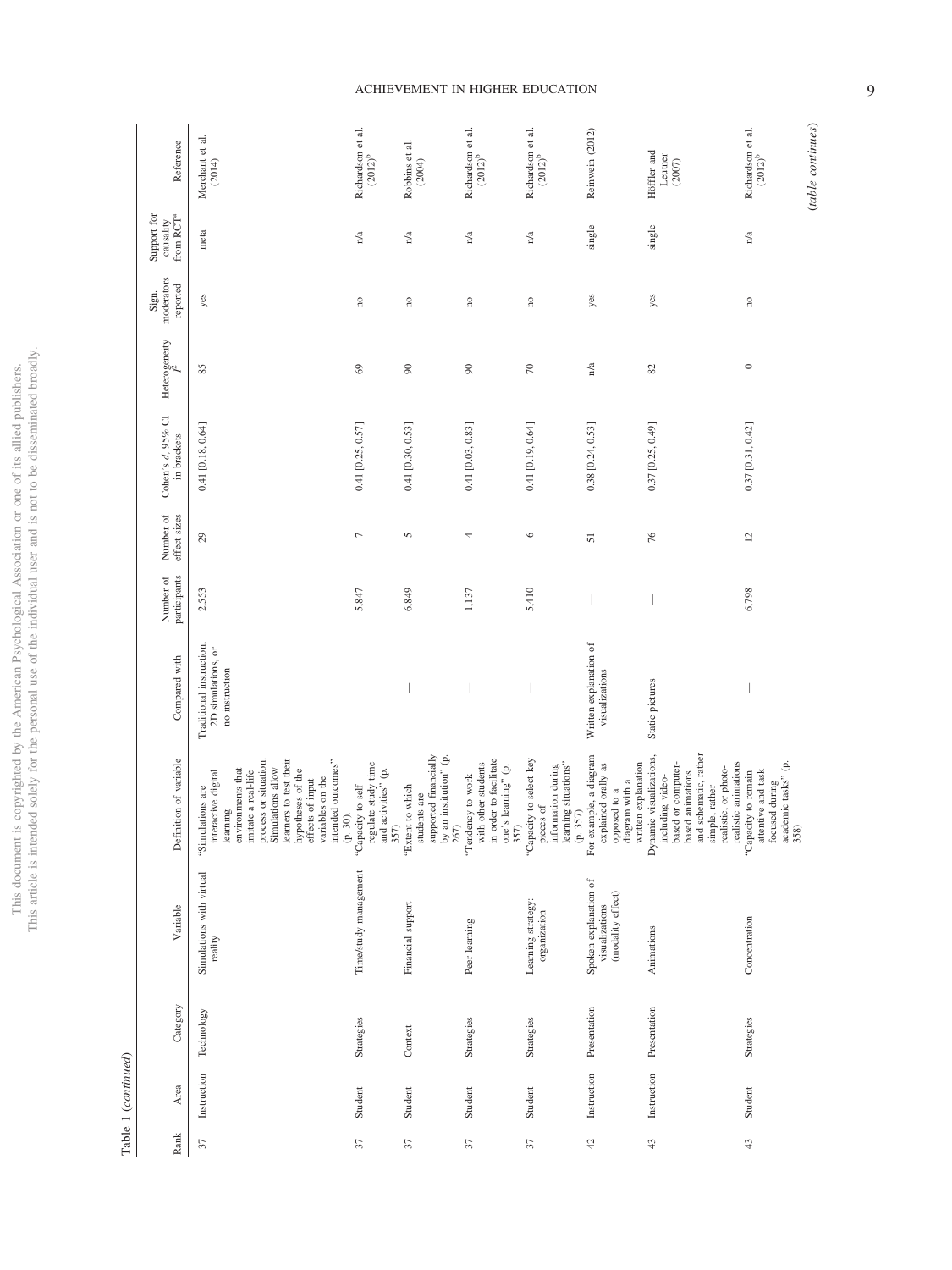|              | ¢              |
|--------------|----------------|
| í            |                |
| ś            |                |
| ţ            |                |
| į            |                |
|              |                |
|              |                |
|              |                |
|              |                |
|              |                |
| í            | i              |
|              |                |
|              | ţ              |
| i            |                |
|              |                |
|              |                |
|              |                |
|              | ì              |
|              | j              |
| È            |                |
|              |                |
|              |                |
|              |                |
|              |                |
|              |                |
|              |                |
|              | i<br>j         |
|              |                |
|              |                |
|              |                |
|              |                |
| C<br>C       |                |
| j            |                |
| J.<br>J      |                |
| í            |                |
|              |                |
|              |                |
|              |                |
|              |                |
| l            | $\overline{a}$ |
|              |                |
|              |                |
| į            |                |
| é            |                |
|              |                |
|              |                |
|              |                |
|              |                |
| $\ln e$ /    |                |
|              |                |
|              |                |
|              | ĕ              |
|              |                |
|              | J              |
| j            |                |
| ₹<br>j<br>j  |                |
|              | ï              |
| 1999.12<br>ï |                |
| ì            |                |
|              |                |
|              |                |
|              |                |
|              | I              |
|              |                |
| ļ            |                |
|              |                |
|              |                |
|              |                |
|              |                |
| in o         |                |
| Ë            |                |
| i            | i              |
| ł            | e stu          |
|              | ⋍              |
|              | Ĭ<br>۰         |

 $\overrightarrow{a}$ 

Table 1 (continued) Table 1 (*continued*)

| Reference                                                   | Robbins et al.<br>(2004)                                                                                                                                                                                                                                               | Adesope<br>Nesbit and<br>(2006)                                                                                                                                                                                         | Steenbergen-Hu<br>and Cooper<br>(2014)                                                                                                                                                                                                                                                                                           | Richardson et al.<br>$(2012)^b$                                                                                      | Richardson et al.<br>$(2012)^{b}$                                              | (table continues)<br>Richardson et al.<br>$(2012)^b$                                           |  |
|-------------------------------------------------------------|------------------------------------------------------------------------------------------------------------------------------------------------------------------------------------------------------------------------------------------------------------------------|-------------------------------------------------------------------------------------------------------------------------------------------------------------------------------------------------------------------------|----------------------------------------------------------------------------------------------------------------------------------------------------------------------------------------------------------------------------------------------------------------------------------------------------------------------------------|----------------------------------------------------------------------------------------------------------------------|--------------------------------------------------------------------------------|------------------------------------------------------------------------------------------------|--|
| causality<br>from $\mathbb{R} C\mathbb{T}^a$<br>Support for | n/a                                                                                                                                                                                                                                                                    | meta                                                                                                                                                                                                                    | meta                                                                                                                                                                                                                                                                                                                             | n/a                                                                                                                  | $\mathbf{n}/\mathbf{a}$                                                        | n/a                                                                                            |  |
| moderators<br>reported<br>Sign.                             | Ω                                                                                                                                                                                                                                                                      | yes                                                                                                                                                                                                                     | yes                                                                                                                                                                                                                                                                                                                              | <b>DU</b>                                                                                                            | $\mathsf{S}$                                                                   | $\overline{a}$                                                                                 |  |
| Heterogeneity                                               | 79                                                                                                                                                                                                                                                                     | $\ddot{a}$                                                                                                                                                                                                              | 36                                                                                                                                                                                                                                                                                                                               | 57                                                                                                                   | 33                                                                             | 86                                                                                             |  |
| Cohen's d, 95% CI<br>in brackets                            | $0.36$ [0.31, 0.42]                                                                                                                                                                                                                                                    | $0.36$ [0.28, 0.44]                                                                                                                                                                                                     | 0.35 [0.24, 0.36]                                                                                                                                                                                                                                                                                                                | $0.35$ [0.21, 0.48]                                                                                                  | 0.35 [0.26, 0.43]                                                              | $0.35$ [0.05, 0.66]                                                                            |  |
| Number of<br>effect sizes                                   | 34                                                                                                                                                                                                                                                                     | $38\,$                                                                                                                                                                                                                  | $37\,$                                                                                                                                                                                                                                                                                                                           | ${}^{\infty}$                                                                                                        | $\overline{1}$                                                                 | 5                                                                                              |  |
| participants<br>Number of                                   | 17,575                                                                                                                                                                                                                                                                 | 2,496                                                                                                                                                                                                                   |                                                                                                                                                                                                                                                                                                                                  | 2,057                                                                                                                | 5,024                                                                          | 1,418                                                                                          |  |
| Compared with                                               |                                                                                                                                                                                                                                                                        | No concept maps                                                                                                                                                                                                         | Alternative forms of<br>instruction or no<br>instruction                                                                                                                                                                                                                                                                         |                                                                                                                      |                                                                                |                                                                                                |  |
| Definition of variable                                      | "One's persistence with<br>attaining the college<br>general and specific<br>goal-directed<br>behavior, in<br>and commitment to<br>action, including<br>education" (p. 267)<br>appreciation of the<br>value of college<br>commitment to<br>degree; one's<br>particular, | regarded as a type of<br>graphic organizer<br>that is distinguished<br>by the use of labeled<br>"A concept map can be<br>denoting<br>relationships among<br>concepts" (p. 413).<br>nodes denoting<br>concepts and links | computer-assisted<br>learning<br>therming []<br>They are designed to<br>follow the practices<br>of expert human<br>of expert human<br>murs [and] adjust<br>annews [and] adjust<br>or steps suited to the<br>learners' individual<br>systems (ITS) are<br>"Intelligent tutoring<br>$\therefore$ ] needs" (p.<br>$\frac{1}{331}$ . | "Tendency to seek help<br>from instructors and<br>friends when<br>experiencing<br>academic<br>difficulties" (p. 357) | "Capacity to accurately<br>perceive emotion in<br>self and others" (p.<br>356) | $\lq\lq$ general tendency to enjoy activities that<br>involve effortful<br>cognition" (p. 356) |  |
| Variable                                                    | Academic goals                                                                                                                                                                                                                                                         | Concept maps                                                                                                                                                                                                            | Intelligent tutoring<br>systems                                                                                                                                                                                                                                                                                                  | Help seeking                                                                                                         | Emotional intelligence                                                         | Need for cognition                                                                             |  |
| Category                                                    | Motivation                                                                                                                                                                                                                                                             | meaningful<br>Stimulating<br>learning                                                                                                                                                                                   | Technology                                                                                                                                                                                                                                                                                                                       | Strategies                                                                                                           | Personality                                                                    | Personality                                                                                    |  |
| Area                                                        | Student                                                                                                                                                                                                                                                                | Instruction                                                                                                                                                                                                             | Instruction                                                                                                                                                                                                                                                                                                                      | Student                                                                                                              | Student                                                                        | Student                                                                                        |  |
| Rank                                                        | 45                                                                                                                                                                                                                                                                     | 45                                                                                                                                                                                                                      | $47$                                                                                                                                                                                                                                                                                                                             | 47                                                                                                                   | $47$                                                                           | $47$                                                                                           |  |

## 10 SCHNEIDER AND PRECKEL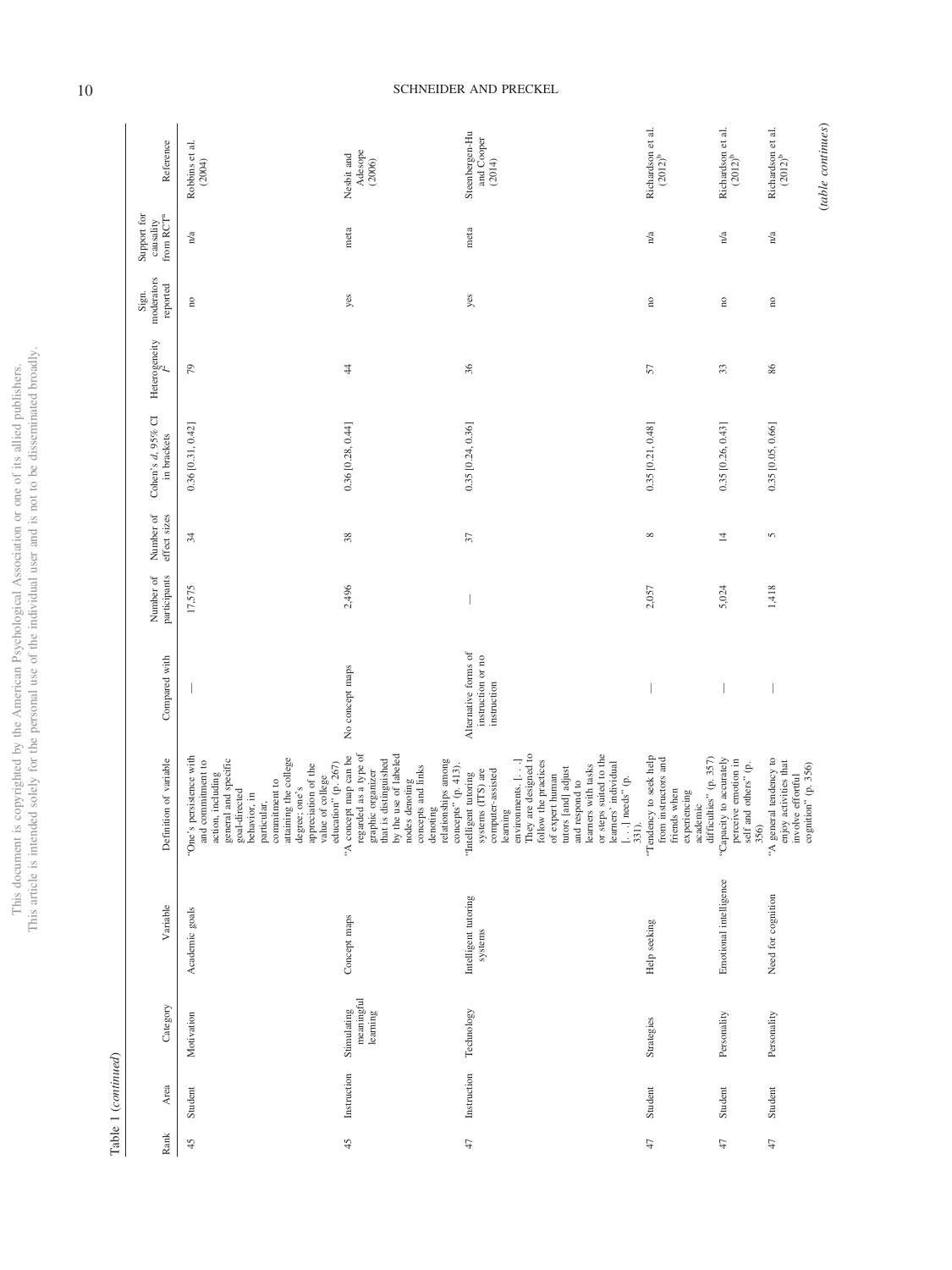|                          | Reference              | Larwin, Gorman,<br>and Larwin<br>(2013)                                                                                                                                               | Borokhovski,<br>Tamim, and<br>Schmid,<br>Abrami<br>(2014)<br>Bernard,                                                                                                                                                                                                                                             | Szamosközi<br>Wagner and<br>(2012)                                                                                      | Richardson et al.<br>$(2012)^{b}$                                 | <b>Kuncel</b> (2008)<br>Credé and | Robbins et al.<br>(2004)                                                                                                                                                                              | Richardson et al.<br>$(2012)^{b}$                                                    | Richardson et al.<br>$(2012)^{b}$                                  | (table continues) |
|--------------------------|------------------------|---------------------------------------------------------------------------------------------------------------------------------------------------------------------------------------|-------------------------------------------------------------------------------------------------------------------------------------------------------------------------------------------------------------------------------------------------------------------------------------------------------------------|-------------------------------------------------------------------------------------------------------------------------|-------------------------------------------------------------------|-----------------------------------|-------------------------------------------------------------------------------------------------------------------------------------------------------------------------------------------------------|--------------------------------------------------------------------------------------|--------------------------------------------------------------------|-------------------|
| Support for<br>causality | from RCT <sup>a</sup>  | n/a                                                                                                                                                                                   | n/a                                                                                                                                                                                                                                                                                                               | n/a                                                                                                                     | n/a                                                               | n/a                               | n/a                                                                                                                                                                                                   | n/a                                                                                  | $\mathbf{n}/\mathbf{a}$                                            |                   |
| moderators<br>Sign.      | reported               | yes                                                                                                                                                                                   | yes                                                                                                                                                                                                                                                                                                               | yes                                                                                                                     | $\mathsf{R}$                                                      | œ                                 | g                                                                                                                                                                                                     | yes                                                                                  | <b>PU</b>                                                          |                   |
|                          | Heterogeneity          | 86                                                                                                                                                                                    | \$                                                                                                                                                                                                                                                                                                                | n/a                                                                                                                     | $\circ$                                                           | n/a                               | 76                                                                                                                                                                                                    | 83                                                                                   | 78                                                                 |                   |
| Cohen's d, 95% CI        | in brackets            | 0.34 [0.15, 0.53]                                                                                                                                                                     | $0.33$ [0.26, 0.41]                                                                                                                                                                                                                                                                                               | $0.33$ [0.26, 0.40]                                                                                                     | $0.32$ [0.25, 0.40]                                               | 0.32                              | $0.32$ [0.23, 0.42]                                                                                                                                                                                   | $0.32$ [0.21, 0.44]                                                                  | $0.30$ [0.12, 0.49]                                                |                   |
| Number of                | effect sizes           | 35                                                                                                                                                                                    | 117                                                                                                                                                                                                                                                                                                               | $\Box$                                                                                                                  | Ó                                                                 | $\mathcal{S}$                     | 33                                                                                                                                                                                                    | $\mathbb{Z}$                                                                         | $\mathbf{L}$                                                       |                   |
| Number of                | participants           | 3,145                                                                                                                                                                                 |                                                                                                                                                                                                                                                                                                                   | 3,720                                                                                                                   | 3,824                                                             | 17,242                            | 16,282                                                                                                                                                                                                | 7,414                                                                                | 2,126                                                              |                   |
|                          | Compared with          | No testing aids                                                                                                                                                                       | Classroom instruction<br>only                                                                                                                                                                                                                                                                                     | motivation training<br>No academic                                                                                      |                                                                   |                                   |                                                                                                                                                                                                       |                                                                                      |                                                                    |                   |
|                          | Definition of variable | conditions" (p. 430).<br>textbooks for open-<br>textbook testing<br>the use of student-<br>prepared test notes,<br>or crib sheets, as<br>well as the use of<br>"Testing aids' include | at least $50\%$ of total<br>course time is face-<br>course delastorom<br>inclusted classroom<br>students working<br>online outside of the<br>classroom spend the<br>classroom spend the<br>classroom spend the<br>classroom spend the<br>classroom spend th<br>conditions in which<br>"Instructional<br>$(p, 91)$ | place outside of the<br>students' regular<br>Training programs on<br>self-motivation<br>strategies that take<br>classes | "Capacity to critically<br>analyze learning<br>material" (p. 357) | Amount of time spent<br>studying  | "Cognitive, behavioral,<br>and affective tools<br>and abilities<br>necessary to<br>successfully<br>complete task,<br>achieve goals, and<br>achieve goals, and<br>manage academic<br>demands" (p. 267) | academic learning<br>and tasks" (p. 356)<br>and enjoyment of<br>"Self-motivation for | "Perceived control over<br>life events and<br>outcomes" $(p. 356)$ |                   |
|                          | Variable               | Testing aids                                                                                                                                                                          | <b>Blended</b> learning                                                                                                                                                                                                                                                                                           | Academic motivation<br>training                                                                                         | Critical thinking                                                 | Time spent studying               | Academic-related skills                                                                                                                                                                               | Academic intrinsic<br>motivation                                                     | Locus of control                                                   |                   |
|                          | Category               | Assessment                                                                                                                                                                            | Technology                                                                                                                                                                                                                                                                                                        | Extracurricular<br>programs<br>training                                                                                 | Strategies                                                        | Strategies                        | Strategies                                                                                                                                                                                            | Motivation                                                                           | Personality                                                        |                   |
|                          | Area                   | Instruction                                                                                                                                                                           | Instruction                                                                                                                                                                                                                                                                                                       | Instruction                                                                                                             | Student                                                           | Student                           | Student                                                                                                                                                                                               | Student                                                                              | Student                                                            |                   |
|                          | Rank                   | 51                                                                                                                                                                                    | 52                                                                                                                                                                                                                                                                                                                | 52                                                                                                                      | 54                                                                | 54                                | 54                                                                                                                                                                                                    | 54                                                                                   | 58                                                                 |                   |

## ACHIEVEMENT IN HIGHER EDUCATION 11

This document is copyrighted by the American Psychological Association or one of its allied publishers.<br>This article is intended solely for the personal use of the individual user and is not to be disseminated broadly. This article is intended solely for the personal use of the individual user and is not to be disseminated broadly. This document is copyrighted by the American Psychological Association or one of its allied publishers.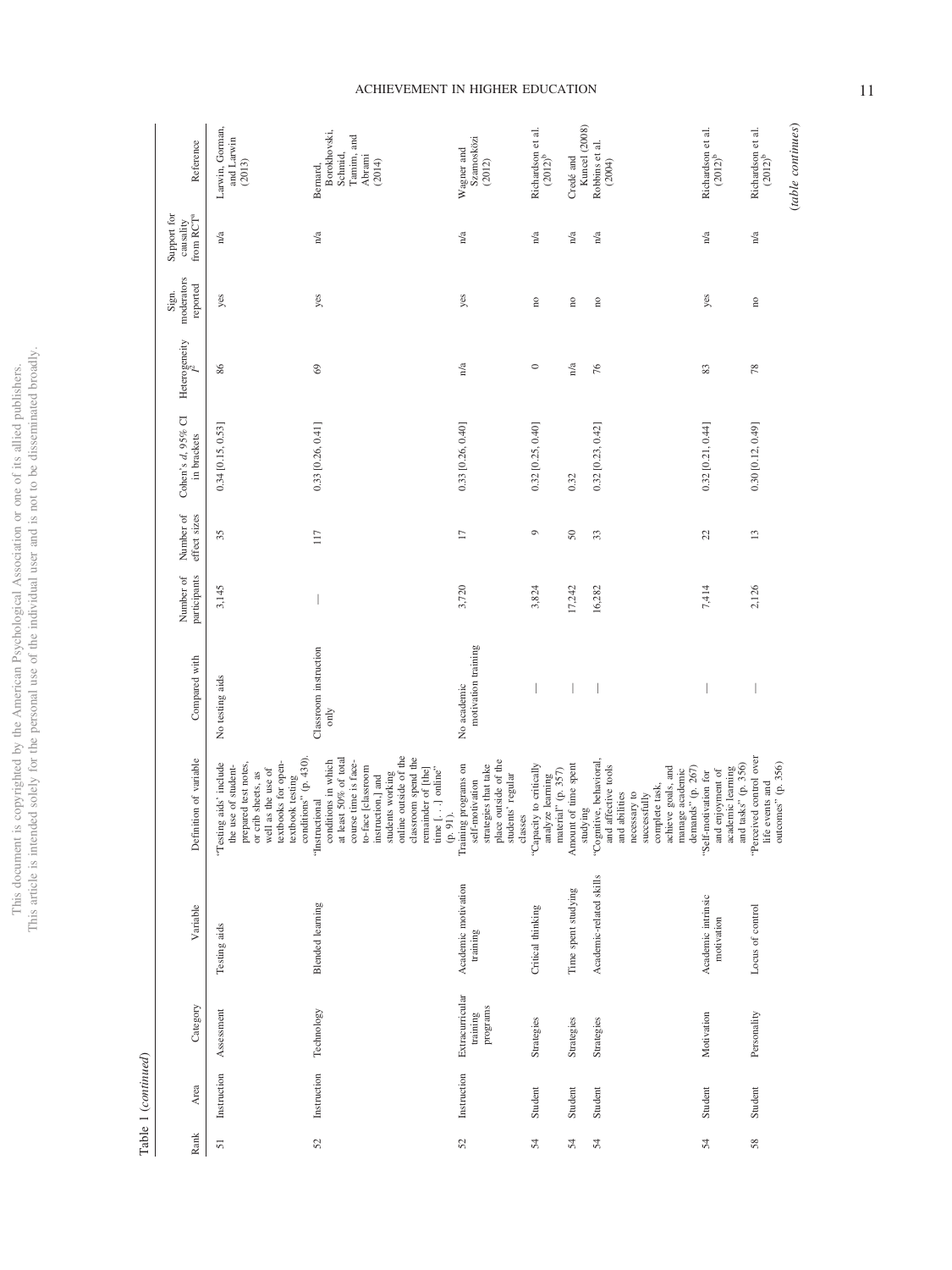| j<br>é<br>ł<br>Ś<br>Ì<br>ì<br>į                                                                | C<br>C<br>Ì<br>١                              |
|------------------------------------------------------------------------------------------------|-----------------------------------------------|
|                                                                                                |                                               |
| j<br>ì<br>)<br>í<br>ï<br>$\frac{1}{2}$<br><b>Contract</b><br>Ľ                                 | ١<br>¢<br>ì                                   |
| i<br>ĭ<br>į<br>r<br>S<br>¢<br>ś                                                                | í                                             |
| ì<br>i<br>ł<br>j<br>ì<br>Í<br>J<br>$\frac{1}{2}$<br>Contract<br>š<br>$\overline{ms}$<br>i<br>ł | J<br>i<br>Hu<br>₹<br>č,<br>$\frac{1}{2}$<br>ä |

Ŝ

Table 1 (continued) Table 1 (*continued*)

| Reference                                         | Robbins et al.<br>(2004)                                                                                                                                                                                                                                         | Richardson et al.<br>$(2012)^{b}$                                                     | Hattie, Biggs,<br>and Purdie<br>(1996)                                                                                                                                                                                                                   | Richardson et al.<br>$(2012)^{b}$                                                     | Richardson et al.<br>$(2012)^b$                                                | Richardson et al.<br>$(2012)^{b}$                             | Nesbit (2012)<br>Adesope and                                                                                               | and Ackerson<br>Luiten, Ames,<br>(1980)                                                                                                                                                         | (table continues) |
|---------------------------------------------------|------------------------------------------------------------------------------------------------------------------------------------------------------------------------------------------------------------------------------------------------------------------|---------------------------------------------------------------------------------------|----------------------------------------------------------------------------------------------------------------------------------------------------------------------------------------------------------------------------------------------------------|---------------------------------------------------------------------------------------|--------------------------------------------------------------------------------|---------------------------------------------------------------|----------------------------------------------------------------------------------------------------------------------------|-------------------------------------------------------------------------------------------------------------------------------------------------------------------------------------------------|-------------------|
| from RCT <sup>a</sup><br>Support for<br>causality | n/a                                                                                                                                                                                                                                                              | n/a                                                                                   | meta                                                                                                                                                                                                                                                     | n/a                                                                                   | n/a                                                                            | n/a                                                           | n/a                                                                                                                        | n/a                                                                                                                                                                                             |                   |
| $mod$ erators<br>reported<br>Sign.                | œ                                                                                                                                                                                                                                                                | $\overline{\phantom{a}}$                                                              | yes                                                                                                                                                                                                                                                      | $\overline{a}$                                                                        | Ω                                                                              | $\mathsf{m}$                                                  | yes                                                                                                                        | g                                                                                                                                                                                               |                   |
| Heterogeneity                                     | 85                                                                                                                                                                                                                                                               | 77                                                                                    | 89                                                                                                                                                                                                                                                       | 73                                                                                    | 34                                                                             | 33                                                            | n/a                                                                                                                        | n/a                                                                                                                                                                                             |                   |
| Cohen's d, 95% CI<br>in brackets                  | $0.29$ [0.22, 0.35]                                                                                                                                                                                                                                              | $0.28$ [0.12, 0.45]                                                                   | $0.28$ [0.23, 0.33]                                                                                                                                                                                                                                      | $0.28$ [0.22, 0.35]                                                                   | $0.28$ [0.15, 0.42]                                                            | $0.26$ [0.13, 0.40]                                           | $0.26$ [0.16, 0.36]                                                                                                        | $0.26$ [0.08, 0.44]                                                                                                                                                                             |                   |
| Number of<br>effect sizes                         | 33                                                                                                                                                                                                                                                               | $\circ$                                                                               | 103                                                                                                                                                                                                                                                      | $\otimes$                                                                             | $\overline{c}$                                                                 | $\circ$                                                       | 28                                                                                                                         | $\Theta$                                                                                                                                                                                        |                   |
| participants<br>Number of                         | 15,955                                                                                                                                                                                                                                                           | 6,205                                                                                 |                                                                                                                                                                                                                                                          | 18,366                                                                                | 8,006                                                                          | 1,364                                                         | 1,693                                                                                                                      |                                                                                                                                                                                                 |                   |
| Compared with                                     |                                                                                                                                                                                                                                                                  |                                                                                       | No training in study<br>skills                                                                                                                                                                                                                           |                                                                                       |                                                                                |                                                               | Spoken words only                                                                                                          | No advance organizer                                                                                                                                                                            |                   |
| Definition of variable                            | others in college; the<br>college environment;<br>extent that students<br>peers, faculty, and<br>campus activities"<br>relationships with<br>connected to the<br>are involved in<br>the quality of<br>students'<br>"The extent that<br>students feel<br>(p. 267) | one's own learning"<br>(p. 357)<br>comprehension of<br>"Capacity to self-<br>regulate | the normal teaching<br>context [] aimed<br>management, and<br>even general ability<br>"Interventions outside<br>study-related skills<br>mnemonic skills,<br>self-regulation,<br>itself []" (pp.<br>98–99)<br>such as time<br>at enhancing<br>motivation, | competence relative<br>"Achievement striving<br>to others" (p. 357)<br>to demonstrate | "Capacity to synthesize<br>information across<br>multiple sources" (p.<br>357) | "General beliefs that<br>good things will<br>happen" (p. 356) | presentation with<br>PowerPoint slides as<br>presentation without<br>any slideshow.<br>opposed to an oral<br>e.g., An oral | interpret new content<br>Information (e.g., text<br>better organize and<br>learning phase that<br>beginning of the<br>helps learners to<br>presented in the<br>during learning.<br>or diagrams) |                   |
| Variable                                          | Social involvement                                                                                                                                                                                                                                               | Learning strategy:<br>metacognition                                                   | Training in study skills                                                                                                                                                                                                                                 | Performance goal<br>orientation                                                       | Learning strategy:<br>elaboration                                              | Optimism                                                      | Spoken and written<br>words                                                                                                | Advance organizer                                                                                                                                                                               |                   |
| Category                                          | Context                                                                                                                                                                                                                                                          | Strategies                                                                            | Extracurricular<br>programs<br>training                                                                                                                                                                                                                  | Motivation                                                                            | Strategies                                                                     | Personality                                                   | Presentation                                                                                                               | meaningful<br>learning<br>Stimulating                                                                                                                                                           |                   |
| Area                                              | Student                                                                                                                                                                                                                                                          | Student                                                                               | Instruction                                                                                                                                                                                                                                              | Student                                                                               | Student                                                                        | Student                                                       | Instruction                                                                                                                | Instruction                                                                                                                                                                                     |                   |
| Rank                                              | 59                                                                                                                                                                                                                                                               | 60                                                                                    | 60                                                                                                                                                                                                                                                       | 60                                                                                    | $\odot$                                                                        | 64                                                            | 64                                                                                                                         | 64                                                                                                                                                                                              |                   |

## 12 SCHNEIDER AND PRECKEL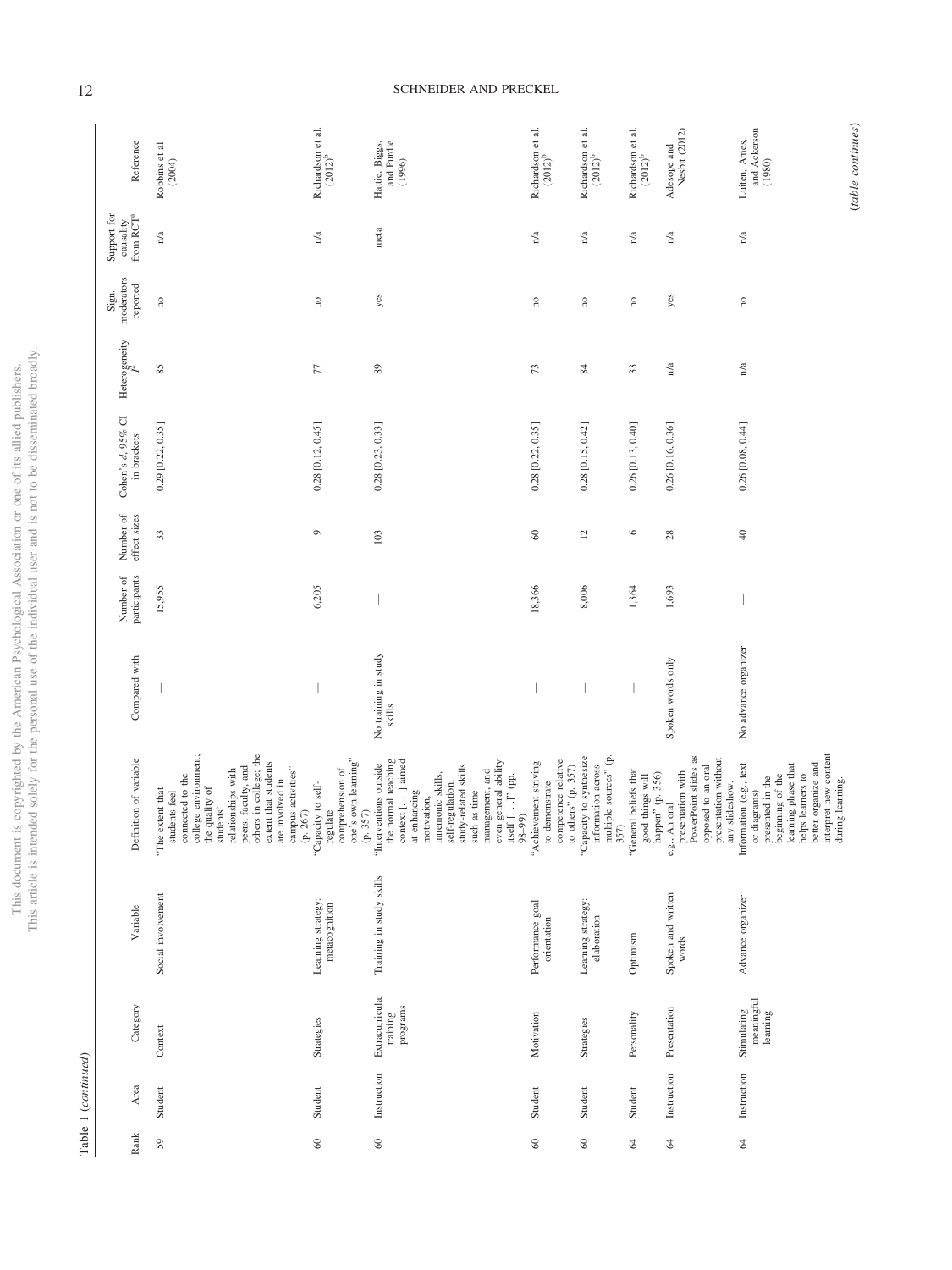| Rank          | Area        | Category    | Variable                     | Definition of variable                                                                                                                                                                                                                                      | Compared with      | participants<br>Number of | Number of<br>effect sizes | Cohen's d, 95% CI<br>in brackets | Heterogeneity<br>$r^2$ | moderators<br>reported<br>Sign. | Support for<br>from RCT <sup>a</sup><br>causality | Reference                                     |
|---------------|-------------|-------------|------------------------------|-------------------------------------------------------------------------------------------------------------------------------------------------------------------------------------------------------------------------------------------------------------|--------------------|---------------------------|---------------------------|----------------------------------|------------------------|---------------------------------|---------------------------------------------------|-----------------------------------------------|
| $\mathcal{L}$ | Student     | Context     | Academic integration         | from professors" (p.<br>"Perceived support<br>358).                                                                                                                                                                                                         |                    | 13,755                    | $\equiv$                  | $0.26$ [0.12, 0.41]              | 93                     | $\mathbf{r}$                    | n/a                                               | Richardson et al.<br>$(2012)^b$               |
| 68            | Student     | Context     | Socio-economic status        | (SES) as defined by<br>education, mother's<br>years of education,<br>and family income"<br>Socioeconomic status<br>'father's years of                                                                                                                       |                    | 155,191                   | $\overline{+}$            | $0.25$ [0.21, 0.29]              | $\infty$               | $\mathbf{e}$                    | n/a                                               | Sackett et al.<br>(2009)                      |
| $\mathcal{C}$ | Student     | Context     | Goal commitment              | staying at university<br>"Commitment to<br>$(p. 4).$                                                                                                                                                                                                        |                    | 13,098                    | $\supseteq$               | 0.24 [0.09, 0.40]                | $\mathcal{S}$          | $\mathsf{R}$                    | n/a                                               | Richardson et al.<br>(2012) <sup>b</sup>      |
| 69            | Student     | Context     | commitment<br>Institutional  | currently enrolled in;<br>institutional choice;<br>and obtaining a<br>degree" (p. 358).<br>"Students" confidence<br>of and satisfaction<br>committed to the<br>college they are<br>the extent that<br>students feel<br>their overall<br>with their          |                    | 5,775                     | $\equiv$                  | $0.24$ [0.17, 0.32]              | 74                     | $\overline{a}$                  | n/a                                               | Robbins et al.<br>(2004)                      |
| 69            | Student     | Personality | Self-esteem                  | "General perceptions of<br>self-worth" (p. 356).<br>college" (p. 267).<br>attachment to                                                                                                                                                                     |                    | 4,795                     | $\overline{c}$            | $0.24$ [0.16, 0.32]              | $41$                   | yes                             | n/a                                               | Richardson et al.<br>$(2012)^b$               |
| 69            | Instruction | Assessment  | Frequent testing             | Students in the frequent<br>$per$ semester (min $=$<br>average, 13.6 times<br>testing conditions<br>were tested, on<br>3, max = 50).                                                                                                                        | Infrequent testing |                           | $28$                      | $0.24$ [0.12, 0.36]              | n/a                    | yes                             | meta                                              | Bangert-Drowns,<br>Kulik (1991)<br>Kulik, and |
|               |             |             |                              | semester (min $= 0$ ,<br>tested, on average,<br>infrequent testing<br>conditions were<br>Students in the<br>1.8 times per                                                                                                                                   |                    |                           |                           |                                  |                        |                                 |                                                   |                                               |
| 69            | Student     | Motivation  | Learning goal<br>orientation | mastery, and skills"<br>"Learning to develop<br>new knowledge,<br>$max = 6$ .                                                                                                                                                                               |                    | 18,315                    | 60                        | $0.24$ [0.19, 0.29]              | 48                     | yes                             | n/a                                               | Richardson et al.<br>$(2012)^b$               |
|               | Student     | Motivation  | Control expectation          | external attributions,<br>of control, internal-<br>expectancies, locus<br>Personal beliefs about<br>events, as well as<br>control over life<br>generalized and<br>specific control<br>and perceived<br>expectancies,<br>assessed as<br>(p. 357).<br>control |                    | 2,265                     | 64                        | 0.22                             | n/a                    | yes                             | single                                            | Kalechstein and<br>Nowicki Jr.<br>(1997)      |

ACHIEVEMENT IN HIGHER EDUCATION 13

This document is copyrighted by the American Psychological Association or one of its allied publishers.<br>This article is intended solely for the personal use of the individual user and is not to be disseminated broadly. This article is intended solely for the personal use of the individual user and is not to be disseminated broadly. This document is copyrighted by the American Psychological Association or one of its allied publishers.

> $Table~1~(continued)$ Table 1 (*continued*)

(table continues) (*table continues*)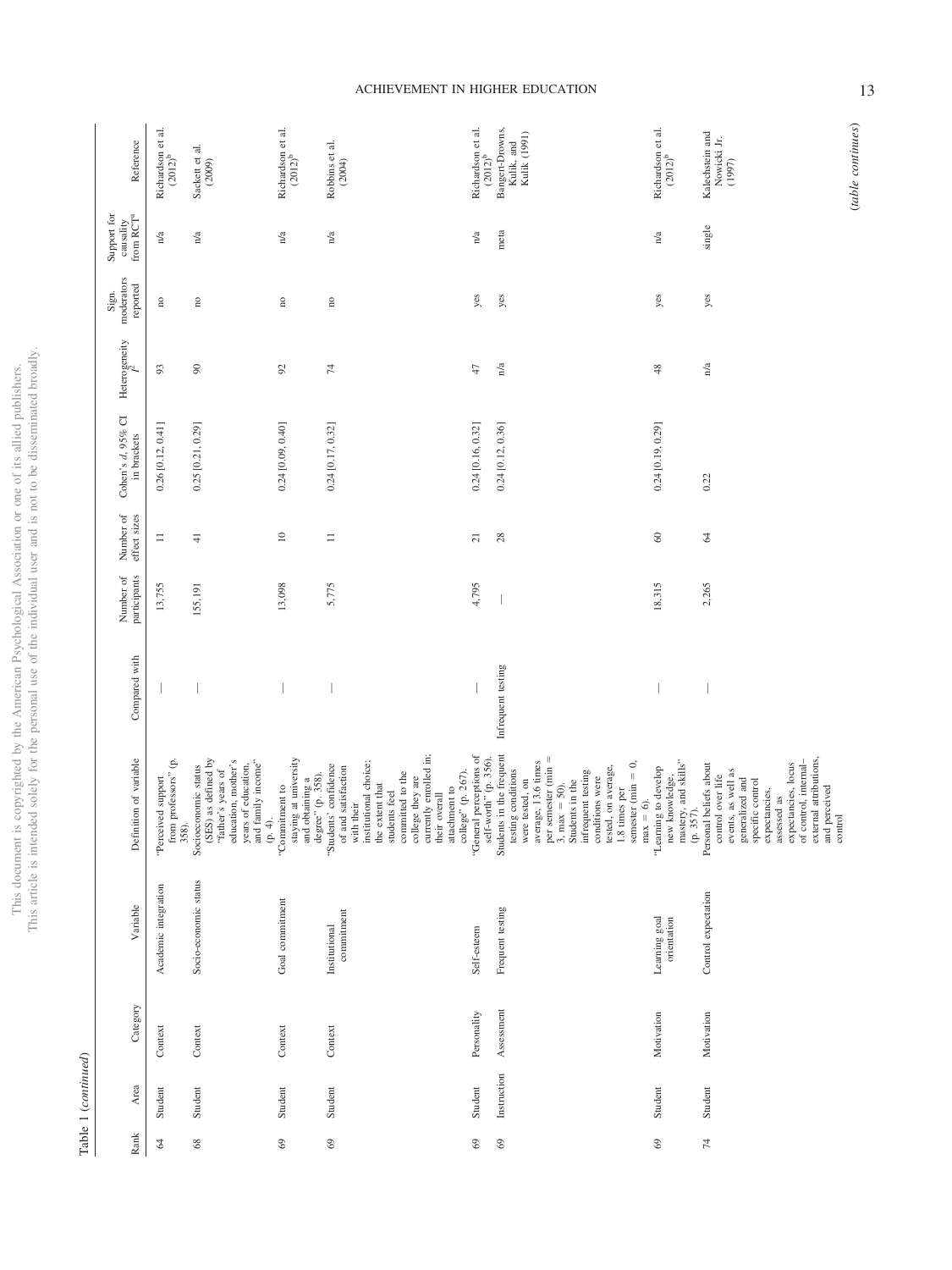|                          | Table 1 (continued) |              |                                   |                                                                                                                                                                                                                                                         |                                        |                           |                           |                                  |                        |                                 |                                                                  |                                              |
|--------------------------|---------------------|--------------|-----------------------------------|---------------------------------------------------------------------------------------------------------------------------------------------------------------------------------------------------------------------------------------------------------|----------------------------------------|---------------------------|---------------------------|----------------------------------|------------------------|---------------------------------|------------------------------------------------------------------|----------------------------------------------|
| Rank                     | Area                | Category     | Variable                          | Definition of variable                                                                                                                                                                                                                                  | Compared with                          | Number of<br>participants | Number of<br>effect sizes | Cohen's d, 95% CI<br>in brackets | Heterogeneity<br>$r^2$ | moderators<br>reported<br>Sign. | Support for<br>causality from $\mathbb{R}\mathbb{C}\mathbb{T}^a$ | Reference                                    |
| $74$                     | Student             | Context      | Social support                    | "Students' perception<br>of the availability of<br>that support them in<br>social networks<br>college" (p. 267).<br>the $\,$                                                                                                                            |                                        | 12,366                    | 33                        | $0.22$ [0.17, 0.27]              | 73                     | œ                               | n/a                                                              | Robbins et al.<br>(2004)                     |
| 76                       | Student             | Personality  | Gender: female                    | Female vs. male                                                                                                                                                                                                                                         | Gender: male                           | 850,342                   | 131                       | 0.21 [0.17, 0.25]                | n/a                    | yes                             | n/a                                                              | Voyer and Voyer<br>(2014)                    |
| $77\,$                   | Instruction         | Technology   | Group learning with<br>technology | working together<br>during learning.<br>They were either<br>sing in front of a<br>single information<br>together or<br>together or<br>collaborating<br>Groups of two to five<br>electronically, each<br>at his or her own<br>students were<br>computer. | with technology<br>Individual learning |                           | 178                       | $0.16$ [0.12, 0.20]              | 48                     | yes                             | n/a                                                              | d'Apollonia<br>(2001)<br>Lou, Abrami,<br>and |
| 78                       | Student             | Personality  | Openness                          | and artistic $(p, 323)$ ;<br>sensibility" $(p, 323)$ ;<br>the tendency to be<br>open to new<br>feelings, thoughts,<br>"Imaginativeness,<br>broad-mindedness,<br>values.<br>and                                                                          |                                        | 28,471                    | 77                        | 0.14                             | n/a                    | $\mathbf{r}$                    | n/a                                                              | Poropat (2009)                               |
| 78                       | Instruction         | Presentation | Students take notes               | Note-taking by students<br>during ongoing                                                                                                                                                                                                               | Students take no notes                 |                           | 5                         | $0.14$ [0.09, 0.20]              | 69                     | yes                             | n/a                                                              | Kobayashi<br>(2005)                          |
| $\rm 80$                 | Student             | Personality  | Agreeableness                     | friendliness" (p. 322); the tendency<br>to be sympathetic, to be sympathetic,<br>kind, trusting, and<br>co-operative.                                                                                                                                   |                                        | 27,944                    | 75                        | 0.12                             | n/a                    | $\mathbf{e}$                    | n/a                                                              | Poropat (2009)                               |
| $\overline{\phantom{0}}$ | Student             | Strategies   | Learning strategy:<br>rehearsal   | "Learning through                                                                                                                                                                                                                                       |                                        | 3,204                     | $\equiv$                  | $0.10[-0.07, 0.27]$              | $\overline{\text{8}}$  | g                               | n/a                                                              | Richardson et al.<br>$(2012)^{b}$            |
| $\overline{\phantom{0}}$ | Student             | Personality  | General self-concept              | influence his/her<br>responses" (p. 267).<br>repetition" (p. 357).<br>"One's general beliefs<br>and perceptions<br>about him/herself<br>that influence his/her<br>environmental<br>actions and                                                          |                                        | 9,621                     | $\overline{c}$            | 0.10                             | n/a                    | œ                               | n/a                                                              | Robbins et al.<br>(2004)                     |
| 83                       | Student             | Context      | Social integration                | "Perceived social<br>integration and<br>ability to relate to<br>other students" (p.<br>358).                                                                                                                                                            |                                        | 19,028                    | 15                        | $0.06[-0.06, 0.18]$              | 93                     | <b>DU</b>                       | n/a                                                              | Richardson et al.<br>$(2012)^{b}$            |
| $83\,$                   | Student             | Context      | Institutional integration         |                                                                                                                                                                                                                                                         |                                        | 19,773                    | $\overline{18}$           | $0.06[-0.10, 0.13]$              | 72                     | œ                               | n/a                                                              | Richardson et al.<br>$(2012)^{b}$            |
| $\, 83$                  | Student             | Strategies   | Deep approach to<br>learning      | "Commitment to the<br>institution" (p. 358).<br>"Combination of deep<br>information deep<br>information<br>(intrinsic) motivation<br>(futrinsic) motivation<br>to learn" (p. 358).                                                                      |                                        | 5,211                     | $23\,$                    | $0.06[-0.03, 0.15]$              | $\otimes$              | g                               | $\mathrm{n}/\mathrm{a}$                                          | Richardson et al.<br>$(2012)^{b}$            |
|                          |                     |              |                                   |                                                                                                                                                                                                                                                         |                                        |                           |                           |                                  |                        |                                 |                                                                  | (table continues)                            |

This document is copyrighted by the American Psychological Association or one of its allied publishers. This article is intended solely for the personal use of the individual user and is not to be disseminated broadly.

This document is copyrighted by the American Psychological Association or one of its allied publishers.<br>This article is intended solely for the personal use of the individual user and is not to be disseminated broadly.

## 14 SCHNEIDER AND PRECKEL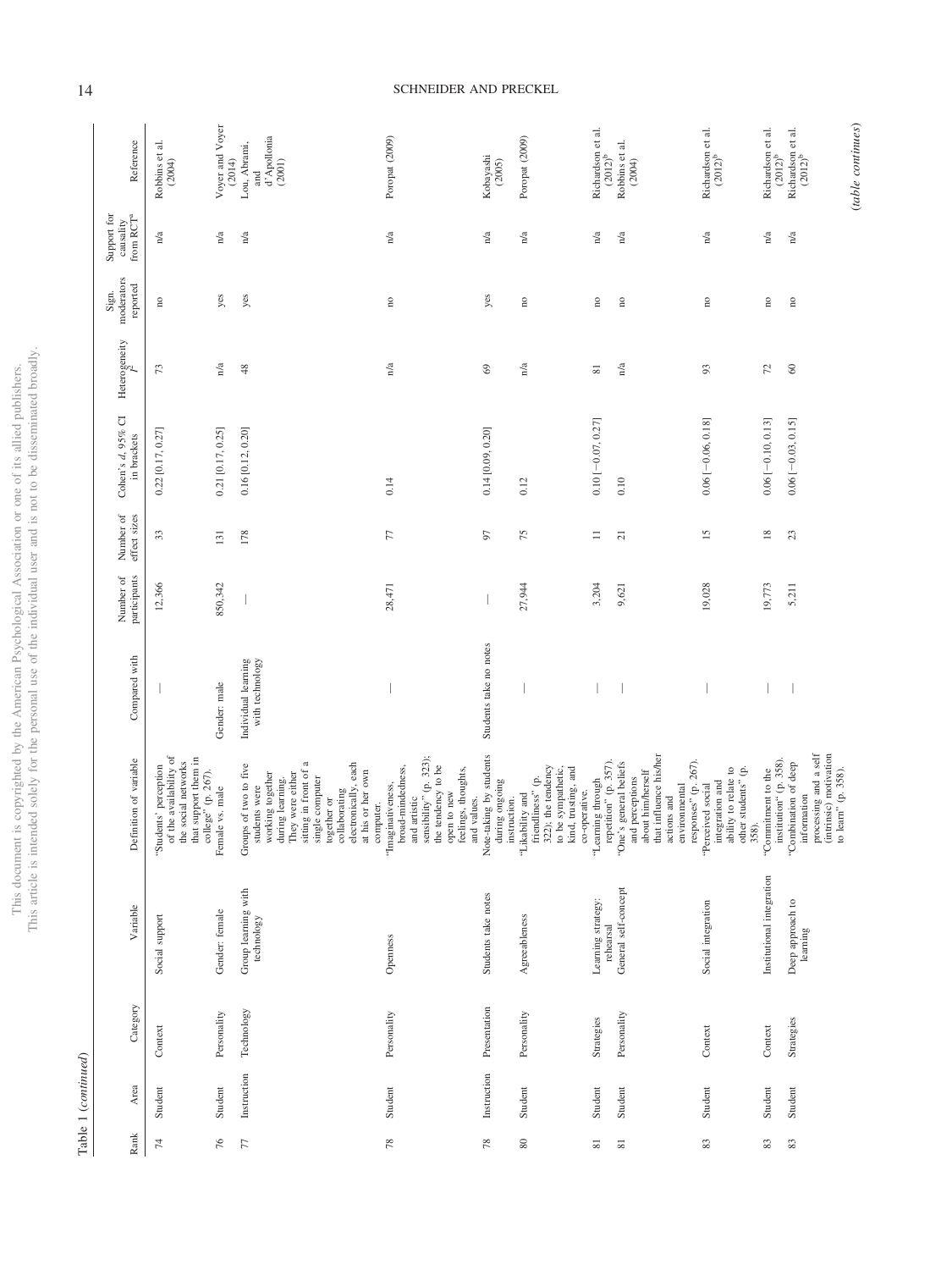Table 1 (*continued*)

Table 1 (continued)

| Reference                                                    | $\overline{a}$<br>Richardson et<br>$(2012)^{b}$ | Richardson et al.<br>$(2012)^{b}$                                                                         | Robbins et al.<br>(2009)                                                                                                                                                                                                                                                                    | Means, Toyama,<br>Murphy, and<br>Baki (2013)                                                                                 | Richardson et al.<br>$(2012)^{b}$                                                                                                                                  | Richardson et al.<br>(2012) <sup>b</sup>                                      | Poropat (2009)                                                                                                                                                                             | Poropat (2009)                                                                                                      |
|--------------------------------------------------------------|-------------------------------------------------|-----------------------------------------------------------------------------------------------------------|---------------------------------------------------------------------------------------------------------------------------------------------------------------------------------------------------------------------------------------------------------------------------------------------|------------------------------------------------------------------------------------------------------------------------------|--------------------------------------------------------------------------------------------------------------------------------------------------------------------|-------------------------------------------------------------------------------|--------------------------------------------------------------------------------------------------------------------------------------------------------------------------------------------|---------------------------------------------------------------------------------------------------------------------|
| Support for<br>causality<br>from $\mathbb{R} C \mathbb{T}^a$ | $\mathbf{n}/\mathbf{a}$                         | n/a                                                                                                       | n/a                                                                                                                                                                                                                                                                                         | meta                                                                                                                         | n/a                                                                                                                                                                | n/a                                                                           | n/a                                                                                                                                                                                        | n/a                                                                                                                 |
| moderators<br>reported<br>Sign.                              | g                                               | <b>PU</b>                                                                                                 | $\mathbf{R}$                                                                                                                                                                                                                                                                                | yes                                                                                                                          | $\mathbf{S}$                                                                                                                                                       | $\mathbf{e}$                                                                  | $\overline{a}$                                                                                                                                                                             | $\mathbf{a}$                                                                                                        |
| Heterogeneity                                                | 95                                              | $\mathbb{Z}$                                                                                              | $\otimes$                                                                                                                                                                                                                                                                                   | n/a                                                                                                                          | 59                                                                                                                                                                 |                                                                               | n/a                                                                                                                                                                                        | n/a                                                                                                                 |
| Cohen's d, 95% CI<br>in brackets                             | $0.06$ [ $-0.04, 0.16$ ]                        | $0.06[-0.13, 0.25]$                                                                                       | $0.05$ [-0.33, 0.43]                                                                                                                                                                                                                                                                        | 0.05                                                                                                                         | $0.00[-0.14, 0.14]$                                                                                                                                                | $-0.02$ [ $-0.27, 0.23$ ]                                                     | $-0.02$                                                                                                                                                                                    | $-0.02$                                                                                                             |
| Number of<br>effect sizes                                    | $\overline{17}$                                 | $\overline{17}$                                                                                           | $\overline{ }$                                                                                                                                                                                                                                                                              | $27\,$                                                                                                                       | $\approx$                                                                                                                                                          | $\infty$                                                                      | $\rm 80$                                                                                                                                                                                   | $78\,$                                                                                                              |
| participants<br>Number of                                    | 42,989                                          | 6,335                                                                                                     | 2,055                                                                                                                                                                                                                                                                                       |                                                                                                                              | 2,339                                                                                                                                                              | 1,026                                                                         | 28,967                                                                                                                                                                                     | 28,424                                                                                                              |
| Compared with                                                |                                                 |                                                                                                           | Various                                                                                                                                                                                                                                                                                     | Face-to-face learning                                                                                                        |                                                                                                                                                                    |                                                                               |                                                                                                                                                                                            |                                                                                                                     |
| Definition of variable                                       | Chronological age                               | apathy experienced<br>over an extended<br>length of time" (p.<br>$358$ ).<br>pessimism, and<br>"Low mood, | academic skills" (pp.<br>can be seen as a<br>type of socialization<br>of the students' life<br>"First-year experience<br>program. They<br>[generally have a<br>broad] content<br>broad] content<br>only social aspects<br>at improving not<br>but also their<br>1165-1166).<br>intervention | place entirely or in<br>substantial portion<br>over the Internet" (p.<br>5).<br>learning that takes<br>"Online learning [is] | instrumental reasons<br>academic tasks for<br>expectations)" (p.<br>involvement in<br>$(\mathbf{e},\mathbf{g}_\cdot,$ to satisfy others'<br>'Learning and<br>357). | "Perceived control over<br>negative life events<br>and outcomes" (p.<br>356). | such as anxiety and<br>$323$ ); the positive<br>pole of neuroticism,<br>as the tendency to<br>be resilient to<br>anxiety" (pp. 322-<br>negative emotions<br>"Adjustment vs.<br>depression. | sociability" (p. 323);<br>the tendency to be<br>friendly, cheerful,<br>sociable, and<br>"Activity and<br>energetic. |
| Variable                                                     | $_{\rm Age}$                                    | Depression                                                                                                | First-year experience<br>training                                                                                                                                                                                                                                                           | Online learning                                                                                                              | Academic extrinsic<br>motivation                                                                                                                                   | Pessimistic attributional<br>style                                            | Emotional stability                                                                                                                                                                        | Extraversion                                                                                                        |
| Category                                                     | Personality                                     | Personality                                                                                               | Extracurricular<br>programs<br>training                                                                                                                                                                                                                                                     | Technology                                                                                                                   | Motivation                                                                                                                                                         | Motivation                                                                    | Personality                                                                                                                                                                                | Personality                                                                                                         |
| Area                                                         | Student                                         | Student                                                                                                   | Instruction                                                                                                                                                                                                                                                                                 | Instruction                                                                                                                  | Student                                                                                                                                                            | Student                                                                       | Student                                                                                                                                                                                    | Student                                                                                                             |
| Rank                                                         | 83                                              | $83\,$                                                                                                    | $88\,$                                                                                                                                                                                                                                                                                      | 88                                                                                                                           | $\overline{6}$                                                                                                                                                     | $\overline{9}$                                                                | $\overline{9}$                                                                                                                                                                             | $\overline{91}$                                                                                                     |

## ACHIEVEMENT IN HIGHER EDUCATION 15

(*table continues*)

 $\qquad \qquad (table~continues)$ 

This document is copyrighted by the American Psychological Association or one of its allied publishers.<br>This article is intended solely for the personal use of the individual user and is not to be disseminated broadly. This article is intended solely for the personal use of the individual user and is not to be disseminated broadly. This document is copyrighted by the American Psychological Association or one of its allied publishers.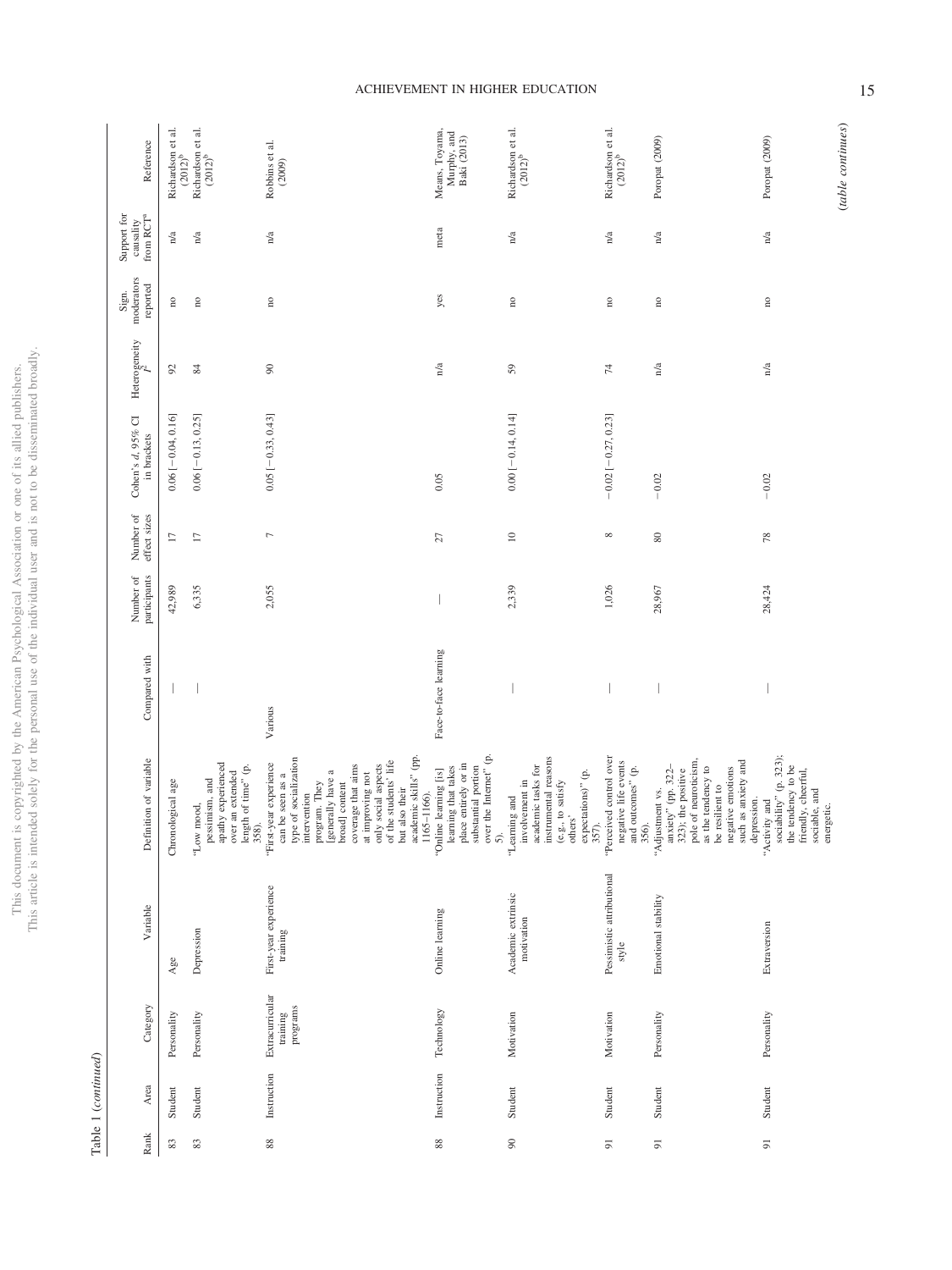| j<br>ò<br>ł<br>ł                                               | C)                          |
|----------------------------------------------------------------|-----------------------------|
| i                                                              | l                           |
| Í                                                              | <b>CONTRACTOR</b><br>j<br>; |
| i                                                              |                             |
|                                                                |                             |
|                                                                |                             |
| )<br>J<br>I<br>ç<br>j<br>ś                                     | ļ                           |
| $\overline{\phantom{a}}$<br>J<br>ì<br>ì<br>ï<br>j<br>j<br>This | ЦЦ<br>ä                     |

 $Table 1~(continued)$ Table 1 (*continued*)

| Reference                                         | Poitras (2012)                                                                                                                             | Poitras (2012)                                                                                                                          | Richardson et al.<br>$(2012)^{b}$                                                               | Dochy et al.<br>(2003)                                                                                                  | Allen (1992)<br>Bourhis and                                                                                                                                                    | Richardson et al.<br>$(2012)^b$                                                                                            | Richardson et al.<br>$(2012)^{b}$                                                                   | (table continues)<br>Rey (2012)                                                                                                                                    |
|---------------------------------------------------|--------------------------------------------------------------------------------------------------------------------------------------------|-----------------------------------------------------------------------------------------------------------------------------------------|-------------------------------------------------------------------------------------------------|-------------------------------------------------------------------------------------------------------------------------|--------------------------------------------------------------------------------------------------------------------------------------------------------------------------------|----------------------------------------------------------------------------------------------------------------------------|-----------------------------------------------------------------------------------------------------|--------------------------------------------------------------------------------------------------------------------------------------------------------------------|
| from RCT <sup>a</sup><br>Support for<br>causality | n/a                                                                                                                                        | n/a                                                                                                                                     | n/a                                                                                             | n/a                                                                                                                     | n/a                                                                                                                                                                            | n/a                                                                                                                        | n/a                                                                                                 | n/a                                                                                                                                                                |
| moderators<br>reported<br>Sign.                   | yes                                                                                                                                        | yes                                                                                                                                     | $\mathop{\rm co}$                                                                               | yes                                                                                                                     | yes                                                                                                                                                                            | <b>CO</b>                                                                                                                  | $\overline{a}$                                                                                      | yes                                                                                                                                                                |
| Heterogeneity<br>$r^2$                            | 86                                                                                                                                         | 95                                                                                                                                      | 48                                                                                              | $\mathfrak{g}$                                                                                                          | n/a                                                                                                                                                                            | 56                                                                                                                         | $\pm$                                                                                               | 34                                                                                                                                                                 |
| Cohen's $d$ , 95% CI<br>in brackets               | $-0.13[-0.16, -0.10]$                                                                                                                      | $-0.21[-0.24, -0.17]$                                                                                                                   | $-0.22[-0.42, -0.03]$                                                                           | $-0.22[-0.28, -0.17]$                                                                                                   | $-0.23$                                                                                                                                                                        | $-0.28[-0.38, -0.19]$                                                                                                      | $-0.28[-0.42, -0.15]$                                                                               | $-0.30[-0.37, -0.22]$                                                                                                                                              |
| Number of<br>effect sizes                         | $\overline{12}$                                                                                                                            | $\overline{c}$                                                                                                                          | 4                                                                                               | 18                                                                                                                      | $^{18}$                                                                                                                                                                        | $\overline{31}$                                                                                                            | ${}^{\circ}$                                                                                        | 34                                                                                                                                                                 |
| participants<br>Number of                         | 3,853                                                                                                                                      | 3,686                                                                                                                                   | 941                                                                                             |                                                                                                                         | 8,970                                                                                                                                                                          | 10,713                                                                                                                     | 1,736                                                                                               | 3,535                                                                                                                                                              |
| Compared with                                     | No social conflict                                                                                                                         | No social conflict                                                                                                                      |                                                                                                 | instruction for<br>knowledge<br>acquisition<br>Conventional                                                             |                                                                                                                                                                                |                                                                                                                            |                                                                                                     | irrelevant details in<br>No interesting but<br>a presentation                                                                                                      |
| Definition of variable                            | related to interests or<br>approaches to how<br>incompatibilities<br>work should be<br>done" (p. 117).<br>conflicts [],<br>"Cognitive-type | $\dots$ ] responsible for<br>obstructive or<br>interfering behavior"<br>disputes [] and<br>incompatibilities<br>"Emotional<br>(p. 117). | academic stressors"<br>resulting from<br>"Overwhelming<br>emotionality<br>negative<br>(p. 358). | authentic problems<br>in small groups<br>Actively solving<br>relatively complex<br>supervised by a<br>teacher or tutor. | other human beings"<br>(p. 70); synonyms:<br>anxiety, reticence,<br>unwillingness to<br>shyness, speech<br>interaction with<br>communicate.<br>avoidance of<br>"Any feeling of | "Avoidance of learning<br>activities that may<br>demonstration of<br>achievement" (p. $357)$<br>low ability and<br>lead to | resulting from<br>general life<br>stressors" (p. 358).<br>"Overwhelming<br>emotionality<br>negative | constitute interesting<br>information that are<br>objective" (p. 216).<br>not necessary to<br>"Seductive details<br>but irrelevant<br>instructional<br>achieve the |
| Variable                                          | Task-related social<br>conflict                                                                                                            | Relationship-related<br>social conflict                                                                                                 | Academic stress                                                                                 | Problem-based learning<br>for knowledge<br>acquisition                                                                  | apprehension<br>Communication                                                                                                                                                  | Performance avoidance<br>goal orientation                                                                                  | Stress (in general)                                                                                 | irrelevant details in a<br>(seductive details<br>presentation<br>Interesting but<br>$\mathrm{effect}$                                                              |
| Category                                          | Context                                                                                                                                    | Context                                                                                                                                 | Context                                                                                         | Stimulating<br>meaningful<br>learning                                                                                   | Personality                                                                                                                                                                    | Motivation                                                                                                                 | Context                                                                                             | Presentation                                                                                                                                                       |
| Area                                              | Student                                                                                                                                    | Student                                                                                                                                 | Student                                                                                         | Instruction                                                                                                             | Student                                                                                                                                                                        | Student                                                                                                                    | Student                                                                                             | Instruction                                                                                                                                                        |
| Rank                                              | \$                                                                                                                                         | 95                                                                                                                                      | $96$                                                                                            | 96                                                                                                                      | 98                                                                                                                                                                             | 99                                                                                                                         | 99                                                                                                  | 101                                                                                                                                                                |

## 16 SCHNEIDER AND PRECKEL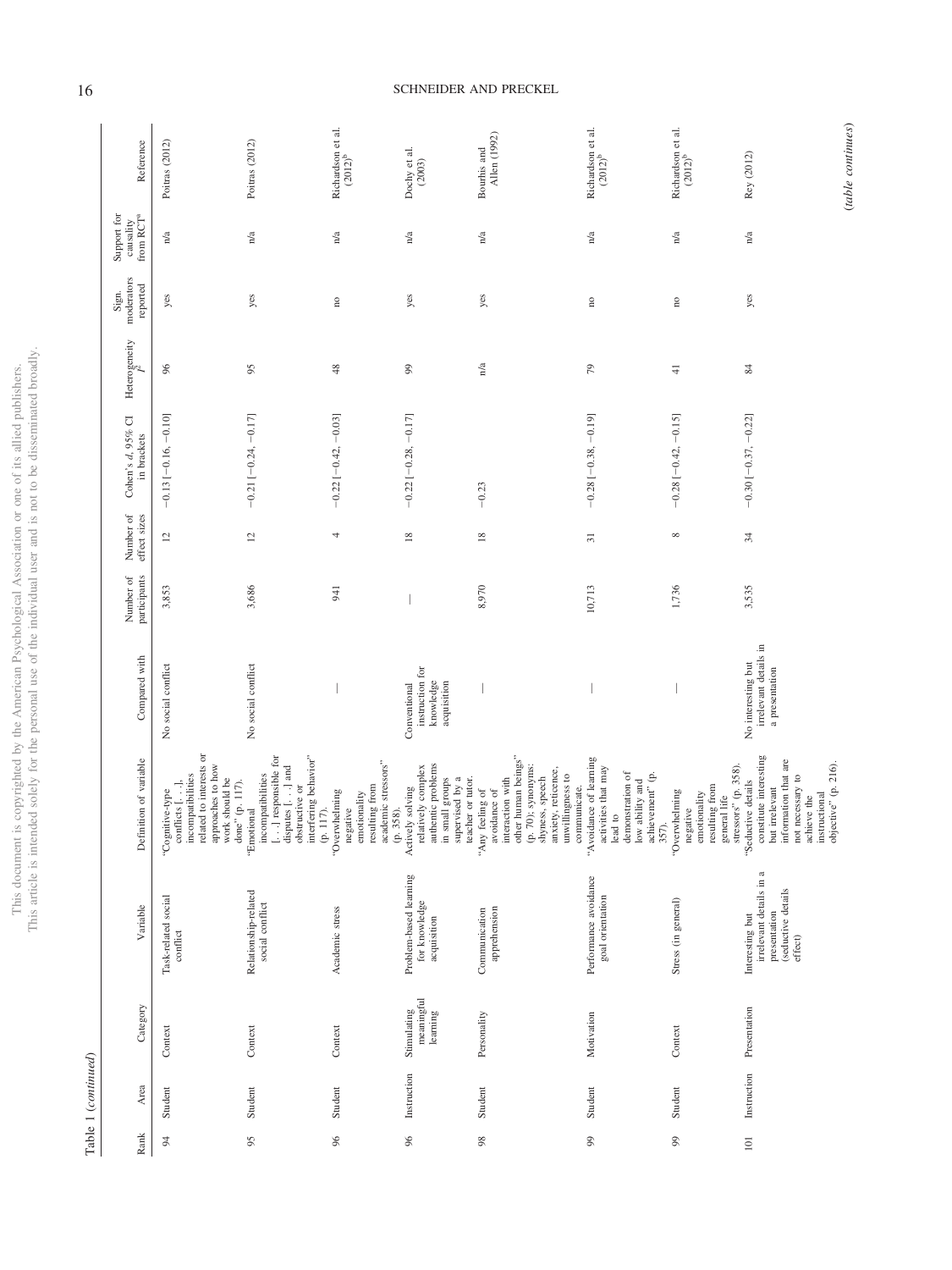| ١                              | i<br>Ì                        |
|--------------------------------|-------------------------------|
|                                | I                             |
| í<br>Ϊ                         |                               |
| l<br>t                         |                               |
|                                |                               |
|                                | J                             |
|                                |                               |
|                                |                               |
|                                |                               |
|                                |                               |
|                                | ï                             |
|                                |                               |
|                                |                               |
|                                |                               |
|                                |                               |
|                                |                               |
|                                |                               |
|                                |                               |
| <b>CONT</b>                    |                               |
|                                |                               |
| i                              |                               |
|                                |                               |
| $\frac{4}{3}$                  |                               |
|                                | $\overline{\phantom{a}}$<br>j |
|                                |                               |
|                                | J                             |
|                                | GA<br>į                       |
|                                |                               |
|                                |                               |
|                                | j<br>š                        |
|                                |                               |
| ç                              |                               |
| J                              |                               |
| j                              |                               |
| í                              |                               |
|                                |                               |
| I                              |                               |
| j                              |                               |
|                                |                               |
| I                              | ć                             |
|                                |                               |
| COL                            | ķ<br>į                        |
|                                |                               |
| j                              |                               |
|                                |                               |
|                                | Ì                             |
|                                |                               |
|                                |                               |
| $\frac{1}{2}$                  |                               |
| ł                              |                               |
|                                |                               |
|                                | ı                             |
|                                |                               |
| j                              | j<br>i                        |
|                                |                               |
| Į<br>j<br>j                    | j                             |
|                                | i<br>١                        |
|                                |                               |
| The state of the contract<br>ì |                               |
|                                |                               |
|                                |                               |
|                                |                               |
|                                |                               |
|                                |                               |
| l                              |                               |
|                                |                               |
| i<br>Santa Caraca (            |                               |
|                                |                               |
|                                | i                             |
|                                | j                             |
| <b>TIS</b>                     | j                             |
|                                |                               |
| í                              | ì                             |
|                                |                               |
|                                | j                             |
|                                |                               |

 ${\bf Table \ 1 \ (continued)}$ Table 1 (*continued*)

| Reference                                                          | Lemmer, and<br>Wirthwein,<br>Steinmayr<br>Schwinger,<br>(2014)                                                                                                                                 | Richardson et al.<br>$(2012)^{b}$                                                                              | Richardson et al.<br>$(2012)^{b}$                                              | Richardson et al.<br>$(2012)^{b}$                                                                                                                                                                                                                                                                |
|--------------------------------------------------------------------|------------------------------------------------------------------------------------------------------------------------------------------------------------------------------------------------|----------------------------------------------------------------------------------------------------------------|--------------------------------------------------------------------------------|--------------------------------------------------------------------------------------------------------------------------------------------------------------------------------------------------------------------------------------------------------------------------------------------------|
| from RCT <sup>a</sup><br>Support for<br>causality                  | n/a                                                                                                                                                                                            | n/a                                                                                                            | n/a                                                                            | n/a                                                                                                                                                                                                                                                                                              |
| moderators<br>reported<br>Sign.                                    | yes                                                                                                                                                                                            | $\overline{a}$                                                                                                 | $\overline{a}$                                                                 | $\overline{a}$                                                                                                                                                                                                                                                                                   |
|                                                                    | n/a                                                                                                                                                                                            | 86                                                                                                             | 79                                                                             | 5                                                                                                                                                                                                                                                                                                |
| Number of Number of Cohen's d, 95% CI Heterogeneity<br>in brackets | $-0.37[-0.43, -0.28]$                                                                                                                                                                          | $-0.39[-0.55, -0.23]$                                                                                          | $-0.43$ [ $-0.53, -0.34$ ]                                                     | $-0.52[-0.62, -0.42]$                                                                                                                                                                                                                                                                            |
| effect sizes                                                       | 25                                                                                                                                                                                             | 22                                                                                                             | 29                                                                             | $\approx$                                                                                                                                                                                                                                                                                        |
| participants                                                       | 13,030                                                                                                                                                                                         | 4,838                                                                                                          | 13,497                                                                         | 1,866                                                                                                                                                                                                                                                                                            |
| Compared with                                                      | $\mid$                                                                                                                                                                                         | I                                                                                                              | I                                                                              | $\mid$                                                                                                                                                                                                                                                                                           |
| Definition of variable                                             | withdrawal, claiming<br>rotect or enhance<br>competence" (p.<br>one's perceived<br>744; e.g., effort<br>impediments to<br>performance to<br>test anxiety or<br>"Constructing<br>illness).<br>t | hallow information<br>extrinsic motivation<br>rocessing and an<br>to learn" (p. 358).<br>"Combination of<br>Ŋ, | taking situations" (p.<br>"Negative emotionality<br>relating to test-<br>357). | $a_{\text{nd}}$ = Causal relations are not investigated or mentioned. Single = at least one randomized controlled trial (RCT) with evidence of a causal influence on achievement is cited. Meta = Meta-analytical<br>"A general tendency to<br>tasks and goals" (p. $356$ ).<br>delay working on |
| Variable                                                           | handicapping<br>Academic self-                                                                                                                                                                 | Surface approach to<br>learning                                                                                | Test anxiety                                                                   | Procrastination                                                                                                                                                                                                                                                                                  |
| Category                                                           | Strategies                                                                                                                                                                                     | Strategies                                                                                                     | Personality                                                                    | Strategies                                                                                                                                                                                                                                                                                       |
| Area                                                               | Student                                                                                                                                                                                        | Student                                                                                                        | Student                                                                        | Student                                                                                                                                                                                                                                                                                          |
| Rank                                                               | 102                                                                                                                                                                                            | 103                                                                                                            | 104                                                                            | 105                                                                                                                                                                                                                                                                                              |

evidence of a causal effect on achievement is presented. b The study provided mean effect sizes that were corrected for reliability, but confidence intervals only for noncorrected effect sizes. We estimated the confidence intervals of the corrected effect sizes by centering the noncorrected confidence interval on the corrected effect size.

## ACHIEVEMENT IN HIGHER EDUCATION 17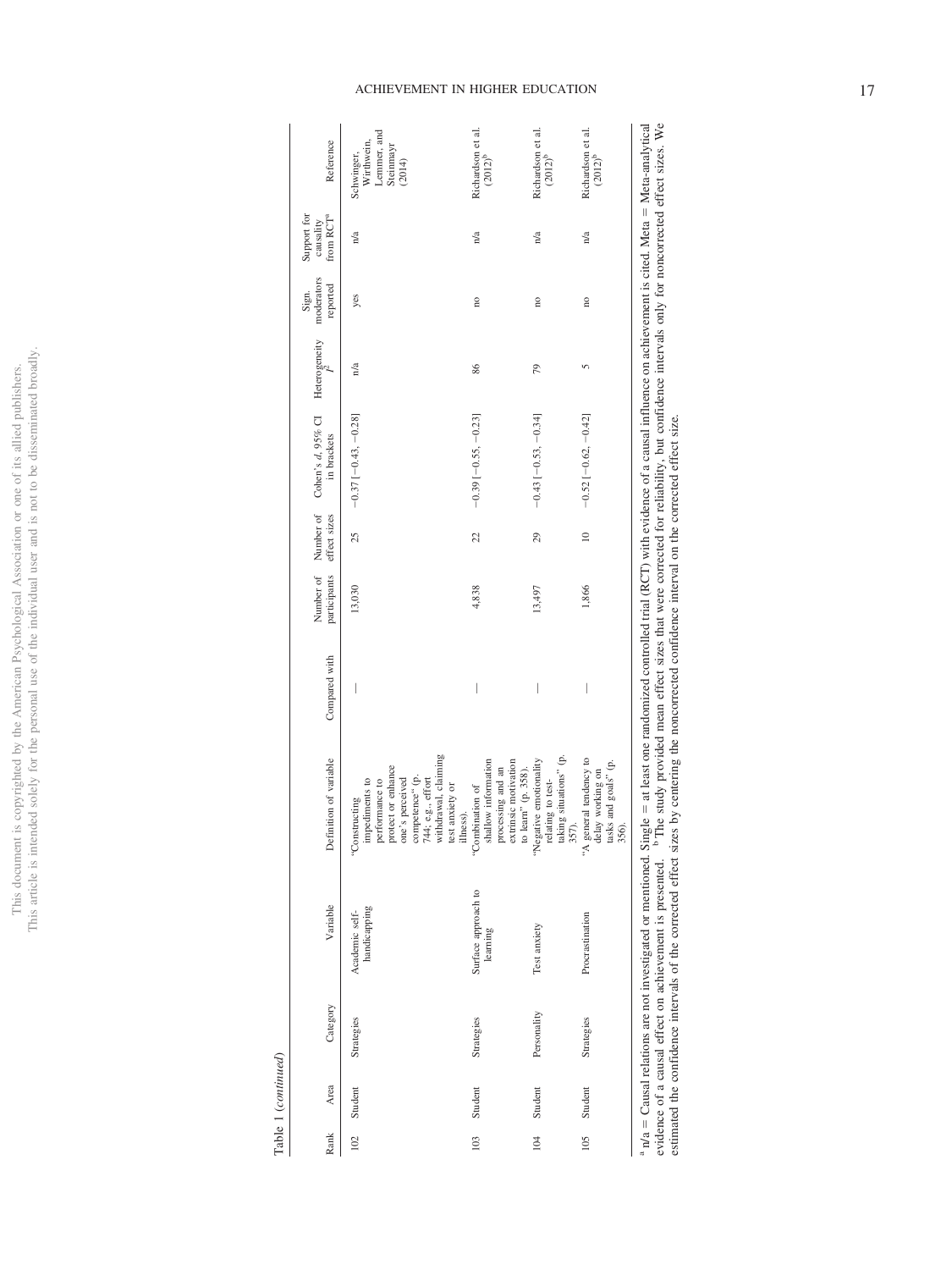to complement them. Polanin, Maynard, and Dell (2016) discuss previous reviews of meta-analyses on other topics and give methodological recommendations. We followed these recommendations in our study.

To facilitate the communication and interpretation of the results, we heuristically assigned the 105 variables included in our review to 11 categories. These categories correspond to central areas of educational and psychological research; similar categories were used in previous meta-analyses and reviews of meta-analyses (e.g., Hattie, 2009; Richardson et al., 2012; Wang et al., 1993a). Six of the categories are instruction related, as follows: (a) social interaction, (b) stimulating meaningful learning, (c) assessment, (d) presentation, (e) technology, and (f) extracurricular training. The remaining categories are learner related, as follows: (g) intelligence and prior achievement, (h) strategies, (i) motivation, (j) personality, and (k) context.

## **Method**

#### **Literature Search and Selection Criteria**

The details of our search strategy are depicted in Figure 1. In April 2015, we systematically searched the titles, abstracts, and keywords of all articles in the literature database PsycINFO using

the search string (*achievement or grades or competence or performance or learning or GPA*) and (*"higher education" or college or university or tertiary*) and limited the results to the metaanalyses published in English in peer-reviewed journals. We explain the reasons for not including grey literature in the next section. In addition to the standardized search, we conducted an exploratory search on GoogleScholar and by scanning the reference lists of relevant reviews, books, book chapters, and articles.

The selection criteria that guided the inclusion of meta-analyses in our systematic review are as follows: (a) The study is a metaanalysis, that is, averaged at least two standardized effect sizes obtained from different samples. (b) The meta-analysis included a measure of achievement as defined in our introduction section. (c) The meta-analysis reported a separate effect size for samples in higher education, or more than 50% of the studies included in the meta-analysis had been conducted with samples in higher education, or the meta-analysis explicitly showed that the effect sizes do not differ between higher education and K–12 school education. (d) Of the found meta-analyses, we only included the largest meta-analysis on each topic, which was usually also the most recent one. (e) The meta-analysis was not explicitly limited to a single subject (e.g., medical education), to a specific subgroup of students (e.g., Latino students), to a single country, or to a single



*Figure 1.* Search strategy and reasons for exclusion.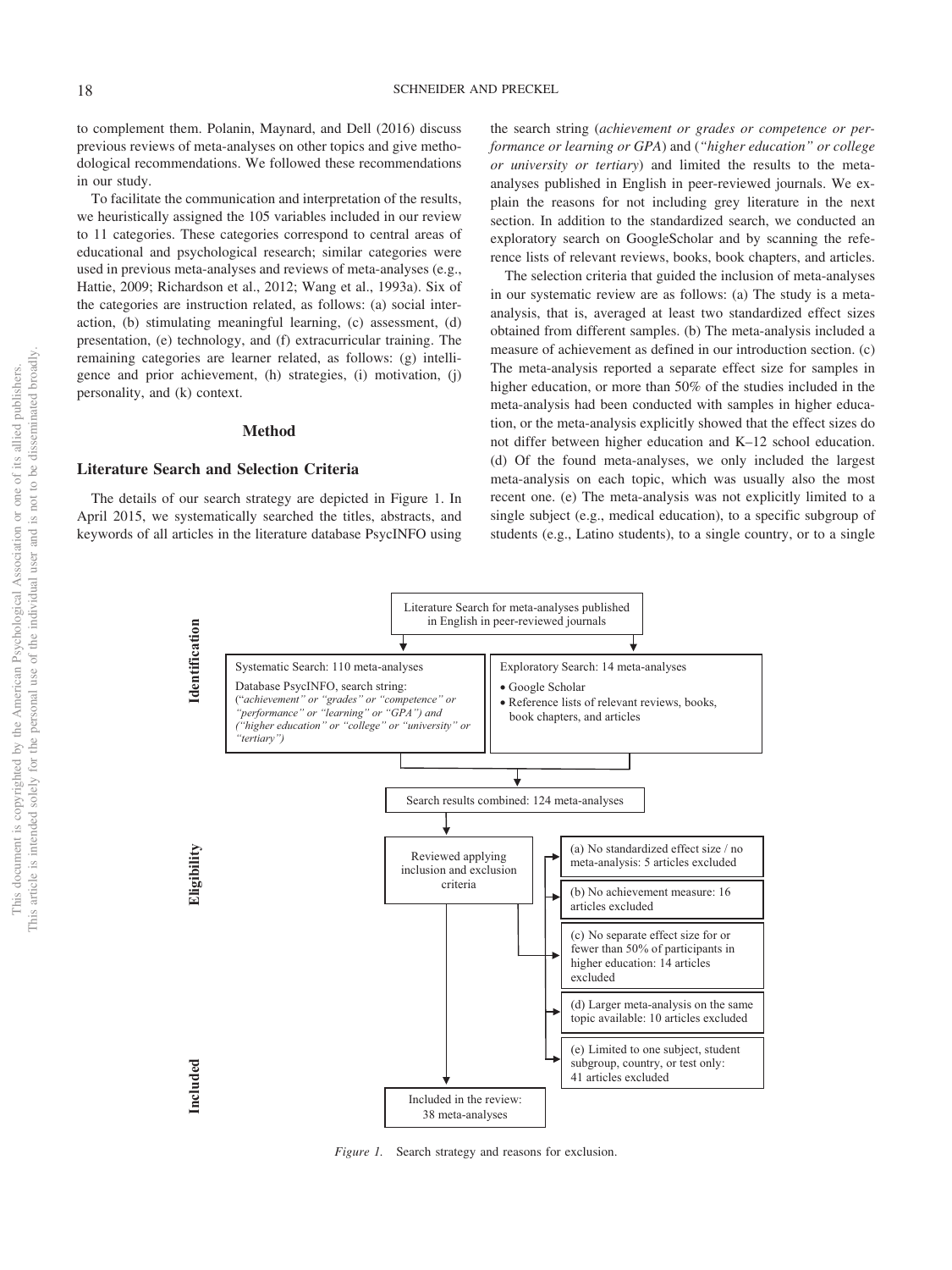test (usually with the intention of evaluating its quality and sometimes leading to negative results).

Overall, we found 124 articles. Of these, 86 were discarded based on the selection criteria (see Figure 1). A list with all 124 articles and the 86 reasons for exclusions can be found in the online supplemental material. The results described in this article are based on the remaining 38 meta-analyses, which reported associations between achievement in higher education and 105 other variables.

## **Extraction of Effect Sizes and Coding**

When several meta-analyses on the same topic had been published, Hattie (2009) included all of them and statistically combined their effect sizes. However, this approach makes it difficult to avoid the problem that these meta-analyses might partly include the same studies (Cooper & Koenka, 2012). For example, an older meta-analysis on collaborative learning will include only the old studies on this topic, whereas a newer meta-analysis will cover both the old and the new studies on this subject. When combining the overall results of the two meta-analyses, it is extremely hard to avoid the problem that each older study is included twice, and each newer study is included only once. We thus decided to include only one meta-analysis for each topic, that is, for each variable correlated with achievement. Whenever several meta-analyses on the same topic were available, we selected only the one with the highest number of included empirical studies, which usually was also the most recent meta-analysis (selection criterion d). Thus, in contrast to Hattie's approach, we did not compute any new, combined effect sizes. Instead, we copied the effect sizes from the included meta-analyses.

This also explains why we did not include grey literature in our review. It is sometimes recommended to include grey literature in meta-analyses to reduce publication bias in the effect sizes. However, we conducted a review (of meta-analyses) and not a metaanalysis. As we did not average over effect sizes, including additional results from the grey literature would not have changed the effect sizes we report. It would only have increased the number of variables (i.e., the number of rows) in our main table of results (Table 1). The quality of these additional results would be unknown, because the respective meta-analyses did not pass any peer review. Therefore, we included only meta-analyses published in peer-reviewed international journals in our review. We report in [Table 2](#page-20-0) which of these meta-analyses checked the results for publication bias.

Each coauthor of the present article coded half of the metaanalyses. Whenever possible, we coded the results of randomeffect models, which allow for heterogeneity of the true effect sizes across studies (Hedges & Vevea, 1998). To present all effect sizes in a common metric, we converted Pearson correlations to Cohen's *d's* by using the formula  $d = 2r/\sqrt{1-r^2}$  (Rosenthal & DiMatteo, 2001). Where necessary, we changed the signs so that positive effect sizes always indicated that an instructional method was more effective than standard instruction or that higher values of a continuous variable went along with higher achievement.

Standard errors, 99% confidence intervals, and 90% confidence intervals were transformed into 95% confidence intervals, which we report in brackets. As explained in the Cochrane Handbook of Systematic Reviews of Interventions "The confidence interval describes the uncertainty inherent in [the effect size] estimate, and describes a range of values within which we can be reasonably sure that the true effect actually lies. If the confidence interval is relatively narrow (e.g., 0.70 to 0.80), the effect size is known precisely. If the interval is wider (e.g., 0.60 to 0.93) the uncertainty is greater, although there may still be enough precision to make decisions about the utility of the intervention. Intervals that are very wide (e.g., 0.50 to 1.10) indicate that we have little knowledge about the effect, and that further information is needed" (Schünemann et al., 2011, section 12.4.1). The upper and lower bounds of a confidence interval can be computed as  $m \pm z_{1-c2} * SE_m$ , where *m* is the mean,  $SE_m$  is the standard error of the mean, and *z* is the area under the standard normal distribution for a given level of confidence *c* (e.g., for 95% confidence intervals,  $c = 5\%$  and  $z = 1.96$ ; Belia, Fidler, Williams, & Cumming, 2005). The inverse of this formula allowed us to infer the values of *m* and *SE* from 99% and 90% confidence intervals. We then computed the bounds of the 95% confidence interval as *m*  $\pm$  1.96  $*$  *SE*<sub>m</sub>. When a meta-analysis reported neither confidence intervals nor standard errors, we coded and reported the effect size without a confidence interval. Throughtout the manuscript, confidence intervals are on the 95% level and are reported in brackets.

We computed the heterogeneity of effect sizes within each meta-analysis as  $I^2 = 100\% * (Q - df)/Q$ , where *Q* is the sum of the squared difference between each effect size and the mean effect size. The degrees of freedom *df* denote the number of effect sizes minus one (Higgins, Thompson, Deeks, & Altman, 2003). The variable  $I^2$  quantifies the proportion of variance of the effect sizes that cannot be attributed to sampling error and thus indicates the influence of moderator variables. As a variance proportion,  $I^2$ does not quantify the absolute amount of variability in the effect sizes (Borenstein, Higgins, Hedges, & Rothstein, 2017; Rücker, Schwarzer, Carpenter, & Schumacher, 2008).

We classified each effect size as either indicating no effect  $(|d| < 0.11)$  or a small  $(0.11 \le |d| < 0.35)$ , medium  $(0.35 \le |d| <$ 0.66), or large ( $|d| \ge 0.66$ ) effect. Our cutoff values for these categories were based on Cohen's (1992) suggestion that effect sizes around  $d = 0.20$  should be interpreted as small, those around  $d = 0.50$  as medium, and those around  $d = 0.80$  as large. Effect sizes around  $d = 0.00$  indicated no effect. We used the arithmetic means of neighboring values as category boundaries.

Twenty variables were randomly chosen from Table 1. These variables, the characteristics of the respective meta-analyses, and the respective effect sizes were independently coded and converted by both coauthors of this article. The two coders had a perfect interrater reliability, that is, they had 100% agreement in all the coded numbers and characteristics.

## **Results**

#### **Characteristics of the Included Meta-Analyses**

The 38 included meta-analyses had been published between 1980 and 2014, with 23 meta-analyses published over the last 10 years (2005 to 2014). They investigated the correlations between 105 variables and achievement in higher education, based on a total of 3,330 effect sizes, and involving an estimated total of 1,920,239 participants. For 30 of the 105 variables, the metaanalyses did not report the total number of included participants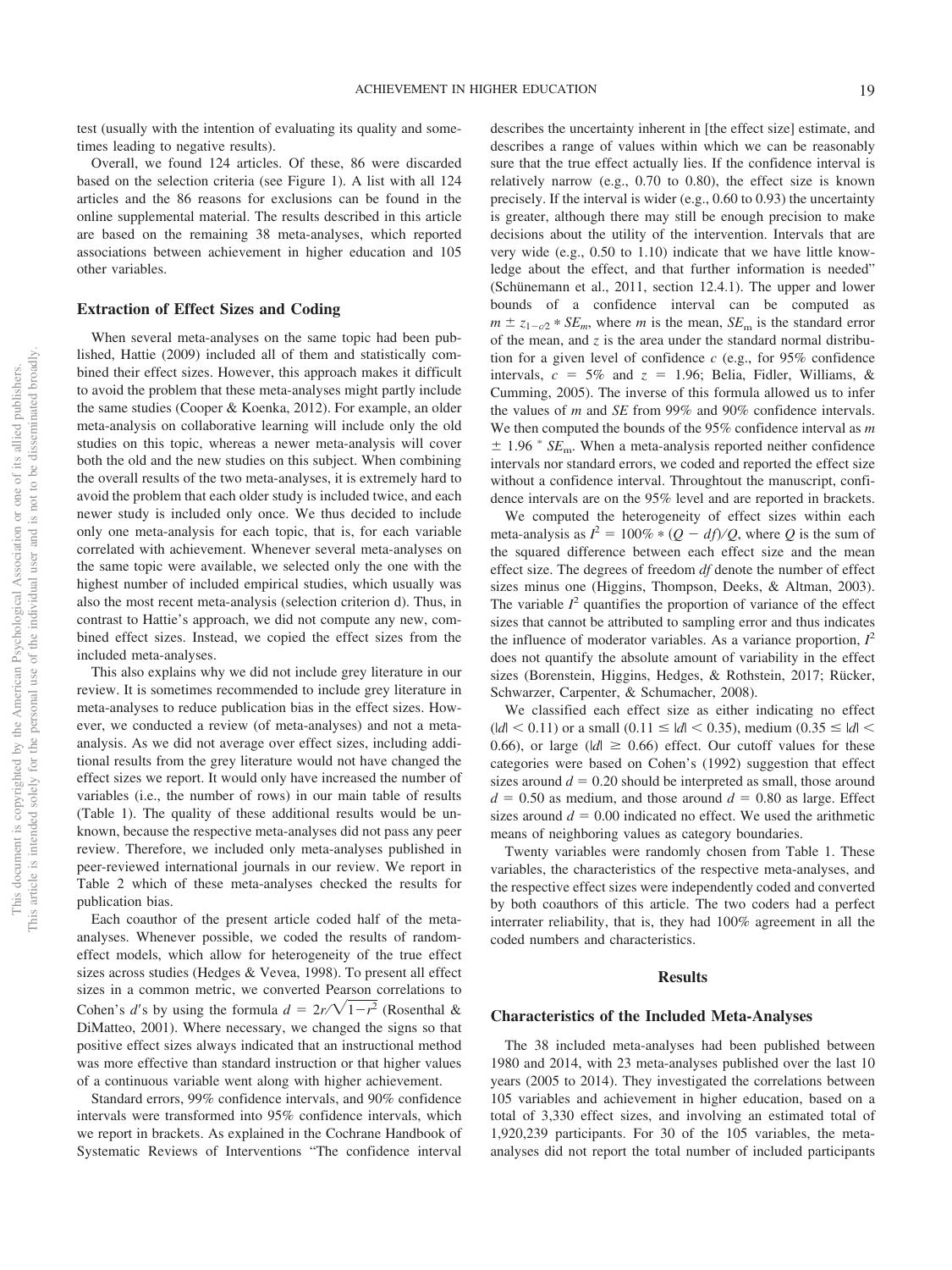This document is copyrighted by the American Psychological Association or one of its allied publishers.<br>This article is intended solely for the personal use of the individual user and is not to be disseminated broadly. This article is intended solely for the personal use of the individual user and is not to be disseminated broadly. This document is copyrighted by the American Psychological Association or one of its allied publishers.

<span id="page-20-0"></span>Table 2<br>Methodological Characteristics of the Included Meta-Analyses *Methodological Characteristics of the Included Meta-Analyses*

| internomonogram Chan acternativa of the                                      |                    |                                                                                    |                                                   |            |                                                     |                            |                                       |                                    |                             |                     | Publication bias         |                           |                                  |                                      | Dependent variables            |                            |                          |                                                     | Variability of effect sizes |                          |
|------------------------------------------------------------------------------|--------------------|------------------------------------------------------------------------------------|---------------------------------------------------|------------|-----------------------------------------------------|----------------------------|---------------------------------------|------------------------------------|-----------------------------|---------------------|--------------------------|---------------------------|----------------------------------|--------------------------------------|--------------------------------|----------------------------|--------------------------|-----------------------------------------------------|-----------------------------|--------------------------|
| Reference                                                                    | No of              | fulfilled Standardized exclusion literature<br>criteria <sup>a</sup> search string | criteria included<br>inclusion<br>Explicit<br>and | Grey       | agreement<br>Interrater                             | reliabilities<br>Corrected | Corrected<br>for range<br>restriction | sensitivity<br>analysis<br>Outlier | Random-<br>effects<br>model | Fail-safe<br>$\geq$ | Trim-and-<br>$\Xi$       | Other                     | Evidence<br>of bias <sup>b</sup> | achievement<br>Standardized<br>tests | constructed<br>Ad hoc<br>tests | Teacher<br>given<br>grades | (e.g., degrees)<br>Other | credibility<br>intervals or<br>Confidence<br>$S\!E$ | Heterogeneity<br>index      | Moderator<br>analyses    |
| reported $(\%)$<br>Total used and                                            |                    | 26                                                                                 | 54                                                | 84         | 57                                                  | $\overline{18}$            | $\circ$                               | 34                                 | र्ज                         | $\overline{18}$     | $\overline{16}$          | $\mathbf{r}$              | $\overline{39}$                  | 58                                   | $\mathcal{C}$                  | 87                         | $\mathcal{C}$            | $\frac{84}{3}$                                      | $^{8}$                      | 95                       |
| Adesope and Nesbit<br>Bangert-Drowns,<br>(2012)                              | $\square$          | yes                                                                                | yes                                               | yes        | 98%                                                 | $\mathbf{r}$               | $\mathbf{r}$                          | yes                                | n/a                         | yes                 | $\mathbf{e}$             | yes                       | $\mathbf{e}$                     | $\mathbf{r}$                         | yes                            | $\mathbf{r}$               | $\mathbf{r}$             | yes                                                 | yes                         | yes                      |
| Kulik, and Kulik<br>(1991)<br>Bernard,                                       | $\omega$           | $\mathbf{r}$                                                                       | $\mathbf{e}$                                      | yes        | n/a                                                 | $\mathbf{r}$               | $\mathbf{r}$                          | $\mathbf{e}$                       | n/a                         | $\approx$           | $\mathbf{r}$             | $\overline{\phantom{a}}$  | n/a                              | n/a                                  | n/a                            | n/a                        | n/a                      | yes                                                 | $\approx$                   | yes                      |
| Schmid, Tamim,<br>Borokhovski,<br>and Abrami<br>(2014)                       | $\equiv$           | yes                                                                                | yes                                               | yes        | $\ddot{s}$ 4<br>$\, \parallel$<br>$\check{}$<br>92% | $\mathbf{a}$               | $\mathbf{a}$                          | yes                                | yes                         | yes                 | yes                      | $\overline{\phantom{a}}$  | $\mathbf{a}$                     | yes                                  | yes                            | yes                        | yes                      | yes                                                 | yes                         | yes                      |
| Bourhis and Allen<br>(1992)                                                  | $\omega$           | $\mathbf{r}$                                                                       | yes                                               | yes        | n/a                                                 | $\approx$                  | $\mathbf{r}$                          | $\mathbf{r}$                       | n/a                         | $\approx$           | $\mathbf{r}$             | $\mathbf{r}$              | n/a                              | yes                                  | yes                            | yes                        | yes                      | $\approx$                                           | $\overline{\phantom{a}}$    | yes                      |
| Credé and Kuncel<br>Credé, Roch, and<br>(2008)                               | $\circ$            | $\mathbf{r}$                                                                       | $\overline{\phantom{a}}$                          | yes        | n/a                                                 | yes                        | $\overline{\phantom{a}}$              | $\frac{1}{2}$                      | yes                         | $\mathbf{r}$        | $\overline{\phantom{a}}$ | $\mathbf{r}$              | n/a                              | yes                                  | $\overline{\phantom{a}}$       | yes                        | yes                      | yes                                                 | yes                         | yes                      |
| Kieszczynka<br>Dochy, Segers,<br>(2010)                                      | $\circ$            | $\mathbf{r}$                                                                       | yes                                               | yes        | 95%                                                 | yes                        | $\mathbf{r}$                          | $\mathbf{e}$                       | yes                         | yes                 | $\mathbf{r}$             | $\mathbf{a}$              | $\mathbf{n}/\mathbf{a}$          | $\approx$                            | $\overline{\phantom{a}}$       | yes                        | $\overline{\phantom{a}}$ | yes                                                 | yes                         | yes                      |
| Falchikov and Boud<br>Gijbels (2003)<br>Bossche, and                         | $\circ$            | yes                                                                                | yes                                               | yes        | n/a                                                 | $\mathbf{e}$               | $\mathbf{r}$                          | $\mathbf{r}$                       | n/a                         | $\mathbf{r}$        | $\mathbf{r}$             | $\overline{\phantom{a}}$  | n/a                              | yes                                  | yes                            | yes                        | $\mathbf{r}$             | yes                                                 | yes                         | yes                      |
| Falchikov and<br>(1989)                                                      | $\mathcal{L}$      | $\mathbf{r}$                                                                       | $\overline{\phantom{a}}$                          | yes        | $\mathbf{n}/\mathbf{a}$                             | $\mathbf{p}$               | $\mathbf{r}$                          | $\mathbf{r}$                       | n/a                         | $\mathbf{p}$        | $\mathbf{r}$             | $\overline{\phantom{a}}$  | n/a                              | $\overline{\phantom{a}}$             | $\overline{\phantom{a}}$       | yes                        | $\mathbf{r}$             | $\mathbf{r}$                                        | $\approx$                   | yes                      |
| Hattie, Biggs, and<br>Purdie (1996,<br>Feldman (1989)<br>Goldfinch<br>(2000) | $\circ$ $\circ$    | yes<br>$\approx$                                                                   | $\overline{\phantom{a}}$<br>yes                   | yes<br>n/a | $_{\rm n/a}^{\rm Na}$                               | $\frac{10}{10}$            | $rac{1}{2}$                           | yes<br>no                          | $n/a$                       | $rac{1}{2}$         | $rac{1}{2}$              | yes<br>$\approx$          | $n/a$                            | no<br>yes                            | no<br>yes                      | yes<br>yes                 | no<br>yes                | $rac{1}{2}$                                         | $rac{1}{n}$                 | yes<br>no                |
| Höffler and Leutner<br>pp. 98-99)                                            | $\circ$            | yes                                                                                | yes                                               | yes        | $\mathbf{n}/\mathbf{a}$                             | $\epsilon$                 | $\mathbf{a}$                          | $\mathbf{e}$                       | n/a                         | $\mathbf{e}$        | $\mathbf{e}$             | $\mathbf{e}$              | n/a                              | yes                                  | yes                            | yes                        | yes                      | yes                                                 | yes                         | yes                      |
| Kalechstein and<br>(2007)                                                    | $\infty$           | $\mathbf{r}$                                                                       | yes                                               | yes        | n/a                                                 | $\mathbf{r}$               | $\mathbf{e}$                          | yes                                | yes                         | yes                 | $\approx$                | $\mathbf{r}$              | $\mathbf{r}$                     | $\approx$                            | yes                            | $\approx$                  | yes                      | yes                                                 | yes                         | yes                      |
| Kobayashi (2005)<br>Kulik, Kulik, and<br>Nowicki Jr.<br>(1997)               | S P                | $rac{1}{n}$                                                                        | yes<br>yes                                        | yes<br>yes | $_{\rm B4\%}^{\rm n1a}$                             | $\frac{1}{2}$              | $\frac{1}{2}$                         | $\frac{1}{2}$                      | n/a                         | yes<br>yes          | $_{\rm no}^{\circ}$      | $rac{1}{n}$               | $rac{1}{2}$                      | yes<br>yes                           | no<br>yes                      | yes<br>no                  | yes<br>yes               | yes<br>yes                                          | no<br>yes                   | yes<br>yes               |
| Bangert-Drowns<br>Kuncel, Kochevar,<br>(1990)                                | 4                  | $\mathsf{a}$                                                                       | yes                                               | yes        | n/a                                                 | $\mathsf{a}$               | g                                     | $\mathsf{a}$                       | n/a                         | $\mathbf{p}$        | g                        | $\overline{\phantom{a}}$  | n/a                              | $\mathsf{a}$                         | $\overline{\phantom{a}}$       | yes                        | $\mathbf{r}$             | yes                                                 | $\overline{\phantom{a}}$    | yes                      |
| and Ones (2014)<br>Larwin, Gorman,                                           | $\mathbf{\hat{v}}$ | $\mathbf{e}$                                                                       | $\mathbf{e}$                                      | yes        | $100\%$                                             | $\frac{1}{2}$              | $\mathbf{e}$                          | $\mathbf{e}$                       | n/a                         | $\mathbf{e}$        | $\mathbf{e}$             | $\mathbf{e}$              | n/a                              | $\frac{1}{2}$                        | yes                            | yes                        | yes                      | yes                                                 | yes                         | yes                      |
| Lou, Abrami, and<br>and Larwin<br>(2013)                                     | $\circ$            | $\mathbf{r}$                                                                       | yes                                               | yes        | $99\%$                                              | $\mathbf{p}$               | $\mathbf{r}$                          | $\mathbf{r}$                       | n/a                         | $\mathbf{r}$        | $\approx$                | $\mathop{\rm e}\nolimits$ | n/a                              | $\approx$                            | $\approx$                      | yes                        | $\approx$                | yes                                                 | yes                         | yes                      |
| Luiten, Ames, and<br>d'Apollonia<br>(2001)                                   | 7                  | $\mathbf{a}$                                                                       | yes                                               | yes        | 93%                                                 | $\mathbf{a}$               | $\mathbf{r}$                          | yes                                | n/a                         | $\mathbf{r}$        | $\mathbf{r}$             | $\mathbf{r}$              | n/a                              | yes                                  | yes                            | yes                        | yes                      | yes                                                 | yes                         | yes                      |
| Ackerson (1980)<br>Means, Toyama,                                            | $\omega$           | $\approx$                                                                          | $\approx$                                         | yes        | $\mathbf{n}/\mathbf{a}$                             | $\mathbf{r}$               | $\approx$                             | $\approx$                          | n/a                         | $\approx$           | $\approx$                | $\mathbf{r}$              | $_{\rm n/a}$                     | yes                                  | yes                            | yes                        | yes                      | yes                                                 | $\overline{\phantom{a}}$    | yes                      |
| Murphy, and<br>Baki (2013)                                                   | 5                  | $\mathbf{r}$                                                                       | yes                                               | yes        | n/a                                                 | $\mathbf{e}$               | $\mathbf{e}$                          | $\mathbf{e}$                       | n/a                         | $\mathbf{e}$        | $\mathbf{e}$             | $\mathop{\rm e}\nolimits$ | n/a                              | yes                                  | yes                            | yes                        | yes                      | yes                                                 | yes                         | (table continues)<br>yes |

## 20 SCHNEIDER AND PRECKEL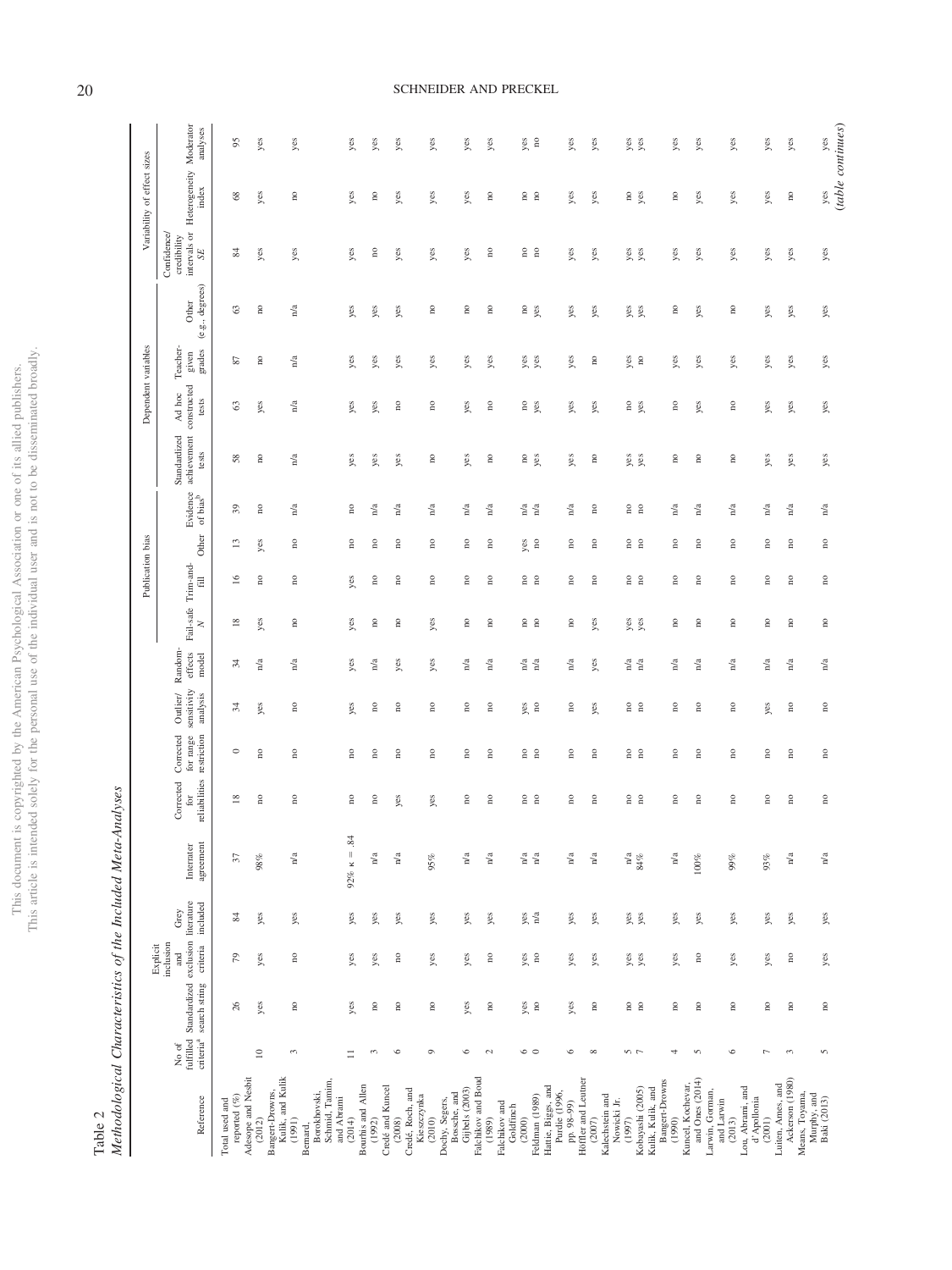| í<br>ć<br>Ś<br>l<br>ł<br>j<br>J<br>ï<br>ľ.<br>í<br>Ċ<br>í<br>ś            | i<br>l<br>D<br>ģ<br>ĺ<br>¢ |
|---------------------------------------------------------------------------|----------------------------|
| i                                                                         |                            |
| j<br>Į<br>j<br>ì<br>.<br>Contained by<br>his<br>$\ddot{\phantom{a}}$<br>í | his a<br>ĺ<br>٠            |

Table 2 (continued) Table 2 (*continued*)

|                                                                                                                                                                                |                                  |                                                                                             |                              |                  |                                    |                            |                                       |                                    |                                |                          | Publication bias         |                          |                                  |                                                  | Dependent variables      |                            |                          |                           | Variability of effect sizes                                                                           |                          |
|--------------------------------------------------------------------------------------------------------------------------------------------------------------------------------|----------------------------------|---------------------------------------------------------------------------------------------|------------------------------|------------------|------------------------------------|----------------------------|---------------------------------------|------------------------------------|--------------------------------|--------------------------|--------------------------|--------------------------|----------------------------------|--------------------------------------------------|--------------------------|----------------------------|--------------------------|---------------------------|-------------------------------------------------------------------------------------------------------|--------------------------|
| Reference                                                                                                                                                                      | No of                            | fulfilled Standardized exclusion literature<br>criteria <sup>a</sup> search string criteria | inclusion<br>Explicit<br>and | included<br>Grey | agreement<br>Interrater            | reliabilities<br>Corrected | Corrected<br>for range<br>restriction | sensitivity<br>Outlier<br>analysis | Random-<br>effects<br>model    | Fail-safe Trim-and-<br>z | $\equiv$                 | Other                    | Evidence<br>of bias <sup>b</sup> | achievement constructed<br>Standardized<br>tests | Ad hoc<br>tests          | Teacher<br>given<br>grades | (e.g., degrees)<br>Other | Confidence<br>credibility | intervals or Heterogeneity Moderator<br>SE index analyses                                             | analyses                 |
| Merchant, Goetz,<br>Cifuentes,<br>Keeney-                                                                                                                                      |                                  |                                                                                             |                              |                  |                                    |                            |                                       |                                    |                                |                          |                          |                          |                                  |                                                  |                          |                            |                          |                           |                                                                                                       |                          |
| Kennicutt, and<br>Davis (2014)                                                                                                                                                 | $\infty$                         | $\mathbf{e}$                                                                                | yes                          | yes              | $80-100\%$                         | $\approx$                  | $\overline{\mathbf{a}}$               | yes                                | yes                            | $\mathbf{r}$             | g                        | $\mathbf{e}$             | n/a                              | yes                                              | yes                      | yes                        | yes                      | yes                       | yes                                                                                                   | yes                      |
| Nesbit and Adesope                                                                                                                                                             |                                  |                                                                                             |                              |                  | $96\%$                             |                            |                                       |                                    |                                |                          |                          |                          |                                  |                                                  |                          |                            |                          |                           |                                                                                                       |                          |
| Poitras (2012)<br>(2006)                                                                                                                                                       | $\infty$ $\sim$ $\sim$           | yes<br>$_{\rm n}$                                                                           | yes<br>yes                   | yes<br>yes       | n/a                                | no<br>yes                  | 282                                   | yes<br>yes                         | n/a<br>$\mathbf{n}/\mathbf{a}$ | 282                      | 222                      | 282                      | n/a<br>$\mathbf{n}/\mathbf{a}$   | yes<br>yes                                       | yes<br>yes<br>no         | <b>Ses</b><br>Ses          | yes<br>yes               | yes<br>yes                | yes<br>yes                                                                                            | yes                      |
| Poropat (2009)                                                                                                                                                                 |                                  | yes                                                                                         |                              | yes              | n/a                                |                            |                                       |                                    | yes                            |                          |                          |                          | $\mathbf{n}^{\prime}$ a          |                                                  |                          |                            |                          |                           |                                                                                                       | yes<br>yes               |
| Rousseau (1981)<br>Redfield and                                                                                                                                                |                                  |                                                                                             |                              | n/a              | n/a                                |                            |                                       |                                    | $\mathbf{n}/\mathbf{a}$        |                          |                          |                          | n/a                              |                                                  |                          |                            |                          |                           |                                                                                                       |                          |
| Reinwein (2012)                                                                                                                                                                | $\alpha$ is $\alpha$ is $\alpha$ | $_{\rm no}$                                                                                 | yes<br>no                    | n/a              | n/a                                | $2^{\circ}$                | $2222$                                | $2^{\circ}$                        | yes                            | $_{\rm{m}}^{\circ}$      | no<br>yes                | $_{\rm{m}}^{\circ}$      | yes                              | yes<br>yes                                       | yes<br>yes               | <b>yes</b><br>yes<br>yes   | yes<br>yes               | no<br>yes                 | <b>P</b><br><b>E</b><br><b>E</b><br><b>E</b><br><b>E</b><br><b>E</b><br><b>E</b>                      | yes<br>yes               |
| Rey (2012)                                                                                                                                                                     |                                  | yes                                                                                         | yes                          | $\mathbf{r}$     | n/a                                | $\overline{\mathbf{a}}$    |                                       | $\overline{a}$                     | $\mathbf{n}/\mathbf{a}$        | yes                      | $\overline{\phantom{a}}$ | $_{\rm n}$               | yes                              | yes                                              |                          |                            |                          | yes                       |                                                                                                       | yes                      |
| Abraham, and<br>Richardson,                                                                                                                                                    |                                  | yes                                                                                         | yes                          | $\approx$        | $.62 \leq$ $\textsc{ks} \leq 1.00$ | yes                        |                                       | yes                                | yes                            | $\approx$                | yes                      | $\approx$                | constructs<br>in $2$ of $50$     | $\approx$                                        | $\approx$                |                            | $\approx$                | yes                       |                                                                                                       | yes                      |
| Bond (2012)<br>Robbins et al.                                                                                                                                                  |                                  |                                                                                             |                              |                  |                                    |                            |                                       |                                    |                                |                          |                          |                          |                                  |                                                  |                          |                            |                          |                           |                                                                                                       |                          |
| (2004)                                                                                                                                                                         | $\infty$                         | yes                                                                                         | yes                          | yes              | n/a                                | yes                        | $\mathbf{e}$                          | $\mathbf{p}$                       | n/a                            | $\approx$                | yes                      | $\approx$                | $\epsilon$                       | $\mathbf{r}$                                     | $\mathbf{r}$             | yes                        | $\mathbf{p}$             | yes                       | yes                                                                                                   | yes                      |
| Robbins, Oh, Le,<br>and Button                                                                                                                                                 |                                  |                                                                                             |                              |                  |                                    |                            |                                       |                                    |                                |                          |                          |                          |                                  |                                                  |                          |                            |                          |                           |                                                                                                       |                          |
| (2009)                                                                                                                                                                         | $\circ$                          | $\mathbf{r}$                                                                                | yes                          | yes              | $85\%$                             | yes                        | $\mathbf{e}$                          | $\mathbf{r}$                       | yes                            | $\mathbf{r}$             | yes                      | $\mathbf{r}$             | $\mathbf{r}$                     | $\mathbf{e}$                                     | $\mathbf{e}$             | yes                        | $\mathbf{r}$             | yes                       | yes                                                                                                   | yes                      |
| Ruiz-Primo, Briggs,<br>Iverson, Talbot,                                                                                                                                        |                                  |                                                                                             |                              |                  |                                    |                            |                                       |                                    |                                |                          |                          |                          |                                  |                                                  |                          |                            |                          |                           |                                                                                                       |                          |
| and Shepard<br>(2011)                                                                                                                                                          | 3                                | $\frac{1}{2}$                                                                               | yes                          | $\mathbf{a}$     | 89%                                | $\overline{\phantom{a}}$   | $\mathbf{a}$                          | $\mathbf{a}$                       | n/a                            | $\mathbf{a}$             | $\mathbf{a}$             | $\overline{\phantom{a}}$ | n/a                              | yes                                              | yes                      | yes                        | yes                      | yes                       | $\frac{1}{2}$                                                                                         | $\overline{\phantom{a}}$ |
| Sackett, Kuncel,<br>Arneson,                                                                                                                                                   |                                  |                                                                                             |                              |                  |                                    |                            |                                       |                                    |                                |                          |                          |                          |                                  |                                                  |                          |                            |                          |                           |                                                                                                       |                          |
| Waters (2009,<br>Cooper, and                                                                                                                                                   |                                  |                                                                                             |                              |                  |                                    |                            |                                       |                                    |                                |                          |                          |                          |                                  |                                                  |                          |                            |                          |                           |                                                                                                       |                          |
| Investigation 2)                                                                                                                                                               | $\circ$                          | $\mathbf{p}$                                                                                | yes                          | yes              | n/a                                | $\mathbf{p}$               | $\mathbf{p}$                          | $\mathbf{p}$                       | yes                            | $\mathsf{e}$             | $\mathbf{p}$             | $\mathbf{p}$             | n/a                              | $\overline{\phantom{a}}$                         | $\overline{\phantom{a}}$ | yes                        | $\mathbf{p}$             | yes                       | yes                                                                                                   | yes                      |
| Wirthwein,<br>Schwinger,                                                                                                                                                       |                                  |                                                                                             |                              |                  |                                    |                            |                                       |                                    |                                |                          |                          |                          |                                  |                                                  |                          |                            |                          |                           |                                                                                                       |                          |
| Lemmer, and                                                                                                                                                                    |                                  |                                                                                             |                              |                  |                                    |                            |                                       |                                    |                                |                          |                          |                          |                                  |                                                  |                          |                            |                          |                           |                                                                                                       |                          |
| Steinmayr<br>(2014)                                                                                                                                                            | $\circ$                          | $\mathbf{e}$                                                                                | yes                          | yes              | $.68 \leq \kappa s \leq 1.00$      | $\overline{\phantom{a}}$   | $\overline{\phantom{a}}$              | yes                                | yes                            | $\mathbf{e}$             | $\mathbf{e}$             | yes                      | $\approx$                        | yes                                              | yes                      | yes                        | yes                      | yes                       | yes                                                                                                   | yes                      |
| Springer, Stanne,                                                                                                                                                              |                                  |                                                                                             |                              |                  |                                    |                            |                                       |                                    |                                |                          |                          |                          |                                  |                                                  |                          |                            |                          |                           |                                                                                                       |                          |
| and Donovan<br>(1999)                                                                                                                                                          | 4                                | $\mathbf{p}$                                                                                | yes                          | yes              | n/a                                | $\mathbf{p}$               | $\mathbf{e}$                          | $\approx$                          | n/a                            | $\mathbf{p}$             | $\approx$                | $\approx$                | n/a                              | yes                                              | yes                      | yes                        | yes                      | $\mathbf{p}$              | yes                                                                                                   | yes                      |
| Steenbergen-Hu and<br>Cooper (2014)                                                                                                                                            | $\circ$                          | $\mathbf{e}$                                                                                | yes                          | yes              | n/a                                | $\mathbf{r}$               | $\mathbf{r}$                          | yes                                | yes                            | $\mathbf{r}$             | yes                      | yes                      | yes                              | yes                                              | yes                      | yes                        | yes                      | yes                       | yes                                                                                                   | yes                      |
| Symons and                                                                                                                                                                     |                                  |                                                                                             |                              |                  |                                    |                            |                                       |                                    |                                |                          |                          |                          |                                  |                                                  |                          |                            |                          |                           |                                                                                                       |                          |
| Johnson (1997)                                                                                                                                                                 | $\circ$                          | $\mathbf{r}$                                                                                | yes                          | yes              | n/a                                | <b>no</b>                  | $\approx$                             | yes                                | n/a                            | $\approx$                | $\approx$                | $\approx$                | n/a                              | $\approx$                                        | yes                      | $\approx$                  | yes                      | yes                       | yes                                                                                                   | yes                      |
| Voyer and Voyer<br>(2014)                                                                                                                                                      | $\infty$                         | $\mathbf{e}$                                                                                | yes                          | yes              | 99%                                | $\mathbf{r}$               | $\mathbf{r}$                          | yes                                | yes                            | $\mathbf{r}$             | $\mathbf{r}$             | yes                      | yes                              | $\approx$                                        | $\epsilon$               | yes                        | $\mathbf{r}$             | yes                       | $\epsilon$                                                                                            | yes                      |
| Szamosközi<br>Wagner and                                                                                                                                                       |                                  |                                                                                             |                              |                  |                                    |                            |                                       |                                    |                                |                          |                          |                          |                                  |                                                  |                          |                            |                          |                           |                                                                                                       |                          |
| (2012)                                                                                                                                                                         | 4                                | $\mathbf{r}$                                                                                | yes                          | yes              | n/a                                | $\mathbf{r}$               | $\approx$                             | $\mathbf{r}$                       | n/a                            | $\mathbf{r}$             | $\mathbf{r}$             | $\approx$                | n/a                              | yes                                              | yes                      | yes                        | yes                      | yes                       | $\mathbf{r}$                                                                                          | yes                      |
| <sup>a</sup> Based on all columns except evidence of publication bias and the four columns for dependent variables.<br>for publication bias as 100%, not all 38 meta-analyses. |                                  |                                                                                             |                              |                  |                                    |                            |                                       |                                    |                                |                          |                          |                          |                                  |                                                  |                          |                            |                          |                           | <sup>b</sup> Unlike in all other columns in the table, here we used the 13 meta-analyses that checked |                          |

## ACHIEVEMENT IN HIGHER EDUCATION 21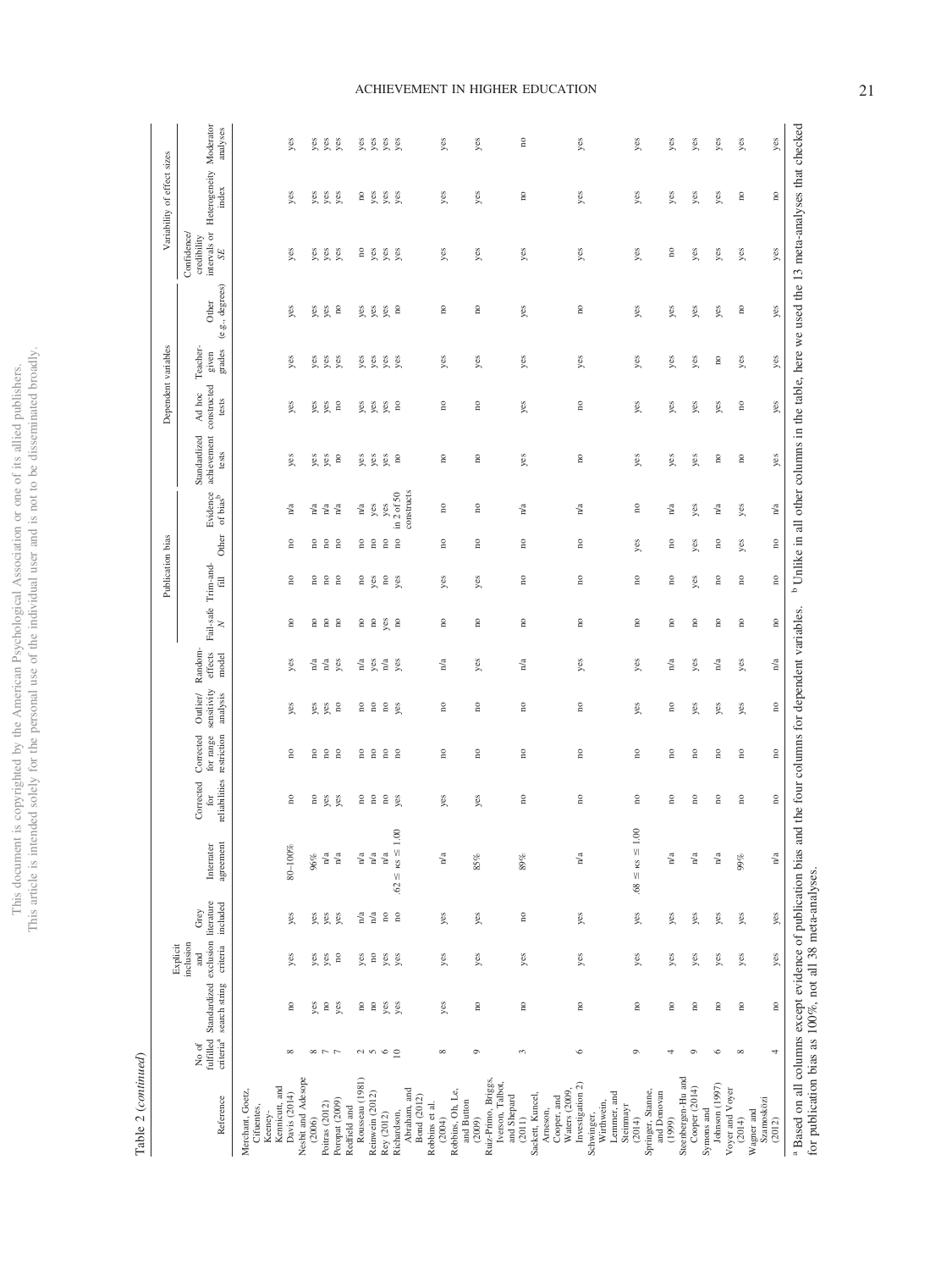(see Table 1). Therefore, we estimated the number of participants by replacing missing values with the median sample size of all included meta-analyses, which was  $5,847$  (*min* = 941; *max* = 850,342). The median number of the effect sizes included in each meta-analysis was 21 ( $min = 4$ ;  $max = 178$ ). Each meta-analysis reported effect sizes for one to three variables, except for the analyses of Poropat (2009, six variables), Robbins et al. (2004, eight variables), Feldman (1989, 13 variables), and Richardson et al. (2012, 38 variables).

[Table 2](#page-20-0) presents the methods used and reported in the 38 meta-analyses. The first row of the table summarizes the percentage of the 38 meta-analyses that used and reported a certain method. Whereas most meta-analyses gave detailed descriptions of how they conducted the literature search, only 26% reported the exact search string they used in each database. The majority of the meta-analyses (79%) reported explicit inclusion and exclusion criteria. Most of them (84%) included gray literature, which could help reduce publication bias. Interrater agreement was reported in 37% of the studies. Only 18% of the meta-analyses corrected the effect sizes for the nonperfect reliabilities of the measures (cf. Muchinsky, 1996). No meta-analysis corrected for the range restriction. This restriction of the variance occurs in research on higher education because college and university students are more homogeneous with respect to their achievements, intelligence, socioeconomic status, and so on, compared with the overall population. However, it can be argued that a correction for range restriction is not needed because the authors generalized their results only to university and college students, not to persons outside higher education. Only 34% of the meta-analyses reported that they scanned the results for outliers, which could have biased the results. One third of the meta-analyses (34%) explicitly reported the use of a random-effects model, which allowed for heterogeneity of the effect sizes, for example, due to the influence of moderator variables. Of the 38 meta-analyses, 34% checked for publication bias in some form (Duval & Tweedie, 2000). Of these 13 studies, five (i.e., 39%) found evidence of publication bias and eight found evidence of the lack of this bias. The meta-analyses included in our review were relatively homogeneous in terms of the dependent variables used. Standardized achievement tests were used in 58% of the studies, ad hoc-constructed tests in 63%, teacher-given grades in 87%, and other measures in 63% of the studies. Confidence intervals or standard errors of the average effect sizes were reported in 84%, a heterogeneity index (e.g., *I* <sup>2</sup> or *Q*) was given in 68%, and moderator analyses were described in 95% of the meta-analyses.

In [Table 2,](#page-20-0) we list frequently used criteria for evaluating the quality of meta-analyses (cf. Schmidt & Hunter, 2015) and to what extent the included meta-analyses fulfill these criteria. The overall quality of a meta-analysis depends on many details and cannot be reduced to the listed criteria. Therefore, we used the number of criteria fulfilled by each meta-analysis only to heuristically distinguish three groups of studies: meta-analyses fulfilling a low number (i.e., three or less), a medium number, and a high number (i.e., nine or more) of quality criteria. Seven meta-analyses fulfilled nine or more criteria. They investigated verbal redundancy in multimedia learning (Adesope & Nesbit, 2012), blended learning (Bernard, Borokhovski, Schmid, Tamim, & Abrami, 2014), class attendance (Credé et al., 2010), students' psychological correlates of achievement (Richardson et al., 2012), college interventions (Robbins, Oh,

Le, & Button, 2009), academic self-handicapping (Schwinger, Wirthwein, Lemmer, & Steinmayr, 2014), and intelligent tutoring systems (Steenbergen-Hu & Cooper, 2014). Seven other metaanalyses only fulfilled three or fewer quality criteria. They analyzed frequent classroom testing (Bangert-Drowns, Kulik, & Kulik, 1991), communication apprehension (Bourhis & Allen, 1992), student self-assessment (Falchikov & Boud, 1989), associations between student ratings of instruction and achievement (Feldman, 1989), advance organizers (Luiten, Ames, & Ackerson, 1980), teacher questions (Redfield & Rousseau, 1981), and undergraduate science course innovations (Ruiz-Primo, Briggs, Iverson, Talbot, & Shepard, 2011). The meta-analysis contributing the highest number of variables to our main results (Richardson et al., 2012, 38 variables) followed a high number of recommendations and was of an excellent methodological quality. The meta-analysis contributing the second-highest number of variables to our main results (Feldman, 1989, 13 variables) did not follow a single of the recommendations in [Table 2.](#page-20-0) It is thus unclear to what extent the findings reported by Feldman are comprehensive and representative for the literature, are distorted by outliers, suffer from publication bias, vary between studies, and are moderated by third variables.

## **Characteristics of the Included Effect Sizes**

Table 1 lists all 105 variables, ordered according to the strength of their association with achievement. A high Cohen's *d* indicates that high values of the respective variables tend to be linked with high student achievement. Positive values indicate a positive association (e.g., more open-ended questions go along with higher student achievement), negative values indicate an inverted association (e.g., lower test anxiety goes along with higher achievement). The effect sizes range from  $-0.52$  to 1.91, with a mean of 0.35, a median of 0.33, and a standard deviation of 0.41. Half of the effect sizes lie between 0.13 and 0.51. The frequency distribution of the 105 effect sizes is displayed in Figure 2. When an effect size was derived by comparing an intervention group with a control group, the control group is described in the sixth column of Table 1. For example, students of teachers mainly using open-ended questions outperformed students of teachers mainly using close-ended questions, by  $d = 0.73$  on average. When an effect size was computed by correlating the values of two continuous variables, the corresponding row under the sixth column is empty.

A decrease of a variable with a negative effect size can increase achievement as well as the increase of a variable with a positive effect size can. For example, teachers can increase achievement by decreasing the number of seductive details in their presentations. Seen this way, all variables in Table 1 can be used to make instruction more effective irrespective of the signs of their effect size values. Thus, we also computed the descriptive characteristics of the absolute effect sizes (i.e., without their signs). They range from 0.00 to 1.91, have a mean of 0.42, a median of 0.35, and a standard deviation of 0.33.

Confidence intervals were available for 74 of the 105 effect sizes, as shown in Table 1. Confidence intervals were unavailable for some of the older meta-analyses, as well as for most of the newer meta-analyses that reported credibility intervals instead of confidence intervals. Some meta-analyses reported confidence intervals only for the overall average effect sizes but not for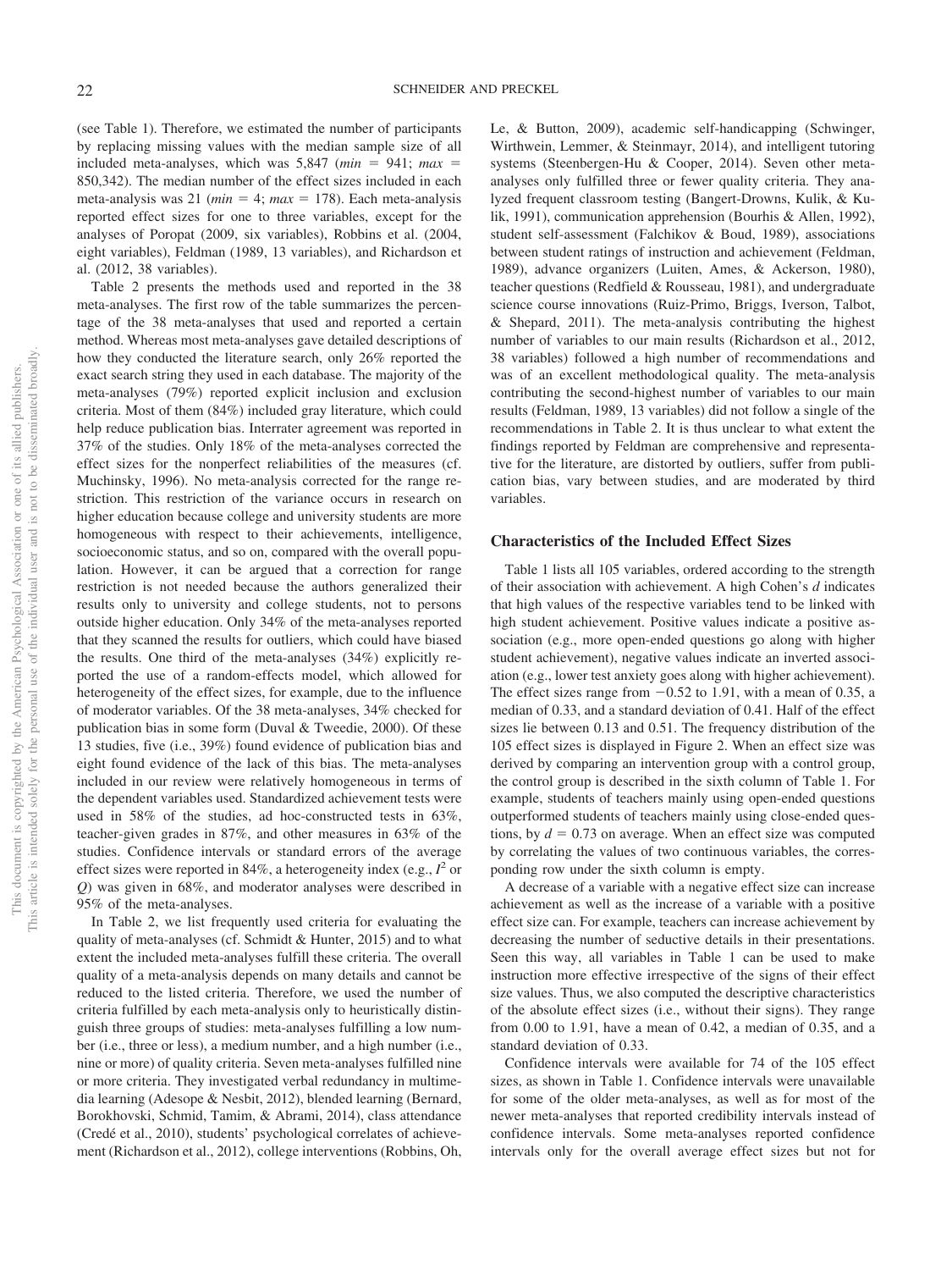

*Figure 2.* Distribution of the 105 effect sizes for the associations with achievement.

moderator analyses. Only five of the 105 confidence intervals were wider than  $\Delta d = 0.50$  (for performance self-efficacy, virtualreality games, peer learning, need for cognition, and first-year experience trainings). The heterogeneity index  $I^2$  was reported for 70 of the 105 effect sizes. The  $I^2$  values ranged from 0% to 99%, with a median of 75%. The effect size *d* was uncorrelated with the number of effect sizes  $k$ ,  $r = -.002$ ,  $p = .981$ , the number of participants *N*,  $r = -.021$ ,  $p = .859$ , and the amount of heterogeneity  $I^2$ ,  $r = .021$ ,  $p = .862$ , as listed in Table 1.

A few of the meta-analyses explicitly analyzed or discussed whether the effect sizes indicated a causal effect on achievement (see column 12 in Table 1). Most meta-analyses did not provide separate average effect sizes for randomized controlled trials (RCTs), which could yield conclusive evidence of causal relations. Meta-analytical evidence in favor of a causal effect on achievement, that is, a separate mean effect size for RCTs, was presented only for nine of the 105 variables (the teacher relating the content to students, mastery learning, games with virtual reality, simulations with virtual reality, concept maps, intelligent tutoring systems, training in study skills, frequent testing, and online learning). Single RCTs with evidence of a causal effect on achievement were cited for three further variables (spoken explanation of visualizations, animations, and control expectations). No meta-analysis reported empirical evidence against the assumption of a causal effect of the investigated variable on achievement.

[Table 3](#page-23-0) lists the 11 categories that we used to group the 105 variables. For each category, it summarizes the total numbers of included participants, effect sizes from empirical studies, and investigated variables, along with the percentages of the variables with small, medium–strong, or strong effects. In [Table 3,](#page-23-0) we ordered the variables under the instruction-related categories and the learner-related categories by the combined proportion of medium–strong and strong effects. In the following 11 subsections, we briefly describe the findings for each of the six instruction-related and five learner-related categories.

## **Instruction Variables**

**Social interaction.** Five variables related to social interaction have been investigated in the meta-analyses (see [Table 3\)](#page-23-0). Two of them have medium–strong associations with achievement, and the other three have strong associations. Thus, the social interaction category has a higher proportion of variables with medium–large and large effect sizes than any other instruction-related category. The five variables in this category are listed in Table 1. The variable with the strongest relation to achievement is teachers'

## <span id="page-23-0"></span>Table 3

*Absolute Frequencies of Data Points and Percentage of Variables by Effect Size (Ordered by the Combined Frequency of Medium and Large Effects)*

|                                    | Absolute frequency of data points |              |           | % of variables |              |               |              |
|------------------------------------|-----------------------------------|--------------|-----------|----------------|--------------|---------------|--------------|
|                                    | Students <sup>a</sup>             | Effect sizes | Variables | No effect      | Small effect | Medium effect | Large effect |
| Overall                            | 1,920,239                         | 3,330        | 105       | 12             | 36           | 36            | 15           |
| Instruction variables              | 208,711                           | 1,595        | 42        |                | 26           | 45            | 24           |
| Social interaction                 | 26,860                            | 123          |           |                | $\theta$     | 40            | 60           |
| Stimulating meaningful learning    | 49,272                            | 229          |           |                | 22           | 56            | 22           |
| Assessment                         | 41,493                            | 316          |           |                | 25           | 50            | 25           |
| Presentation                       | 46,157                            | 354          |           |                | 33           | 33            | 33           |
| Technology                         | 29,022                            | 401          |           | 17             | 33           | 50            |              |
| Extracurricular training programs  | 15,907                            | 172          |           | 20             | 40           | 40            |              |
| Student variables                  | 1,711,528                         | 1,735        | 63        | 18             | 43           | 30            | 10           |
| Intelligence and prior achievement | 74,711                            | 95           |           | $\Omega$       | $\Omega$     | 50            | 50           |
| Strategies                         | 133,757                           | 343          | 18        | 11             | 28           | 50            |              |
| Motivation                         | 137,880                           | 390          | 12        | 17             | 42           | 25            |              |
| Personality                        | 1,093,174                         | 694          | 16        | 31             | 44           | 25            |              |
| Context                            | 272,006                           | 213          | 13        | 15             | 77           | 8             |              |

*Note.* No effect =  $|d| < .11$ ; small effect =  $.11 \le |d| < .35$ ; medium effect =  $.35 \le |d| < .66$ ; large effect =  $|d| \ge .66$ .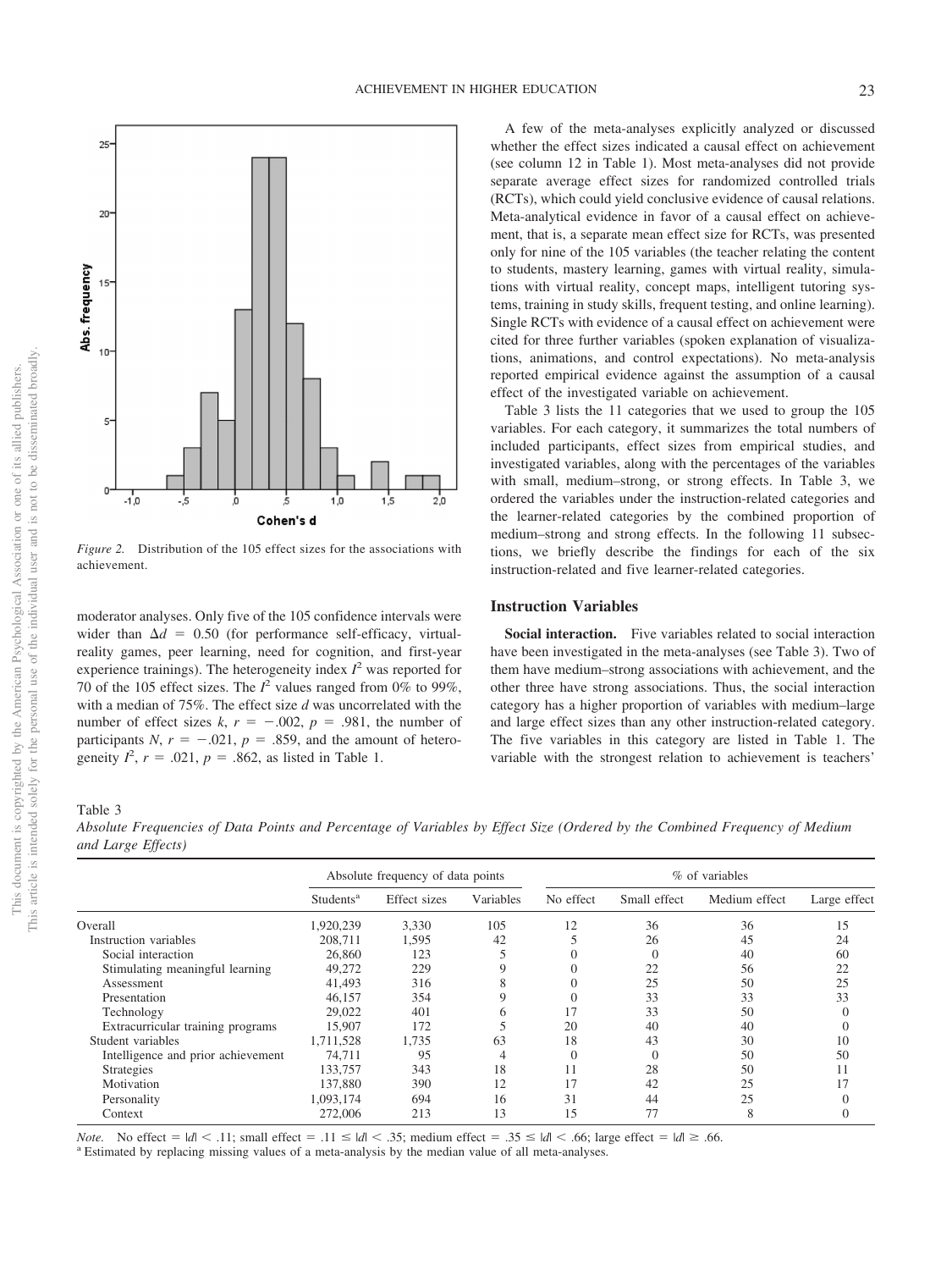encouragement of questions and discussion ( $d = 0.77$ , rank 11 in Table 1). Open-ended questions ( $d = 0.73$ , rank 16), such as "Why" . . .?," "What is your experience with . . .?," and "What are the disadvantages of . . .?" are more effective than close-ended questions, such as "In which year . . .?" or "Who did . . .?" because open-ended questions require students to explain, elaborate, or evaluate, whereas close-ended questions only require recalling memorized facts. An experiment (Kang, McDermott, & Roediger, 2007) replicated the older, correlational findings of the metaanalysis and yielded evidence for a causal effect of open-ended questions on learning outcomes.

Classes with high-achieving students complement these forms of teacher–student interactions with student–student interactions. On average, small-group learning goes along with higher achievement than individual learning or whole-group learning  $(d = 0.51,$ rank 27; Springer, Stanne, & Donovan, 1999). The investigated groups comprised two to 10 persons who solved a task together during a course. Small-group learning is more effective when each learner has individual responsibilities within his or her group, and when the learners can only solve the task through cooperation (Slavin, 1983). Thus, the success of small-group learning critically depends on choosing appropriate tasks. King (1990, 1992) reported examples of effective small-group learning activities in large lecture classes.

The remaining two variables in the social interaction category are teachers' availability and helpfulness  $(d = 0.77, \text{rank } 11)$ , as well as friendliness, concern, and respect for students  $(d = 0.47,$ rank 30). These variables indicate the importance of creating an atmosphere where students are comfortable with answering questions, sharing their views, and engaging in social interactions with their teacher and with one another.

Overall, the finding that social interaction is strongly associated with achievement in higher education is consistent with the results of studies on school learning and other formal and informal learning settings (Hattie, 2009; Ruiz-Primo et al., 2011). Part of what makes social interaction so effective is that it requires active engagement, explicit verbalization of a person's own knowledge, perspective taking, and the comparison of arguments and counterarguments (Chi, 2009).

**Stimulating meaningful learning.** Stimulating meaningful learning is the category with the second highest proportion of medium–high and high effect sizes relating to instruction in [Table](#page-23-0) [3.](#page-23-0) Seven of the nine variables in this category show medium-large or large effect sizes. As indicated by the nine variables (see Table 1), meaningful learning requires thoughtful preparation and organization of the course  $(d = 1.39, \text{ rank } 3)$ , as well as clear course objectives and requirements  $(d = 0.75, \text{rank } 13)$ , so that teachers and students do not mindlessly follow routines but intentionally engage in educational practices to attain their goals. Teachers can also make new content more meaningful by explicitly pointing out how it relates to the students' lives, experiences, and aims (*d* 0.65, rank 17). This helps students in perceiving the relevance of the new content, integrating it with prior knowledge in their long-term memory, and memorizing it (Schneider, 2012). Providing intellectual challenges and encouraging independent thought  $(d = 0.52$ , rank 26) helps students think through new learning content, elaborate on it, consider its relation to their prior knowledge, and identify its theoretical and practical implications.

Teachers can foster meaningful learning by beginning each lesson with a short description of its contents (advance organizer,  $d = 0.26$ , rank 64) and by visualizing abstract relations between constructs in concept maps  $(d = 0.36, \text{ rank } 45)$ . As moderator analyses show, concept maps are more effective when they depict central ideas only  $(d = 0.60, \text{CI} [0.40, 0.79])$  than when they also show details (*d* = 0.20, CI [0.02, 0.39]; Nesbit & Adesope, 2006). The so-called conceptually oriented tasks  $(d = 0.47, \text{rank } 30)$  are useful, because they "elicit students' level of understanding of key science concepts, identify students' misconceptions, [. . . and] engage students with real-world problems in creative ways that reflect a conceptually integrated understanding of the content" (Ruiz-Primo et al., 2011, p. 1269).

Classes can be made more meaningful by using project-based learning arrangements, where groups of students work on complex authentic tasks over extended periods of time and have to structure their own problem-solving process under the supervision of a teacher or a tutor. The students' projects are often similar to scientific research or workplace projects, helping students to see where and how the contents their course can be useful. Projectbased learning is more effective than regular lectures and seminars for acquiring practical skills ( $d = 0.46$ , rank 35) but less effective for acquiring fact knowledge  $(d = -0.22, \text{rank } 96)$ . Thus, it can be productive to complement project-based learning with lectures, which improve knowledge more strongly than practical skills (Bligh, 2000, p. 5). According to moderator analyses, an entire project-based curriculum ( $d = 0.31$ , CI [0.23, 0.40]) has stronger positive effects on skills than a single project-based course (*d* 0.19, CI [0.10, 0.27]; Dochy, Segers, Bossche, & Gijbels, 2003). Similar to all forms of small-group learning, project-based learning requires careful preparation and close supervision by teachers. Entirely student-directed project-based learning, the socalled pure discovery learning, is far less effective than standard lectures and seminars  $(d = -0.38$  in a meta-analysis by Alfieri, Brooks, Aldrich, & Tenenbaum, 2011; cf. Mayer, 2004).

**Assessment.** As shown in [Table 3,](#page-23-0) six of the eight variables in the assessment category have medium–large or large effect sizes. From an educational perspective, the most important function of assessment is to provide learners and teachers with feedback about past progress and their needs for future developments (Hattie & Timperley, 2007). Thus, it is not only summative assessment at the end of an instructional unit that can be effective but also formative assessment at the beginning of or during an ongoing unit (Angelo & Cross, 1993; [Nicol & Macfarlane-Dick, 2006\)](#page-35-0).

As shown in Table 1, the highest effect sizes in this category are found for student–peer assessment  $(d = 1.91, \text{rank } 1)$  and student self-assessment  $(d = 0.85, \text{ rank } 8)$ . These two meta-analyses (Falchikov & Boud, 1989; Falchikov & Goldfinch, 2000) compared self-given, peer-given, and teacher-given grades. The high effect sizes indicate that students themselves, their peers, and their teachers all tend to assign similar grades when evaluating achievement. This convergence suggests that grades in higher education are on average relatively objective and reliable. The two metaanalyses report mere correlations and do not imply whether selfassessment or peer-assessment causally affects achievement, which remains an open question.

Clear learning goals and success criteria are strongly associated with achievement in higher education (clarity of course objectives and requirements,  $d = 0.75$ , rank 13). Teachers need them for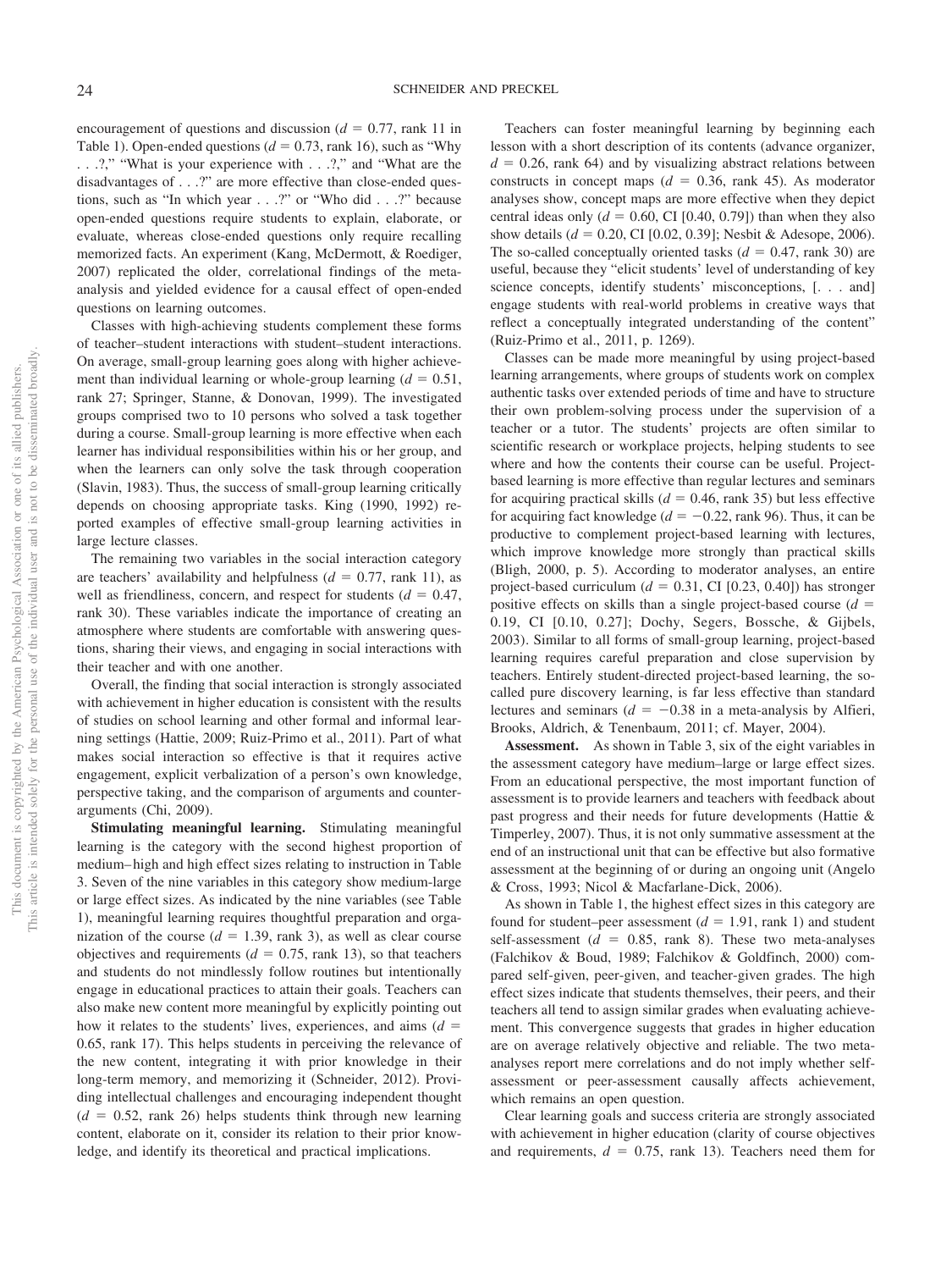semester and lesson planning, evaluating achievement, and providing individual feedback. Students need them for distinguishing between important and unimportant lesson contents, planning and organizing learning and problem solving, and preparing for exams (cf. Seidel, Rimmele, & Prenzel, 2005). Thus, clear course objectives and requirements have dual functions. They guide lesson planning, as well as assessment, and help integrate these two components of instruction. For this reason, we have assigned this variable to the *stimulating meaningful learning* category in Table 1 but also refer to it here under the Assessment section.

Important for achievement are the teacher's sensitivity to and concern with class level and progress  $(d = 0.63, \text{ rank } 20)$ , the quality and fairness of examinations  $(d = 0.54, \text{rank } 24)$ , as well as the nature, quality, and frequency of feedback from the teacher to the students  $(d = 0.47, \text{rank} = 30)$ . When all students are required to demonstrate their mastery of the lesson content on a test before the instruction moves on, this raises their achievement by about half a standard deviation (mastery learning,  $d = 0.53$ , rank 25). Allowing for open textbooks or student-prepared notes during exams increases the similarity between the exam situation and real-life problem solving but also makes the exam slightly easier compared with traditional exams (testing aids,  $d = 0.34$ , rank 51; specifically,  $d = 0.40$  for student notes and  $d = 0.26$  for textbooks; Larwin, Gorman, & Larwin, 2013). Testing frequently, for example, weekly leads to somewhat higher learning gains than testing infrequently, for instance, only once or twice during a semester ( $d = 0.24$ , rank 69).

**Presentation.** The variables in the presentation category refer to how a teacher delivers the course content to students. Six of nine effect sizes in this category are medium–large or large (see [Table](#page-23-0) [3\)](#page-23-0). The associations with student achievement were strongest for clarity and understandability  $(d = 1.35, \text{ rank } 4)$ , the teacher's stimulation of the students' interest  $(d = 0.82, \text{rank } 9)$ , elocutionary skills  $(d = 0.75$ , rank 13), and the teacher's enthusiasm about the course or its content  $(d = 0.56, \text{ rank } 23)$ .

Teachers can improve their presentations by adhering to several design principles. Presentations that combine spoken with written language (e.g., a talk with a slideshow) are more effective  $(d = 0.26,$ rank 64) than solely oral presentations, because the written words focus the learner's attention on key points and aid in memorization. As the moderator analyses show, this method works much better with a few written keywords  $(d = 0.99)$  than with written half sentences or full sentences  $(d = 0.21;$  Adesope & Nesbit, 2012). Sentences or half sentences distract from the spoken words and place an unnecessarily high load on the verbal working memory. Thus, the popular presentation technique of complementing a teacher's talk with a slideshow is effective, particularly when only a few brief keywords (or a picture) are displayed on each slide.

When diagrams or pictures are presented, they should be complemented by spoken rather than written language  $(d = 0.38$ , rank 42). For example, a PowerPoint slide with a diagram on it should be explained orally rather than by some text on the slide. Only in the former case can learners focus all of their visual attention on the figure while listening to the explanation (Ginns, 2005). This effect is stronger for dynamic visualizations ( $d = 0.82$ , CI [0.62, 1.03]) than for static ones  $(d = 0.23, \text{ CI } [0.11, 0.35]$ ; Reinwein, 2012). Animations visualize processes or movements more effectively than static pictures  $(d = 0.37, \text{rank } 43)$ .

All content and design elements that are unnecessary for achieving the predefined learning goals should be omitted from a presentation because they distract from the content to be learned (Mayer & Moreno, 2003). This is even true for unnecessary design elements that are interesting or decorative (seductive details effect,  $d = -0.30$ , rank 101). The seductive details effect is weak for learning without time pressure  $(d = -0.10,$  $CI$   $[-0.20, 0.00]$ ) and stronger for learning under time pressure  $(d = -0.66, \text{ CI } [-0.78, -0.54]; \text{ Rey}, 2012).$ 

Students' note-taking during presentations has a weak effect on achievement  $(d = 0.14$ , rank  $= 78$ ). However, there is an important moderator to consider. Note-taking is helpful when there are no presentation slides  $(d = 0.43)$  but is completely ineffective when there are presentation slides  $(d = -0.02;$  Kobayashi, 2005). This finding is plausible because listening and simultaneously writing are easier than listening, looking at slides, and simultaneously writing.

**Technology.** Information and communication technologies in higher education include online lectures and podcasts, massive open online courses (MOOCs), online learning platforms, Internet discussion forums, instructional videos and simulations, serious games, clickers, social media such as wikis, and so on. Three of the six variables in the technology category have medium–large effect sizes, and there are no large effect sizes. Online learning is about as effective as learning in the classroom (with a difference of  $d =$ 0.05, rank 88). In contrast, blended learning, that is, a mix of online and classroom learning, is more effective than classroom learning alone  $(d = 0.33$ , rank 52). In their meta-analysis, Bernard et al. (2014) characterized blended learning as "the combination of face-to-face and online learning outside of class" but defined no minimum of course time for online activities in blended learning leaving it unclear whether, for example, uploading presentation slides on an Internet server for the students already counted as blended learning in their analysis. Obviously, blended learning can include a very heterogeneous set of instructional approaches what hampers the interpretation of the results. Moderator analyses show that blended learning is more effective when instructional technology is used to support cognition  $(d = 0.59, \text{ CI } [0.38, 0.79])$ , for example, by visualizing abstract concepts, than when it is applied to support communication, for example, group chats  $(d = 0.31, \text{CI})$ [0.07, 0.55]; Bernard et al., 2014). In line with this, the benefits of small-group learning are higher when the groups interact face-toface  $(d = 0.51$ , rank 27) as to compared with when they work with technology  $(d = 0.16$ , rank 77). One possible reason is that online communication limits the range of social interactions compared to face-to-face meetings (Lou, Abrami, & d'Apollonia, 2001).

Two resource-intensive but comparatively effective technological interventions are games with virtual reality  $(d = 0.51$ , rank 27) and interactive virtual-reality simulations of real-world processes  $(d = 0.41$ , rank 37). However, both effect sizes have confidence intervals with a width of about 0.5 what indicates a low precision of estimation. As moderator analyses show, the simulations are effective after an instruction on the relevant concepts  $(d = 0.59)$ but ineffective as a standalone form of instruction  $(d = 0.09)$ ; Merchant, Goetz, Cifuentes, Keeney-Kennicutt, & Davis, 2014). Playing instructional games individually  $(d = 0.72)$  is more effective than playing them in groups  $(d = 0.00)$ , perhaps because of the competition and group dynamic distraction from the content to be learned (Merchant et al., 2014). Intelligent tutoring systems  $(d = 0.35$ , rank 47) are computer learning environments in which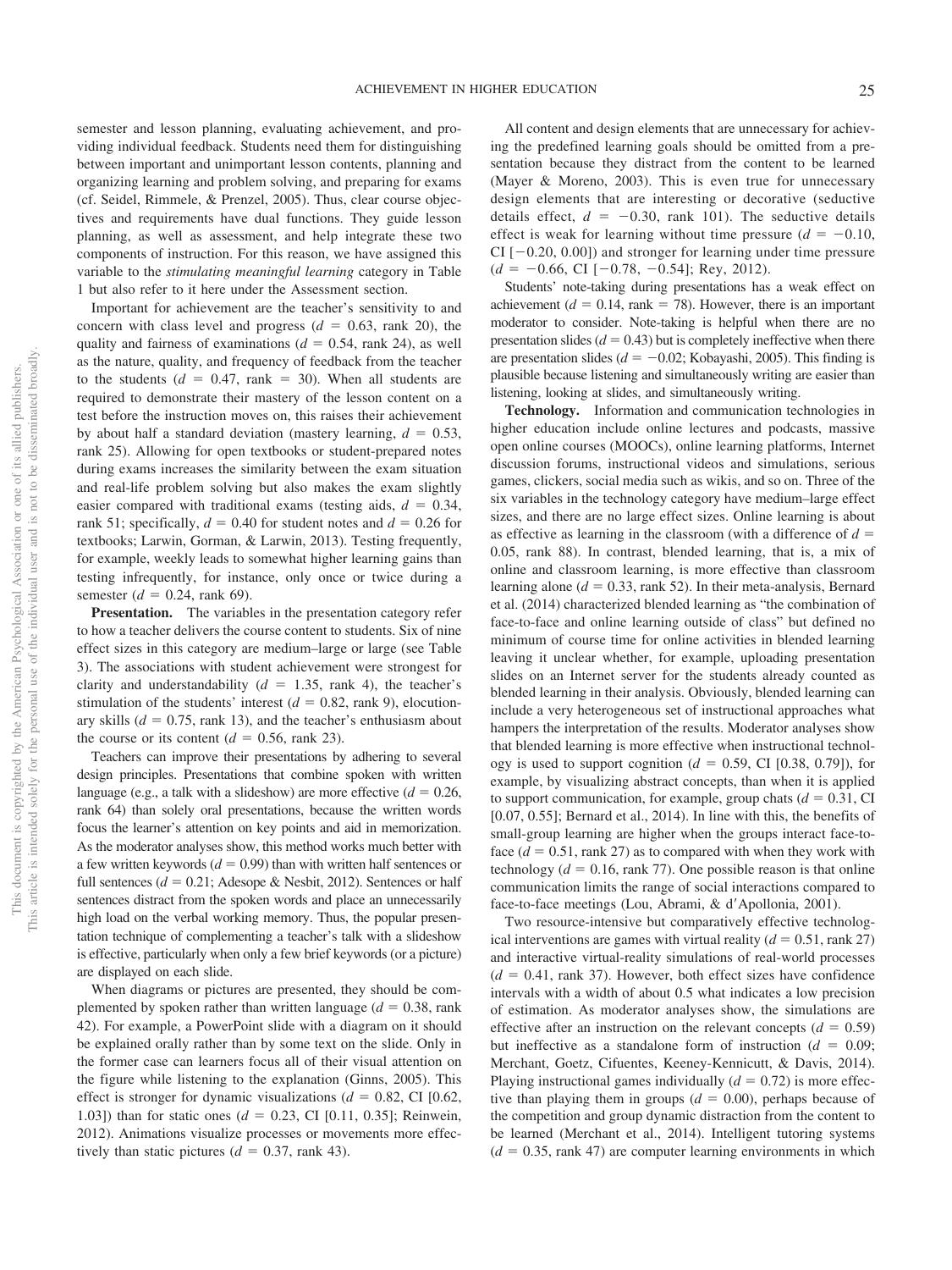artificial intelligence is used to analyze a student's learning process and to provide learning tasks and feedback that continuously adapt to the learner's individual progress. The moderator analyses show that intelligent tutoring systems are considerably more effective than learning without technology or not learning at all (*d* 0.86) but are less effective than human tutors  $(d = -0.25)$ ; Steenbergen-Hu & Cooper, 2014).

Four of the six meta-analyses in the technology category tested whether the effect sizes increased over time, what could have been interpreted as positive educational effects of technological advances. The three meta-analyses on small-group learning with technology (Lou et al., 2001), online learning (Means, Toyama, Murphy, & Baki, 2013), and blended learning (Bernard et al., 2014) found no change over time, and the meta-analysis on intelligent tutoring systems (Steenbergen, Craje, Nilsen, & Gordon, 2009) even found a decrease.

**Extracurricular training.** Extracurricular training programs are offered outside of the students' regular classes to improve general academic skills, such as learning strategies, critical thinking, or self-motivation. Only two of the five variables in this category have a medium–strong effect, and none has a strong effect. The effect of the training in study skills (in general) on achievement is  $d = 0.28$  (rank 60). The most effective form of training in study skills is the academic type "which directly target[s] the skills and knowledge deemed necessary for students to successfully perform in college"  $(d = 0.48$ , rank 29; Robbins et al., 2009, p. 1167). It is closely followed by self-management training programs  $(d = 0.44$ , rank 36), for example, anxiety reduction, desensitization, and stress management or stress prevention. Training programs in academic motivation are slightly less effective  $(d = 0.33$ , rank 52). Finally, seven so-called first-year experience training programs that had been evaluated with 2,055 students had virtually no average effect on achievement ( $d = 0.05$ , rank 88). These programs combine general information and orientation with student socialization components and training in academic skills. The confidence interval for this effect size from  $-0.33$  to 0.43 is so wide that no definite conclusions about the effectivity of firstyear experience programs can be drawn.

A general limitation of extracurricular training is that its far transfer to tasks that are dissimilar to the training problems is much weaker ( $d = 0.33$ ) than its near transfer to very similar tasks ( $d =$ 0.57, Hattie, Biggs, & Purdie, 1996). Hattie and colleagues concluded "a very strong implication of this is that study skills training ought to take place in the teaching of content rather than in a counseling or remedial center as a general or all-purpose package of portable skills" (Hattie et al., 1996, p. 130). Other literature reviews with different foci reached the same conclusion. Training general academic skills in the context of concrete classes with clear program-related learning goals is usually more effective than extracurricular training with artificial problems (Paris & Paris, 2001; Pressley, Harris, & Marks, 1992; Tricot & Sweller, 2014).

#### **Student Variables**

**Intelligence and prior achievement.** The four variables in the intelligence and prior achievement category all have medium– large or large effect sizes, highlighting the importance of prior achievement and intelligence for achievement in higher education. Of all the person-related categories (see [Table 3\)](#page-23-0), the prior achievement and intelligence category shows the strongest relation with achievement.

There are multiple reasons behind the large effect sizes for the grade point average (GPA) in high school ( $d = 0.90$ , rank 7) and the admission test results  $(d = 0.79, \text{ rank } 10)$ . Prior knowledge supports the acquisition of new knowledge; it aids in future learning (Hambrick, 2003). Prior achievement and knowledge result from prior effort and investment, which have some stability over time (Gottfried, Fleming, & Gottfried, 2001). Past academic success is a reward that enforces further engagement in learning processes (positive reciprocal effects; e.g., Marsh & Martin, 2011). Prior achievement and subsequent achievement are also related because they are both affected by intelligence as a relatively stable personal characteristic (Neisser et al., 1996). However, when directly correlated with achievement, intelligence only shows a medium–large effect  $(d = 0.47, \text{rank } 30)$ , possibly because intelligence tasks tend to be more abstract and generic than admission test tasks.

Finally, when the contents of the professors' recommendation letters for students are rated quantitatively, the results have a medium–strong correlation with achievement ( $d = 0.58$ , rank 21). In their meta-analysis, [Kuncel, Kochevar, and Ones \(2014\)](#page-34-0) found that these letters had incremental validity over traditional predictors for explaining the degree attainment in graduate school. The authors concluded "that [these] letters [might] be able to tap into the much needed motivation and persistence that are difficult to obtain through most admission tools" [\(Kuncel, Kochevar, & Ones,](#page-34-0) [2014,](#page-34-0) p. 105), and they gave recommendations for further improvement of these letters (e.g., focus on noncognitive constructs).

**Strategies.** The strategies category merges 18 variables related to students' self-regulated learning strategies and approaches to learning. Self-regulated learning strategies are used by learners to systematically and actively attain their personal goals and involve the regulation of cognition, behavior, and affect (Zimmerman & Schunk, 2011). Approaches to learning refer to different strategies students can adopt to learn or to complete a task (e.g., surface vs. deep approach; Marton & Säljö, 1976). Compared with self-regulatory strategies, they describe broader characterizations of learning tendencies (Pintrich, 2004). Eleven of the 18 variables in this category show medium–strong or strong effects.

The frequency of class attendance has the largest effect size in this category  $(d = 0.98, \text{rank } 6)$ . Students who attend more class sessions show significantly better achievement than students with lower attendance rates. This correlational finding does not allow for a causal interpretation (see Credé et al., 2010, for a detailed discussion). However, the empirical results indicate that the frequency of class attendance makes unique contributions to academic achievement beyond prior achievement and personality traits such as conscientiousness. Furthermore, the effect of class attendance has remained constant over the past years. Thus, the increasing frequency of online classes and blended learning (i.e., presentation slides for download) does not diminish the importance of class attendance for achievement. So far, there is hardly any controlled quantitative study that has investigated the effects of mandatory attendance policies, so it is too early to draw conclusions about their usefulness.

The more the students engage in effort regulation (i.e., respond to challenging academic situations with persistence and effort), the higher their achievement is  $(d = 0.75, \text{ rank } 13)$ . Furthermore,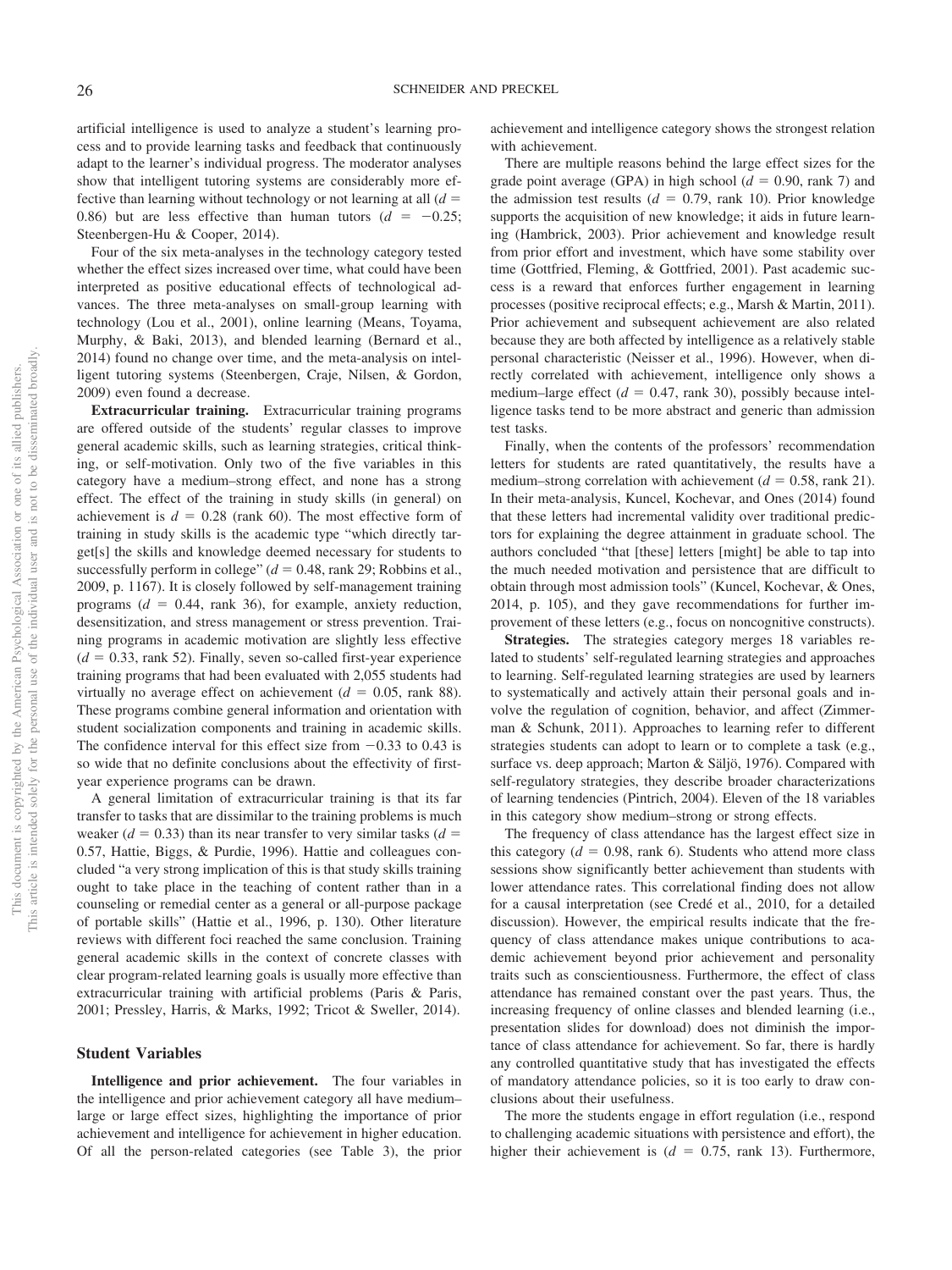achievement is higher the more the students employ a strategic approach to learning  $(d = 0.65$ , rank 17), that is, use learning strategies in a task-dependent way, combined with their motivation for achievement. To what extent the students use a deep approach to learning, that is, elaborated new content on a deep level, had no systematic relation with achievement ( $d = 0.06$ , rank 83). In contrast, a surface approach to learning, that is, the combination of shallow information processing and a focus on external rewards, had a medium–strong negative relation with achievement ( $d = -0.39$ , rank 103).

Resource management strategies (i.e., time/study management, peer learning, and help seeking) are positively related to achievement with medium–large effect sizes (d's between 0.35 and 0.41, see Table 1). Several cognitive and metacognitive strategies (i.e., organization, concentration, critical thinking, metacognition, elaboration, and rehearsal) have small to medium–large effect sizes (with *d*s between 0.10 and 0.41, see Table 1). In sum, these findings stress the importance of self-regulated learning strategies, particularly the management of effort and time, for students in higher education. This conclusion is also supported by the negative medium-sized effects of maladaptive strategies, indicating a lack of self-regulatory competencies, namely academic self-handicapping  $(d = -0.37, \text{ rank } 102)$  and procrastination ( $d = -0.52$ , rank 105).

**Motivation.** Five of the 12 variables in the motivation category have a medium-large or large effect size. We find a very large effect size for performance self-efficacy  $(d = 1.81, \text{rank } 2)$ . The very wide confidence interval from 1.42 to 2.34 indicates that this is just a rough estimate of the population effect size. Self-efficacy is the belief in one's ability to plan and to execute the skills necessary to produce a certain behavior (Bandura, 1979). Studies conducted outside of higher education show that self-efficacy has a positive causal effect on achievement, which in turn causally affects self-efficacy. Teachers can improve their students' selfefficacy by giving them a sense of achievement in the context of demanding tasks, defining clear learning goals, and setting explicit standards for success (Bandura, 1993). These elements help students recognize their potential for success in class and their means to accomplish it. Part of the correlation between self-efficacy and achievement can also be attributed to the fact that prior achievement and intelligence affect both self-efficacy and achievement. Whereas performance efficacy is always directed at a specific performance goal, academic self-efficacy is the students' more general perception of their academic competence. This variable is less strongly related to achievement  $(d = 0.58, \text{ rank } 21)$ , likely because it is easier for students to predict their success in a concrete exam than their general success in academia.

High-achieving students set grade goals for themselves  $(d =$ 1.12, rank 5), which are their minimum standards for their target grades. They have a high achievement motivation  $(d = 0.64, \text{rank})$ 19; Robbins et al., 2004, p. 267). Related to this, the students' academic goals have a medium–large effect size  $(d = 0.36$ , rank 45). The students' other goal orientations (i.e., performance, learning, and avoidance goals), intrinsic academic motivation, and control expectations have small effects only (with *d's* between 0.22 and 0.32). Extrinsic motivation and pessimistic attribution style are independent of achievement. Overall, these findings stress the importance of control cognitions (i.e., self-efficacy) and students' commitment to academic achievement in higher education.

Personality. Of the 11 categories in our review, personality was the category with the most meta-analytic findings and original studies. This category contains 16 variables and 694 effect sizes, based on a total of over one million students (see [Table 3\)](#page-23-0). However, only 25% of the variables have a medium–strong effect, and none has a strong effect.

The two variables with the largest absolute effect sizes in this category are conscientiousness ( $d = 0.47$ , rank 30) and test anxiety  $(d = -0.43$ , rank 104), followed by emotional intelligence and the need for cognition, which have about equally strong effect sizes  $(d = 0.35$ , rank 47). However, the confidence interval of need for cognition ranges from 0.05 to 0.66 leaving open whether this variable has a negligible, weak, or medium strong effect in the population. Conscientiousness is the tendency to be organized, achievement-focused, disciplined, and industrious. A study comparing various facets of conscientiousness found that specifically industriousness, control, cautiousness, tidiness, task planning, and perseverance were related to academic achievement (MacCann, Duckworth, & Roberts, 2009). Several of these facets also predicted variables such as students' class absences and disciplinary infractions, in addition to achievement. Among college students, conscientiousness is positively related to goal setting, that is, commitment to one's goals and orientation toward learning goals (Klein & Lee, 2006). In higher education, the association between conscientiousness and academic achievement is about as strong as the relation between intelligence and academic achievement  $(d =$ 0.47, rank 30, for both; see Table 1).

Test anxiety has a medium–strong negative relation with achievement. Test anxiety prevents students from applying their knowledge to exam tasks and thus leads to an underestimation of the students' true competence (for an overview see Zeidner, 1998). A meta-analysis of 77 studies with a total of 2,482 students (Ergene, 2003) shows that 4- to 6-hr psychological programs can significantly reduce test anxiety  $(d = -0.68, \text{ CI} [-0.59, -0.77])$ . The programs that target students' concrete test-taking skills, in combination with their maladaptive cognition of the test situation have the strongest negative effect on anxiety  $(d = -1.22)$ .

Six other variables in the personality category each have a positive but a rather weak correlation with achievement (i.e., locus of control, optimism, self-esteem, openness, agreeableness, and gender). Females have, on average, slightly higher achievement than males  $(d = 0.21$ , rank 76). Five personality variables are virtually independent of achievement (i.e., general self-concept, emotional stability, extraversion, depression, and biological age). To conclude, compared with other categories of student-related variables personality variables show rather weak relations with academic achievement. Exceptions are conscientiousness, test anxiety, emotional intelligence, and need for cognition, for which medium-sized effects were found.

**Context variables.** The context variables have the smallest effect sizes of all the 11 categories in [Table 3.](#page-23-0) None of the 13 variables under this category has a strong effect. Only one variable has a medium–large effect size, specifically, to what extent a student received financial resources from an institution  $(d = 0.41,$ rank 37). This variable is confounded with the students' aptitude. So it is unclear whether the effect size merely indicates a spurious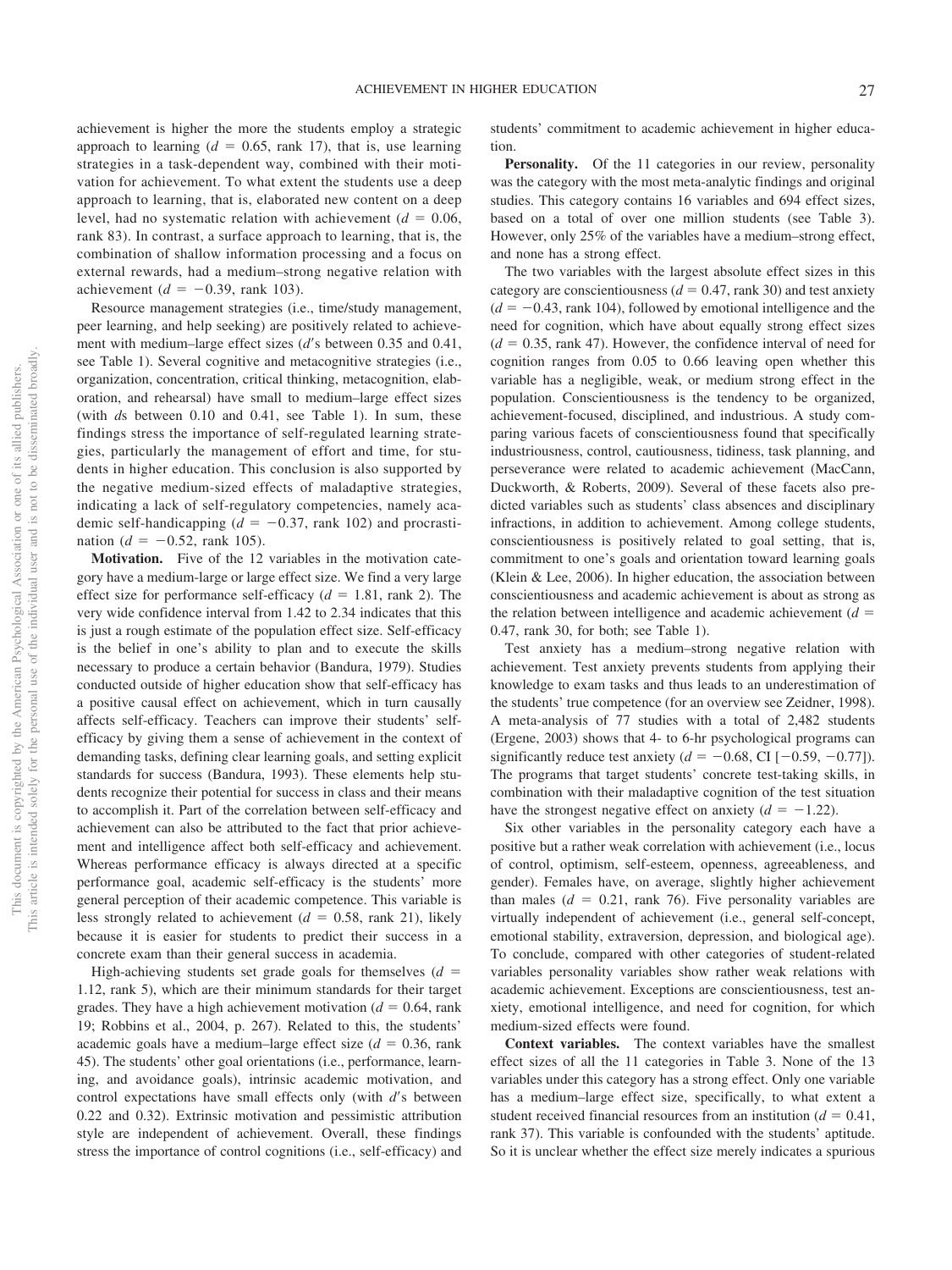correlation or whether financial support actually has a positive influence on achievement.

## **Discussion**

#### **Comparing Effect Sizes: A Cautionary Note**

This article provides the first systematic international review of the meta-analyses on the variables associated with achievement in higher education (cf. Polanin et al., 2016). The 105 effect sizes in our main table of results allow for 5,460 pairwise comparisons of effect sizes, not all of which we can discuss here. Many readers will try to draw their own conclusions from these findings. However, the comparison of two ranks or of two effect sizes is not straightforward and needs to account for a number of questions (Coe, 2002; Ferguson, 2009).

Eight examples of the many questions that can be asked for any comparison of two effect sizes are: First, did the two meta-analyses include comparable control conditions or, for instance, did one compare against regular instruction and the other against no instruction? Second, was the treatment intensity (e.g., intervention duration) comparable in the two meta-analyses? Third, were the inclusion and exclusion criteria similar in the two meta-analysis? Fourth, can the difference in Cohen's *d* between two meta-analyses be attributed to random sampling error and measurement error (as indicated by the degree of overlap of the confidence intervals) or is the descriptive difference also of statistical significance? Fifth, is a statistically significant difference between two effect sizes sufficiently large to be practically relevant?

Sixth, is a difference in Cohen's *d* between two meta-analyses due to differences in the means or due to differences in the standard deviations of the measured variable? For instance, two meta-analyses finding the same absolute increase of achievement can still differ in their meta-analytically obtained values of Cohen's *d* when they focus on (sub)populations of students that differ in the variability of their achievement scores.

Seventh, do the two investigated constructs (e.g., teaching methods) have similar implementation costs? For example, beginning a lesson with an advance organizer only has an effect of  $d = 0.26$ (Luiten et al., 1980), but costs little time and almost no other resources. In contrast, playing instructional games with virtual reality is more effective  $(d = 0.51)$ , but has immense costs in terms of software development, computer hardware, and instructional time (Merchant et al., 2014). From a practical point of view, a less effective method with lower implementation costs can be preferable over a more effective method with higher implementation costs.

Finally, was a teaching method predominantly evaluated with specific content and might be less effective for other content? For example, a meta-analysis on games with virtual reality found a medium–large effect size (Merchant et al., 2014). However, all of the included original empirical studies used carefully selected learning goals which lend themselves ideally for gamification. The high effect size does not imply that replacing any part of any class with a virtual-reality game would increase student achievement (Wouters, van Nimwegen, van Oostendorp, & van der Spek, 2013). Moderator analyses showed that virtual reality games in combination with standard instruction are more effective than

stand-alone virtual reality games. Thus, it is even possible that the gamification of a whole class would decrease student achievement.

Due to this inherent complexity of effect size comparisons, we urge practitioners and policymakers who try to draw their own inferences from our results to do so in collaboration with trained and experienced researchers from education, instructional psychology, or related fields.

#### **Ten Cornerstone Findings**

In the following, we discuss central findings of our study. We deliberately limit ourselves to covering 10 cornerstone findings, which have become apparent from the comparison of the 105 effect sizes and concern central topics in the learning sciences or ongoing debates in the research on higher education. By limiting the discussion to 10 key points, we try to avoid redundancies with the 38 included meta-analyses and to acknowledge the fact that it is impossible to present a comprehensive discussion of all possible 5,460 pairwise comparisons of our 105 variables.

**1. There is broad empirical evidence related to the question what makes higher education effective.** As can be observed from literature databases, the older publications about higher education mainly used theoretical approaches and neglected empirical research. This has thoroughly changed. In our systematic review, we synthesize 3,330 effect sizes from quantitative empirical studies involving a total of 1,920,239 students. Teachers in higher education can make their courses more effective by using these findings in the preparation and delivery of their courses. The methodological quality of the available studies and meta-analyses is mixed and needs to be considered in the interpretation of the empirical findings.

**2. Most teaching practices have positive effect sizes, but some have much larger effect sizes than others.** Of the 105 investigated variables, 87% have at least a small effect size (see [Table 3\)](#page-23-0). Thus, most teaching practices and learner characteristics are systematically related to achievement. Hattie (2009) already made a similar observation for education in general. As Hattie warned, teachers using almost any instructional method or tool might observe an impact on achievement and conclude that their instruction has an optimal effect. This could lead to the view that any teaching approach is acceptable. This perspective is wrong because some effect sizes are much larger than others. The real question is not whether an instructional method has an effect on achievement but whether it has a higher effect size than alternative approaches. Reviews of meta-analyses provide this information.

**3. The effectivity of courses is strongly related to what teachers do.** Previous reviews of the meta-analyses on the correlates of achievement, which mainly focused on school learning, found that proximal variables, that describe what teachers and students do and think during a lesson, are more closely related to achievement than distal variables, such as school demographics or state policies (Hattie, 2009, p. 22; Kulik & Kulik, 1989; Wang et al., 1993b, p. 74). Our results for higher education indirectly support this conclusion. Many variables in the categories social interaction, stimulating meaningful learning, and presentation relate to specific forms of teacher behavior, for example, asking open-ended questions instead of close-ended ones or writing a few keywords instead of half sentences on presentation slides. This fine-grained level of detail is sometimes called the microstructure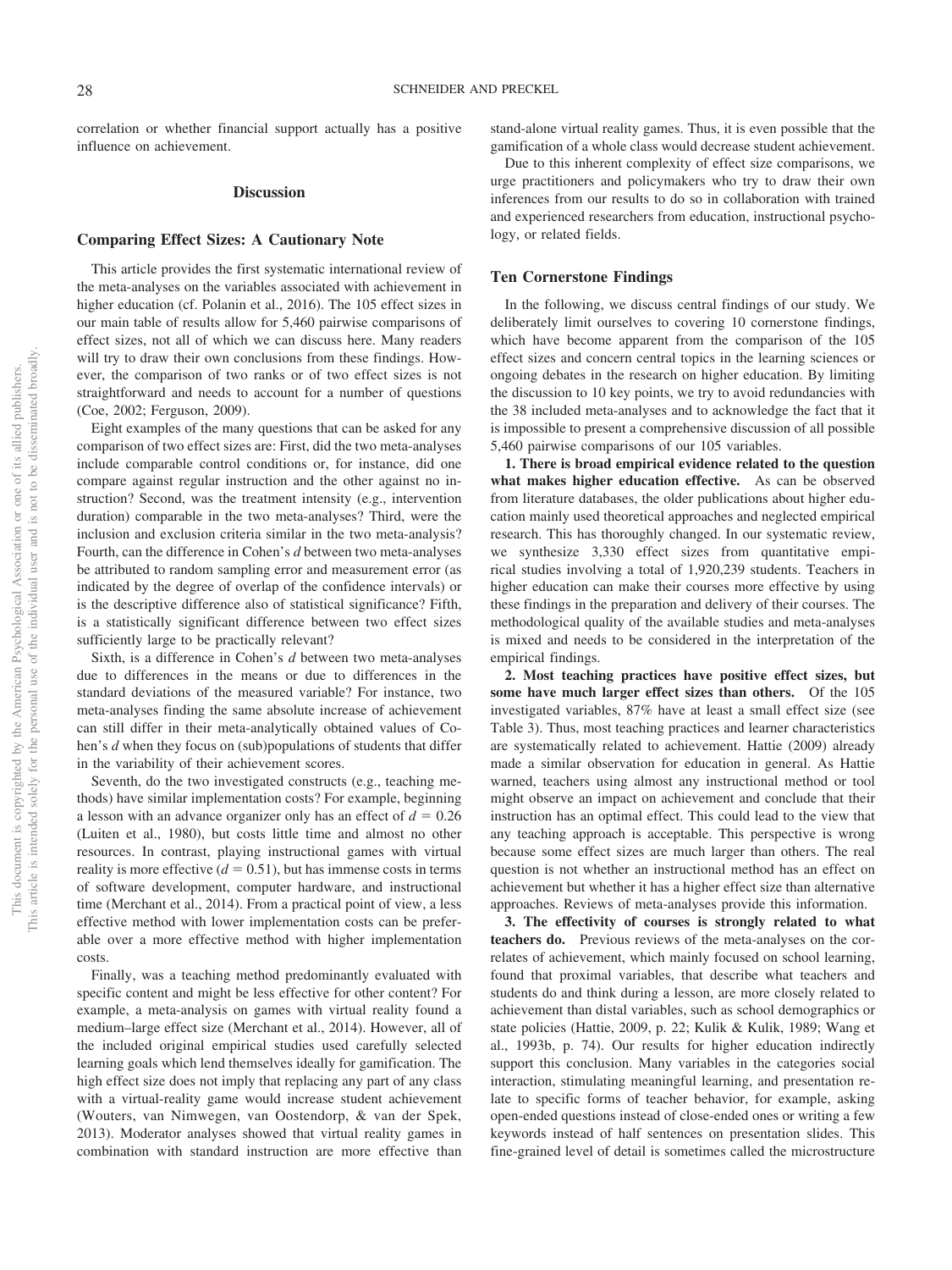of instruction. To be effective, teachers need to pay attention to the microstructure of their courses (Dumont & Istance, 2010).

Many of the included meta-analyses that explicitly report causal evidence from randomized controlled trials investigated elements of the microstructure of instruction, because these elements are easy to manipulate in experimental designs. Evidence on causal relations was reported for the teacher relating content to students, mastery learning, concept maps, intelligent tutoring systems, frequent testing, spoken explanation of visualizations, and animations (see Table 1).

As described in the introduction, it has been asked whether the choice of teaching methods is as important in higher education as it is in K–12 school education. After all, teachers and students are highly select groups with above average aptitude and skills. Our review indicates that even in higher education the choice of teaching methods has substantial effects on achievement.

**4. The effectivity of teaching methods depends on how they are implemented.** It is not only what teachers do on the microlevel but also how exactly they do it that critically affects achievement. Of all the meta-analyses in our review, 95% found at least one significant moderator effect. For example, when asking questions it is more effective to ask open-ended than close-ended questions (Redfield & Rousseau, 1981). Presentation slides with a few written keywords are more effective than presentation slides with written half sentences or full sentences (Adesope & Nesbit, 2012). Concept maps are more effective when they only depict central ideas and give no details (Nesbit & Adesope, 2006). Student projects that are prepared carefully and supervised closely by a teacher are much more effective than student projects requiring pure discovery learning (Alfieri et al., 2011). Giving an oral rather than a written explanation of a picture is more effective for dynamic visualizations (e.g., a film) than for static visualizations (e.g., a photograph; Reinwein, 2012). Many meta-analyses identified more than one moderator of the effectivity of an instructional method. For example, a meta-analysis on problem-based learning reports 48 effect sizes for the levels of various moderator variables (Dochy et al., 2003).

This shows that the same instructional method can have stronger or weaker effects on achievement, depending on how it is implemented on the microlevel. Meta-analytical results on the average effects of a teaching method, such as the ones provided in Table 1, do not suffice for designing effective classes. Educators should consider the moderator effects, and ultimately, they need the practical skills required for implementing effective methods in effective ways.

Fortunately, training programs for teachers in higher education can have broad beneficial effects on their classroom behavior, skills, and attitudes, as concluded in a literature review of 36 empirical studies (Stes, Min-Leliveld, Gijbels, & van Petegem, 2010). Training methods such as microteaching and similar approaches, where teachers receive both video and colleague feedback on the details of an instructional unit, have particularly strong positive effects inside (Brinko, 1993; Johannes & Seidel, 2012; Remesh, 2013) and outside (Fukkink, Trienekens, & Kramer, 2011; Hattie, 2009) higher education. Averaging over four metaanalyses with a total of 439 effect sizes, Hattie (2009, pp. 112– 113) reports an effect of microteaching methods for K–12 school teachers on student achievement of  $d = 0.88$ , which was the fourth highest effect size in Hattie's list of 138 correlates of achievement.

If teachers' behaviors on the microlevel affect students' learning outcomes, then the time and effort that teachers invest in planning and organizing the microstructure of their courses should be strongly associated with student achievement. This is indeed the case (Feldman, 1989). Of our 105 variables, the teacher's preparation/organization of a course is the variable with the third largest effect size. The two variables with larger effects are correlates of achievement that cannot be directly influenced by a teacher. Thus, of all the variables in Table 1 that teachers can directly influence, the time and effort that they invest in the preparation of the microstructure of a course have the strongest effect. This is no surprise, as the design principles of effective instruction need to be carefully adapted to specific courses, content and student populations. This requires not only teachers' knowledge, skills, and creativity, but also their time and effort.

Feldman (1989) only presented very weak meta-analytical evidence from correlations, for example, without checking for publication bias. Nonetheless, it is still highly likely that the time and effort that a teacher invests in preparing the microstructure of instruction causally affect student achievement because a causal link between the microstructure and achievement has been firmly established in the literature (see cornerstone finding 3). As a consequence, higher education systems do not only have to give teachers knowledge of effective teaching methods and the skills for implementing them, but also time and incentives for planning and preparing the details of their courses.

**5. Teachers can improve the instructional quality of their courses by making a number of small changes.** The first four points imply that teachers can increase the instructional quality of their courses and their students' achievement by following a number of empirically supported design principles. Improving instructional quality in higher education does not always require revolutionary changes of the higher education system. Relatively small and easy to implement principles that each teacher can follow are:

- encouraging frequent class attendance (rank 6),
- stimulating questions and discussion (rank 11),
- providing clear learning goals and course objectives (rank 13),
- asking open-ended questions (rank 16),
- relating the content to the students (rank 17),
- providing detailed task-focused and improvement-oriented feedback (rank 30; see also Kluger & DeNisi, 1996),
- being friendly and respecting the students (rank 30),
- complementing spoken words with visualizations or written words (e.g., handouts or presentation slides; rank 42),
- using a few written keywords instead of half or full sentences on presentation slides (moderator analysis in Adesope & Nesbit, 2012),
- letting the students construct and discuss concept maps of central ideas covered in a course (rank 45),
- beginning each instructional unit with an advance organizer (rank 64), and
- avoiding distracting or seductive details in presentations (rank 101 and  $d = -0.30$  for the presentation of seductive details).

Each of these points is relatively easy to implement. Our results indicate that many teachers using these behaviors in many of their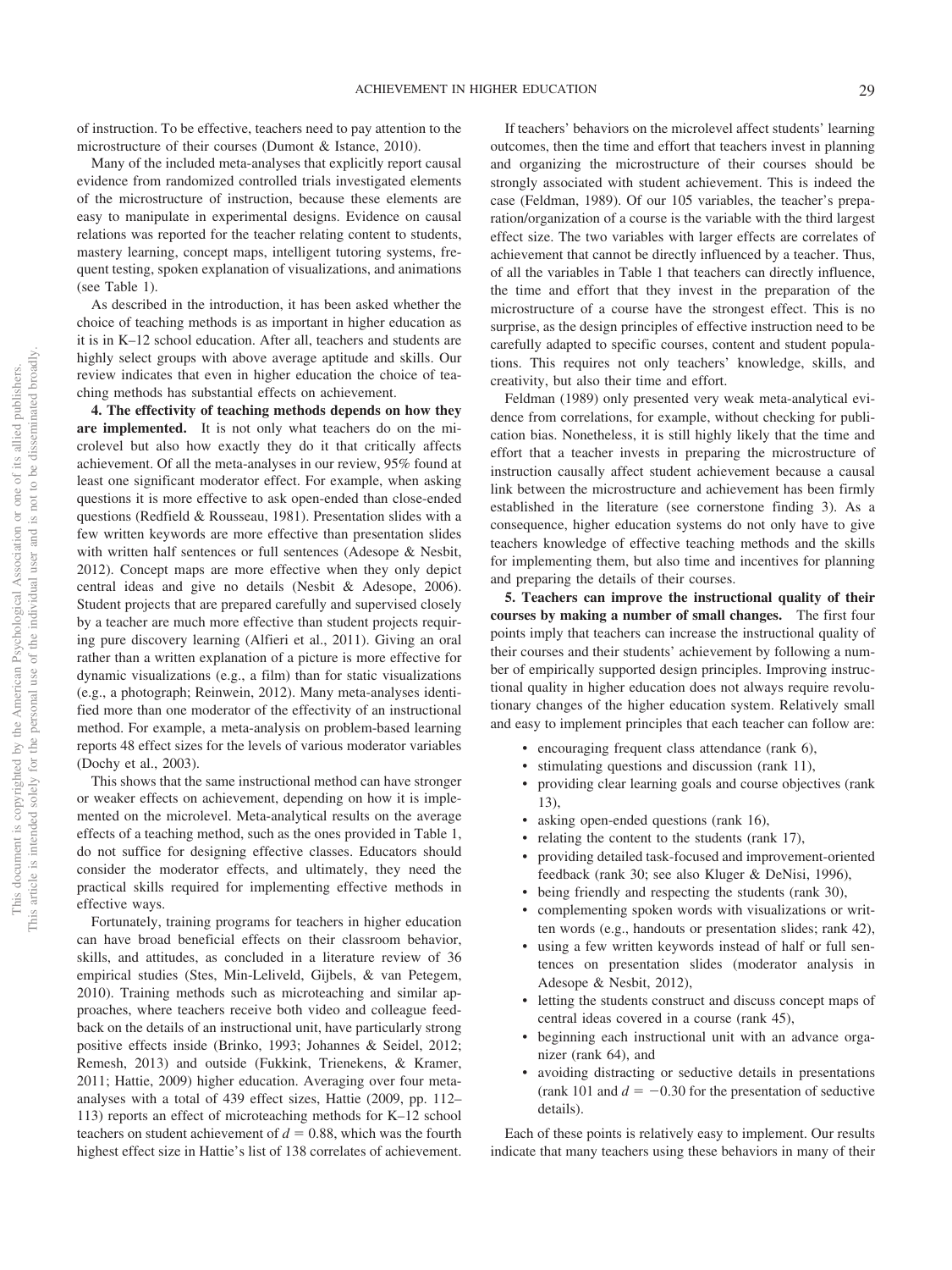classes might have a huge combined effect on student achievement in higher education.

**6. The combination of teacher-centered and studentcentered instructional elements is more effective than either form of instruction alone.** No meta-analysis directly compared the effectivity of teacher-centered and student-centered instructional methods. However, a number of meta-analyses reported effect sizes for specific teacher-centered instructional elements, for example, teacher presentations, and student-centered instructional elements, for example, student projects. Six of the nine variables under the presentation category (teacher's clarity and understandableness; teacher's stimulation of interest in the course and its subject matter; teacher's elocutionary skills; teacher's enthusiasm for subject or teaching; spoken explanation of visualizations; and animations) had medium–large or large effect sizes (see [Table 3\)](#page-23-0). At the same time, all the five variables under the social interaction category (teacher's encouragement of questions and discussion; teacher's availability and helpfulness; open-ended questions; small-group learning; teacher's concern and respect for students, friendliness) had a medium–large or large effect size. Thus, both forms of instruction are effective.

Additional studies show that combinations of the two forms are even more effective than either form in isolation. For example, interactive elements increase the effectivity of lecture classes (Campbell & Mayer, 2009; [Hake, 1998;](#page-33-1) King, 1990), and teacherdirected elements enhance the effectivity of student projects (Alfieri et al., 2011; Mayer, 2004). At least some of these studies (e.g., Campbell & Mayer, 2009) had experimental designs and, thus, indicate causal effects rather than mere correlations.

The effectivity of combining teacher-centered and studentcentered instructional elements is also demonstrated by the high effect sizes found for the category social interaction. All five variables under this category have medium-large or large effect sizes, making it the category of instruction-related variables with the highest number of strong effects. Many meta-analyses and reviews on social forms of learning conclude that it is maximally effective when the teachers careful prepare and guide their students' activities and interactions while at the same time giving their students enough freedom to develop their own ideas and to make their own experiences. Thus, the combination of teachercentered and student-centered elements is a necessary condition for social interaction to be effective (Hmelo-Silver, Duncan, & Chinn, 2007; Johnson, Johnson, & Smith, 2014; Slavin, 2010; Springer et al., 1999). From this perspective, lectures are still a timely and effective form of instruction provided they are given in an engaging and interactive way. Small-group learning and project-based learning are likewise timely and effective provided they are well prepared and closely supervised by the teacher.

**7. Educational technology is most effective when it complements classroom interaction.** Overall, the empirical results show that expanding the use of information and communication technology at the expense of other forms of instruction is likely to have detrimental effects on achievement. Of the six instructionrelated variable categories, technology had the second lowest number of medium-large or large effect sizes. The categories social interaction, stimulating meaningful learning, assessment, and presentation had larger effect sizes. At the same time, the three variables with the highest effect sizes in the category technology have high implementation costs and are useful only for very specific content (games with virtual reality, rank 27; simulations with virtual reality, rank 37; intelligent tutoring systems, rank 47). Two concrete examples of the dangers of replacing classroom instruction with educational technology are that human tutors are more effective than intelligent tutoring software (moderator analysis in Steenbergen-Hu & Cooper, 2014) and that face-to-face small-group learning in the classroom (rank 27) is associated with higher achievement than small-group learning with technology (rank 77).

For online and classroom instruction, the empirical evidence indicates that they are most effective when they are combined into blended learning arrangements. Online learning (rank 88) is about as effective as classroom learning (Means et al., 2013), but blended learning (rank 52), that is, the combination of both forms of learning, is more effective than classroom instruction alone (Bernard et al., 2014). Thus, from the perspective of instructional effectiveness, the most important question for further research is not whether one form of instruction should replace the other but in which ways the two forms should be combined. As there are many forms of blended learning that differ in their educational approaches, complexity, and opportunities for social interaction (Bonk & Graham, 2006; Means et al., 2013) further meta-analyses with more detailed moderator analyses are needed.

The results presented here are representative only for instructional technology in the past, not for instructional technology in the present or future. Instructional technology advances quickly. The meta-analyses in this category had been conducted between 2001 and 2014. They could only include the studies that had already been published and thus were older than the meta-analyses themselves. Particularly, MOOCs, clickers, and social media have only been investigated in very few randomized controlled trials, if any, and no meta-analysis has been published yet. No definite evidence-based conclusions about their effectivity can be drawn yet (Hew & Cheung, 2013; Lantz, 2010; McAndrew & Scanlon, 2013).

Against this background it is interesting to test whether the effect sizes in the field of instructional technology increased over time due to the technological progress in the past. Four of the six meta-analyses in the technology category tested whether the effect sizes were related to the publication year. None of the four meta-analyses found an increase in effect sizes. The effect sizes significantly decreased from 1990 to 2011 for intelligence tutoring systems (Steenbergen-Hu & Cooper, 2014) and stayed constant from 1964 to 1999 for small-group learning with technology (Lou et al., 2001), from 1996 to 2008 for online learning (Means et al., 2013), and from 1990 to 2010 for blended learning (Bernard et al., 2014). Obviously, technological advances do not automatically improve educational practices or raise student achievement.

The empirical evidence in the technology category was of a good quality. Two of the meta-analyses in the technology category followed an above-average number of methodological recommendations and none followed a below-average number of recommendations (cf. [Table 2\)](#page-20-0). Our results also mirror the meta-analytic findings for instruction and communication technology in K–12 schools, that are characterized by small to medium effect sizes (Hattie, 2009, p. 201) and a lack of effect size increases over time (Hattie, 2009, p. 221). So far, there is no empirical support for the claim that instruction and communication technology will revolu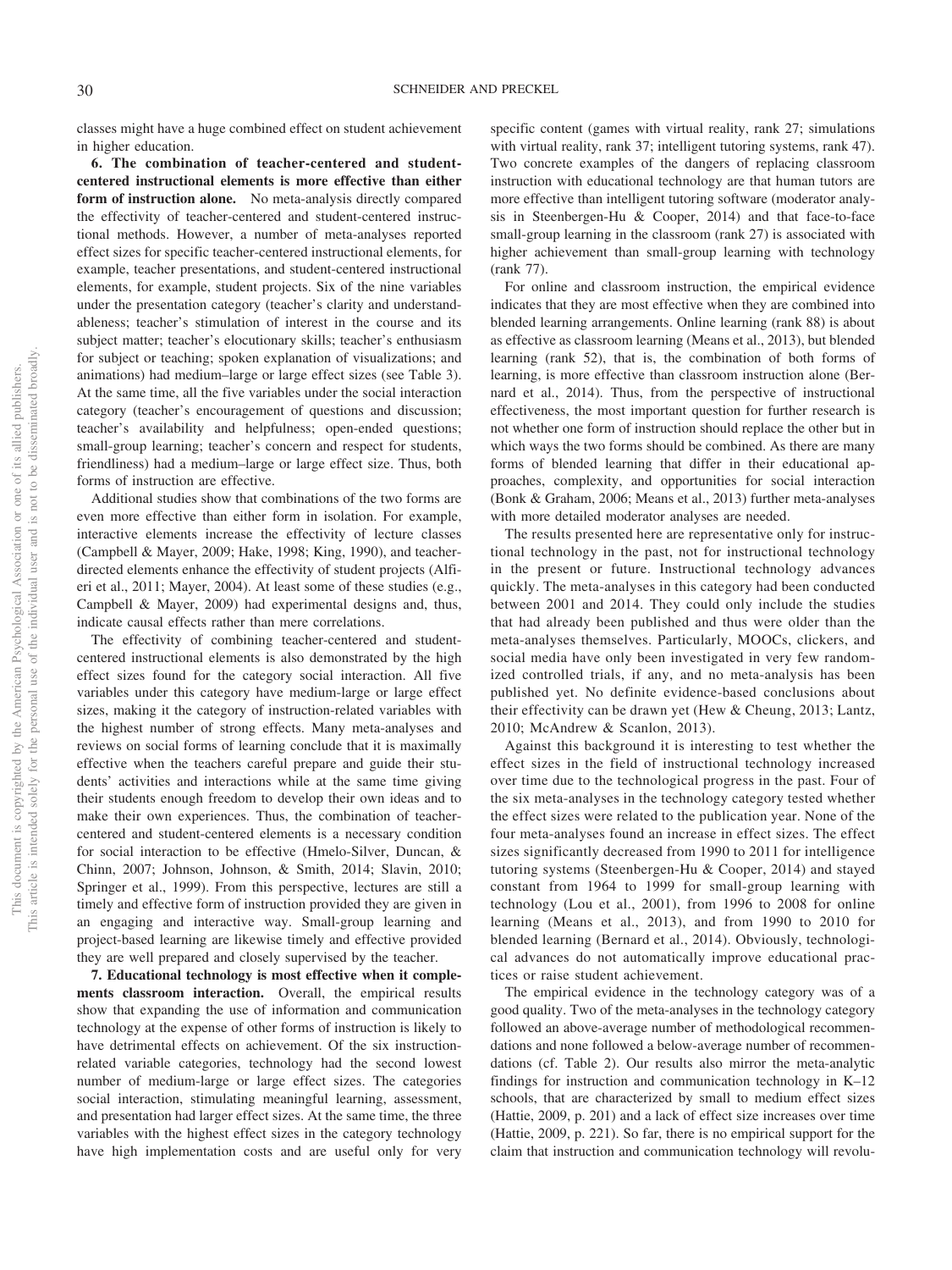tionize higher education, at least not with respect to student achievement. Technology cannot be used to compensate for a lack of teachers or a lack of teacher training in higher education (see cornerstone findings 3 and 4). However, technology use can have weak to medium–strong associations with achievement when teachers use it in goal-directed ways as part of a carefully prepared overarching didactic concept.

**8. Assessment practices are about as important as presentation practices.** Our results indicate that assessment practices are related to achievement about as strongly as presentation practices. Thus, teachers should invest as much time in their assessment practices as they do in their presentations, which is currently not always the case. Assessment practices include not only giving exams but also setting explicit learning goals, establishing clear standards for success, and giving learning-oriented feedback (Boud & Falchikov, 2007). These instructional elements guide students' selective attention, the goals they set for themselves, and the way they prepare for exams (Broekkamp & van Hout-Wolters, 2007; Lundeberg & Fox, 1991). Thus, assessment practices do not only influence what students learn but also how they learn it (cf. cornerstone finding 10). Whereas the meta-analytic evidence in the area of higher education is of a mixed quality (see [Table 2\)](#page-20-0), the importance of assessment and feedback practices as determinants of students learning strategies, motivation, and achievement is well investigated for learning outside higher education and yielded comparable results (Clark, 2012; Hattie & Timperley, 2007; Kluger & DeNisi, 1996).

**9. Intelligence and prior achievement are closely related to achievement in higher education.** Among the five studentrelated variable categories, the category intelligence and prior achievement has the highest number of large effect sizes. That is, intelligence and prior achievement are of high predictive value and diagnostic importance when students are asking whether they should enroll in a higher education program. High school GPA and prior knowledge documented in admission test results show large effect sizes whereas general cognitive ability tests have a medium large effect size. It has to be taken into account that the effect size for cognitive ability tests has not been corrected for range restrictions (Poropat, 2009). Increasing levels of range restriction partly explain why effect sizes for the relation of cognitive ability tests with academic achievement decrease with increasing educational level (Jensen, 1998), for example, from  $d = 1.42$  in primary education to  $d = 0.49$  in secondary education and  $d = 0.47$  in tertiary education in the study by Poropat (2009). While admission tests are specifically designed for student populations applying for higher education, cognitive ability tests are usually designed for broader populations, therefore suffering more strongly from range restrictions when applied to students in higher education. Further, with increasing educational level prior knowledge seems to gain importance (e.g., Dochy, de Rijdt, & Dyck, 2002) because tertiary education, more so than primary or secondary education, aims at equipping students with advanced knowledge in a specific content domain. Prior achievement or knowledge as well as intelligence are affected by the amount and quality of prior schooling (Ceci & Williams, 1997). Regarding achievement in higher education, colleges and universities therefore benefit from high instructional quality in K–12 schools and should try to improve this quality, for example, by establishing or contributing to excellent training programs for K–12 school teachers.

**10. Students' strategies are more directly associated with achievement than students' personality or personal context.** Students' strategies for learning and exam preparation, as well as for effort regulation and goal setting, tend to show stronger relations with achievement than their personalities or personal backgrounds, such as their gender and age. Students can change their strategies more easily than their personalities or personal backgrounds. Improving students' strategies in their regular classes in the context of their scientific discipline is more effective than training them in extracurricular settings with artificially created problems (Hattie et al., 1996; Tricot & Sweller, 2014). Among the most productive student strategies are frequent class attendance (Credé et al., 2010), effort regulation, a strategic approach to learning, and effective time and study management (Richardson et al., 2012). The two meta-analyses of Credé et al. (2010) and Richardson et al. (2012) were of a high methodological quality (cf. [Table 2\)](#page-20-0). Their findings indicate that working as hard as possible all of the time is not the best student strategy for high achievement. Instead, it is important to choose deliberately when and where to invest time and mental resources. Regarding student personality, conscientiousness shows the closest positive relation with academic achievement in higher education. The strength of this association remains fairly constant across educational levels, while associations between other personality traits within the Big Five model and academic performance decrease with increasing educational level (Poropat, 2009; see Walton & Billera, 2016, for a review).

#### **Implications for Further Research**

In recent years, several reviews of meta-analyses have been published inside (e.g., Hattie, 2009; Kulik & Kulik, 1989; Wang et al., 1993b) and outside (e.g., Delgado-Rodriguez, 2006; Hillberg, Hamilton-Giachritsis, & Dixon, 2011; Hyde, 2005) the field of education. By combining the results of several meta-analyses, each of which synthesizes several empirical studies, reviews of metaanalyses can give an overview of the number, range, stability, breadth, and strength of the effects in a research field. Reviews of meta-analyses in general and our study in particular also have some limitations.

First, more randomized controlled experiments are needed so that hypotheses about causal relations can be tested. Many metaanalyses did not present separate effect sizes for studies with experimental designs and with correlational designs. Only for 12 out of the 105 investigated variables do the meta-analyses report evidence of causal relations. There are several reasons for this. According to some authors, they could not analyze the results of controlled experiments with randomization, simply because these experiments were rare in their research area (Ruiz-Primo et al., 2011). Other meta-analyses focused on field studies—where randomization of the participants was not feasible—to maximize the ecological validity of their findings (Dochy et al., 2003). Several meta-analyses investigated stable personal characteristics that could not be manipulated experimentally, such as gender or personality traits (Poropat, 2009).

A second limitation, not only of our study but of educational studies in general, is that it is not easily possible to separate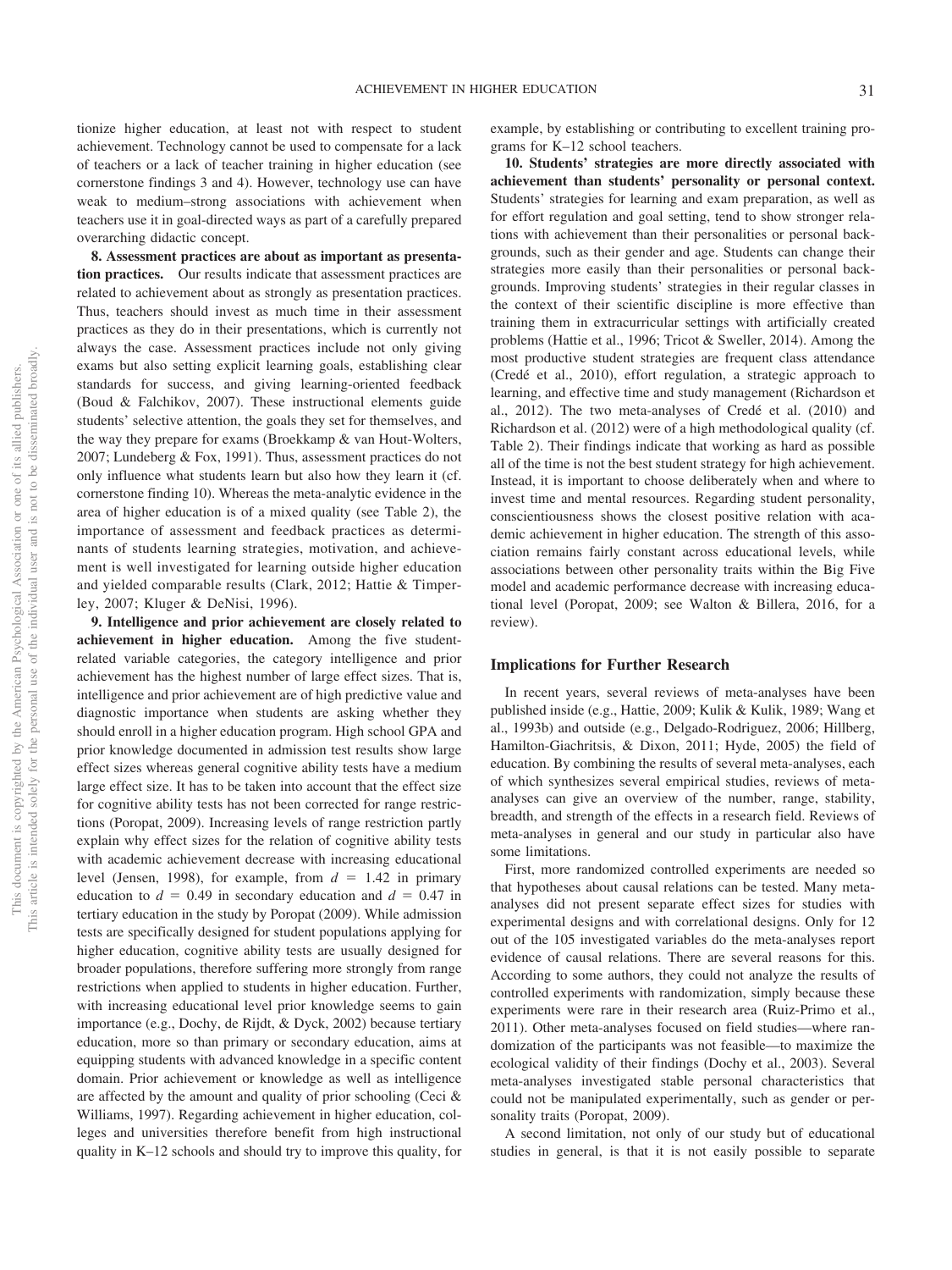novelty effects from persistent effects. For example, a teacher who used to give 90-min lectures without any interactive elements suddenly delivers a lecture with a 15-min group discussion, which leads to higher learning gains. In this case, it is unclear whether group discussions in lectures are always effective, or whether they only captured the students' attention due to the teacher's attempt at something new. Generally, this problem leads to an overestimation of the effectiveness of new forms of instruction compared with more traditional forms.

A third drawback concerns the representativeness of our findings for current higher education worldwide. Our review could only include the meta-analyses that had been published in the past, which in turn covered only the empirical studies that had been published prior to that point. Although 23 of the 38 included meta-analyses had been published over the last 10 years, the timeliness of at least some of our findings might not be optimal, particularly the results about the educational technologies, that improve rapidly. Likewise, most of the empirical studies had been conducted in North America, fewer in Europe and Australia, and even scarcer in other continents, limiting our findings' generalizability to higher education worldwide.

Finally, all methodological limitations of meta-analyses also apply to our review of the meta-analyses. Not all the meta-analyses included in our review adhered to the established methodological standards (e.g., APA, 2008; Moher et al., 2009; Shea et al., 2009). On the positive side, the majority of the meta-analyses included grey literature to minimize the publication bias and reported explicit inclusion and exclusion criteria, confidence intervals around effect sizes, heterogeneity indices, and moderator analyses. On the negative side, less than half of the included meta-analyses indicated the exact search string they used, the interrater agreement for the coding of the effect sizes, the effect sizes corrected for the nonperfect reliabilities of the measures, an outlier or sensitivity analysis, or whether a random-effects model or a fixed-effects model had been used. Thus, it is important for future research on achievement in higher education to follow high-quality standards for research methods and reports of the results (cf. Ruiz-Primo et al., 2011). This will increase the replicability of the studies and facilitate future integrations of empirical findings (Open Science Collaboration, 2015).

Further typical shortcomings of meta-analyses and strategies for minimizing these problems are described by Ferguson and Brannick (2012), as well as Hunter and Schmidt (2004). A frequent critique about meta-analyses is that by averaging results over different samples and measures, they compare apples and oranges. Defendants of meta-analyses routinely reply that a researcher can only draw conclusions about the general characteristics of fruits by doing just that—comparing different types of fruits.

#### **Conclusion**

This study is the first systematic and comprehensive review of the meta-analyses on the variables associated with achievement in higher education published in the international research literature. The results are generally compatible with those of similar reviews for school learning or for learning in general. They offer evidencebased arguments for current debates in higher education. Instructional methods and the way they are implemented on the microlevel are substantially associated with achievement in higher education. This emphasizes the importance of teacher training in higher education. Among the different approaches to teaching, social interaction has the highest frequency of high positive effect sizes. Lectures, small-group learning, and project-based learning all have positive associations with achievement provided they balance teacher-centered with student-centered instructional elements. As yet, instruction and communication technology has comparably weak effect sizes, which did not increase over the past decades. High-achieving students in higher education are characterized by qualities that, in part, are affected by prior school education, for example, prior achievement, self-efficacy, intelligence, and the goal-directed use of learning strategies. Thus, universities indirectly benefit from a high instructional quality in K–12 schools. The application of our findings into practice is a complex process that requires the collaboration of practitioners, educational researchers, and policymakers. The effect sizes of the meta-analyses included in this systematic review indicate that such an evidence-based approach has great potential for increasing achievement in higher education.

## **References**

- Adesope, O. O., & Nesbit, C. (2012). Verbal redundancy in multimedia learning environments: A meta-analysis. *Journal of Educational Psychology, 104,* 250–263.<http://dx.doi.org/10.1037/a0026147>
- Alfieri, L., Brooks, P. J., Aldrich, N. J., & Tenenbaum, H. R. (2011). Does discovery-based instruction enhance learning? *Journal of Educational Psychology, 103,* 1–18.<http://dx.doi.org/10.1037/a0021017>
- Angelo, T. A., & Cross, K. P. (1993). *Classroom assessment techniques: A handbook for college teachers*. San Francisco, CA: Jossey-Bass.
- APA Publications and Communications Board Working Group on Journal Article Reporting Standards. (2008). Reporting standards for research in psychology: Why do we need them? What might they be? *American Psychologist, 63,* 839–851. [http://dx.doi.org/10.1037/0003-066X.63.9](http://dx.doi.org/10.1037/0003-066X.63.9.839) [.839](http://dx.doi.org/10.1037/0003-066X.63.9.839)
- Bandura, A. (1979). *Self-efficacy: The exercise of control*. New York, NY: Freeman.
- Bandura, A. (1993). Perceived self-efficacy in cognitive development and functioning. *Educational Psychologist, 28,* 117–148. [http://dx.doi.org/](http://dx.doi.org/10.1207/s15326985ep2802_3) [10.1207/s15326985ep2802\\_3](http://dx.doi.org/10.1207/s15326985ep2802_3)
- Bangert-Drowns, R. L., Kulik, J. A., & Kulik, C.-L. C. (1991). Effects of frequent classroom testing. *The Journal of Educational Research, 85,* 89–99.<http://dx.doi.org/10.1080/00220671.1991.10702818>
- Barber, M., Donnelly, K., & Rizvi, S. (2013). *An avalanche is coming: Higher education and the revolution ahead*. London, UK: Institute for Public Policy Research.
- Belia, S., Fidler, F., Williams, J., & Cumming, G. (2005). Researchers misunderstand confidence intervals and standard error bars. *Psychological Methods, 10,* 389–396. [http://dx.doi.org/10.1037/1082-989X.10.4](http://dx.doi.org/10.1037/1082-989X.10.4.389) [.389](http://dx.doi.org/10.1037/1082-989X.10.4.389)
- Benassi, V. A., & Buskist, W. (2012). Preparing the new professoriate to teach. In W. A. Buskist & V. A. Benassi (Eds.), *Effective college and university teaching: Strategies and tactics for the new professoriate* (pp. 1– 8). Los Angeles, CA: Sage. [http://dx.doi.org/10.4135/978145](http://dx.doi.org/10.4135/9781452244006.n1) [2244006.n1](http://dx.doi.org/10.4135/9781452244006.n1)
- Bernard, R. M., Borokhovski, E., Schmid, R. F., Tamim, R. M., & Abrami, P. C. (2014). A meta-analysis of blended learning and technology use in higher education: From the general to the applied. *Journal of Computing in Higher Education, 26,* 87–122. [http://dx.doi.org/10.1007/s12528-013-](http://dx.doi.org/10.1007/s12528-013-9077-3) [9077-3](http://dx.doi.org/10.1007/s12528-013-9077-3)
- Biggs, J., & Tang, C. (2011). *Teaching for quality learning at university* (4th ed.). Maidenhead, UK: SRHE and Open University Press.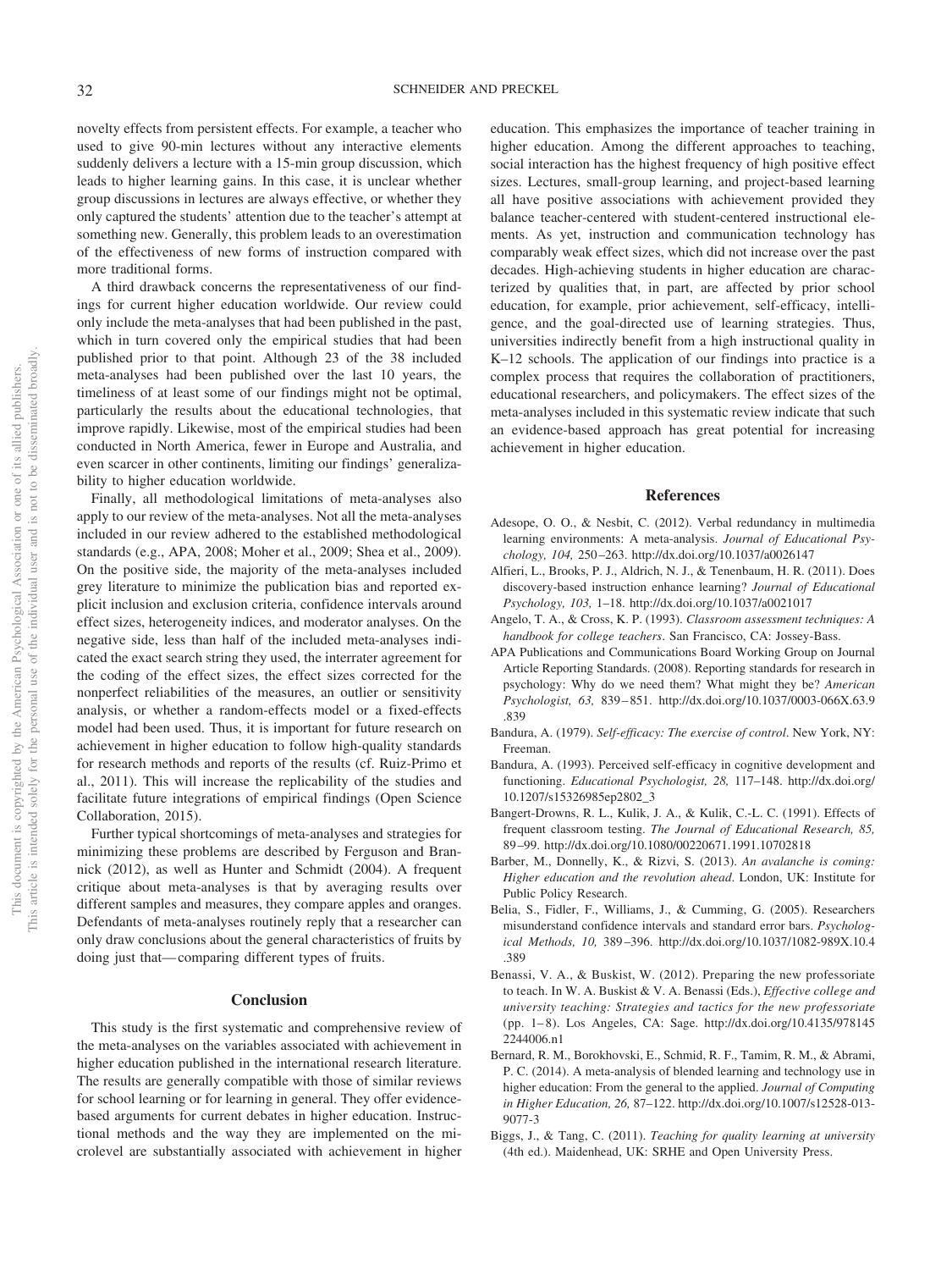- Bligh, D. A. (2000). *What's the use of lectures?* San Francisco, CA: Jossey-Bass.
- Bonk, C. J., & Graham, C. R. (2006). *The Handbook of blended learning: Global perspectives, local designs*. San Francisco, CA: Pfeiffer.
- Borenstein, M. (2009). Effect sizes for continuous data. In H. Cooper, L. V. Hedges, & J. C. Valentine (Eds.), *Handbook of research synthesis and meta-analysis* (pp. 221–235). New York, NY: Russel Sage.
- Borenstein, M., Higgins, J. P. T., Hedges, L. V., & Rothstein, H. R. (2017). Basics of meta-analysis:  $I^2$  is not an absolute measure of heterogeneity. *Behavior Research Methods, 8,* 5–18. [http://dx.doi.org/10.1002/jrsm](http://dx.doi.org/10.1002/jrsm.1230) [.1230](http://dx.doi.org/10.1002/jrsm.1230)
- Boud, D., & Falchikov, N. (Eds.). (2007). *Rethinking assessment in higher education: Learning for the longer term*. London, UK: Routledge.
- Bourhis, J., & Allen, M. (1992). Meta-analysis of the relationship between communication apprehension and cognitive performance. *Communication Education, 41,* 68–76.<http://dx.doi.org/10.1080/03634529209378871>
- Brinko, K. T. (1993). The practice of giving feedback to improve teaching: What is effective? *The Journal of Higher Education, 64,* 574–593. <http://dx.doi.org/10.2307/2959994>
- Broekkamp, H., & van Hout-Wolters, B. H. A. M. (2007). Students' adaptation of study strategies when preparing for classroom tests. *Educational Psychology Review, 19,* 401–428. [http://dx.doi.org/10.1007/](http://dx.doi.org/10.1007/s10648-006-9025-0) [s10648-006-9025-0](http://dx.doi.org/10.1007/s10648-006-9025-0)
- Campbell, J., & Mayer, R. E. (2009). Questioning as an instructional method: Does it affect learning from lectures? *Applied Cognitive Psychology, 23,* 747–759.<http://dx.doi.org/10.1002/acp.1513>
- Ceci, S. J., & Williams, W. M. (1997). Schooling, intelligence and income. *American Psychologist, 52,* 1051–1058. [http://dx.doi.org/10.1037/0003-](http://dx.doi.org/10.1037/0003-066X.52.10.1051) [066X.52.10.1051](http://dx.doi.org/10.1037/0003-066X.52.10.1051)
- Cherney, I. D. (2008). The effects of active learning on students' memories for course content. *Active Learning in Higher Education, 9,* 152–171. <http://dx.doi.org/10.1177/1469787408090841>
- Chi, M. T. H. (2009). Active-constructive-interactive: A conceptual framework for differentiating learning activities. *Topics in Cognitive Science, 1,* 73–105.<http://dx.doi.org/10.1111/j.1756-8765.2008.01005.x>
- Clark, I. (2012). Formative assessment: Assessment is for self-regulated learning. *Educational Psychology Review, 24,* 205–249. [http://dx.doi](http://dx.doi.org/10.1007/s10648-011-9191-6) [.org/10.1007/s10648-011-9191-6](http://dx.doi.org/10.1007/s10648-011-9191-6)
- Clark, J. (2008). PowerPoint and pedagogy: Maintaining student interest in university lectures. *College Teaching, 56,* 39–45. [http://dx.doi.org/10](http://dx.doi.org/10.3200/CTCH.56.1.39-46) [.3200/CTCH.56.1.39-46](http://dx.doi.org/10.3200/CTCH.56.1.39-46)
- Clark, R. E. (1994). Media will never influence learning. *Educational Technology Research and Development, 42,* 21–29. [http://dx.doi.org/10](http://dx.doi.org/10.1007/BF02299088) [.1007/BF02299088](http://dx.doi.org/10.1007/BF02299088)
- Coe, R. (2002, September). *It's the effect size, stupid*. Paper presented at the Annual Conference of the British Educational Research Association, University of Exeter, Exeter, UK. Retrieved from [http://www.leeds.ac.](http://www.leeds.ac.uk/educol/documents/00002182.htm) [uk/educol/documents/00002182.htm](http://www.leeds.ac.uk/educol/documents/00002182.htm)
- Cohen, J. (1992). A power primer. *Psychological Bulletin, 112,* 155–159. <http://dx.doi.org/10.1037/0033-2909.112.1.155>
- Cooper, H., & Koenka, A. C. (2012). The overview of reviews: Unique challenges and opportunities when research syntheses are the principal elements of new integrative scholarship. *American Psychologist, 67,* 446–462.<http://dx.doi.org/10.1037/a0027119>
- Credé, M., & Kuncel, N. R. (2008). Study habits, skills, and attitudes: The third pillar supporting collegiate academic performance. *Perspectives on Psychological Science, 3,* 425–453. [http://dx.doi.org/10.1111/j.1745-](http://dx.doi.org/10.1111/j.1745-6924.2008.00089.x) [6924.2008.00089.x](http://dx.doi.org/10.1111/j.1745-6924.2008.00089.x)
- Credé, M., Roch, S. G., & Kieszczynka, U. M. (2010). Class attendance in college: A meta-analytic review of the relationship of class attendance with grades and student characteristics. *Review of Educational Research, 80,* 272–295.<http://dx.doi.org/10.3102/0034654310362998>
- Delgado-Rodríguez, M. (2006). Systematic reviews of meta-analyses: Applications and limitations. *Journal of Epidemiology and Community Health, 60,* 90–92.<http://dx.doi.org/10.1136/jech.2005.035253>
- Dochy, F., de Rijdt, C., & Dyck, W. (2002). Cognitive prerequisites and learning: How far have we progressed since Bloom? Implications for educational practice and teaching. *Active Learning in Higher Education, 3,* 265–284.<http://dx.doi.org/10.1177/1469787402003003006>
- Dochy, F., Segers, M., Van den Bossche, P., & Gijbels, D. (2003). Effects of problem-based learning: A meta-analysis. *Learning and Instruction, 13,* 533–568. [http://dx.doi.org/10.1016/S0959-4752\(02\)00025-7](http://dx.doi.org/10.1016/S0959-4752%2802%2900025-7)
- Dumont, H., & Istance, D. (2010). Analysing and designing learning environments for the 21st century. In H. Dumont, D. Istance, & F. Benavides (Eds.), *The nature of learning: Using research to inspire practice* (pp. 19–34). Paris, France: OECD. [http://dx.doi.org/10.1787/](http://dx.doi.org/10.1787/9789264086487-3-en) [9789264086487-3-en](http://dx.doi.org/10.1787/9789264086487-3-en)
- Duval, S., & Tweedie, R. (2000). Trim and fill: A simple funnel-plot-based method of testing and adjusting for publication bias in meta-analysis. *Biometrics, 56,* 455–463. [http://dx.doi.org/10.1111/j.0006-341X.2000](http://dx.doi.org/10.1111/j.0006-341X.2000.00455.x)  $.00455x$
- Ergene, T. (2003). Effective interventions on test anxiety reduction: A meta-analysis. *School Psychology International, 24,* 313–328. [http://dx](http://dx.doi.org/10.1177/01430343030243004) [.doi.org/10.1177/01430343030243004](http://dx.doi.org/10.1177/01430343030243004)
- European Commission. (2008). *The European Qualifications Framework for Lifelong Learning (EQF)*. Luxembourg, Europe: Office for Official Publications of the European Communities.
- Falchikov, N., & Boud, D. (1989). Student self-assessment in higher education: A meta-analysis. *Review of Educational Research, 59,* 395– 430.<http://dx.doi.org/10.3102/00346543059004395>
- Falchikov, N., & Goldfinch, J. (2000). Student peer assessment in higher education: A meta-analysis comparing peer and teacher marks. *Review of Educational Research, 70,* 287–322. [http://dx.doi.org/10.3102/](http://dx.doi.org/10.3102/00346543070003287) [00346543070003287](http://dx.doi.org/10.3102/00346543070003287)
- Feldman, K. A. (1989). The association between student ratings of specific instructional dimensions and student achievement: Refining and extending the synthesis of data from multisection validity studies. *Research in Higher Education, 30,* 583–645.<http://dx.doi.org/10.1007/BF00992392>
- Ferguson, C. J. (2009). An effect size primer: A guide for clinicians and researchers. *Professional Psychology: Research and Practice, 40,* 532– 538.<http://dx.doi.org/10.1037/a0015808>
- Ferguson, C. J., & Brannick, M. T. (2012). Publication bias in psychological science: Prevalence, methods for identifying and controlling, and implications for the use of meta-analyses. *Psychological Methods, 17,* 120–128.<http://dx.doi.org/10.1037/a0024445>
- Fukkink, R. G., Trienekens, N., & Kramer, L. J. C. (2011). Video feedback in education and training: Putting learning in the picture. *Educational Psychology Review, 23,* 45–63. [http://dx.doi.org/10.1007/s10648-010-](http://dx.doi.org/10.1007/s10648-010-9144-5) [9144-5](http://dx.doi.org/10.1007/s10648-010-9144-5)
- Ginns, P. (2005). Meta-analysis of the modality effect. *Learning and Instruction, 15,* 313–331. [http://dx.doi.org/10.1016/j.learninstruc.2005](http://dx.doi.org/10.1016/j.learninstruc.2005.07.001) [.07.001](http://dx.doi.org/10.1016/j.learninstruc.2005.07.001)
- Gottfried, A. E., Fleming, J. S., & Gottfried, A. W. (2001). Continuity of academic intrinsic motivation from childhood through late adolescence: A longitudinal study. *Journal of Educational Psychology, 93,* 3–13. <http://dx.doi.org/10.1037/0022-0663.93.1.3>
- <span id="page-33-0"></span>Groot, W., & Maassen van den Brink, H. (2007). The health effects of education. *Economics of Education Review, 26,* 186–200. [http://dx.doi](http://dx.doi.org/10.1016/j.econedurev.2005.09.002) [.org/10.1016/j.econedurev.2005.09.002](http://dx.doi.org/10.1016/j.econedurev.2005.09.002)
- <span id="page-33-1"></span>Hake, R. R. (1998). Interactive-engagement versus traditional methods: A six-thousand-student survey of mechanics test data for introductory physics courses. *American Journal of Physics, 66,* 64–74. [http://dx.doi](http://dx.doi.org/10.1119/1.18809) [.org/10.1119/1.18809](http://dx.doi.org/10.1119/1.18809)
- Hambrick, D. Z. (2003). Why are some people more knowledgeable than others? A longitudinal study of knowledge acquisition. *Memory & Cognition, 31,* 902–917.<http://dx.doi.org/10.3758/BF03196444>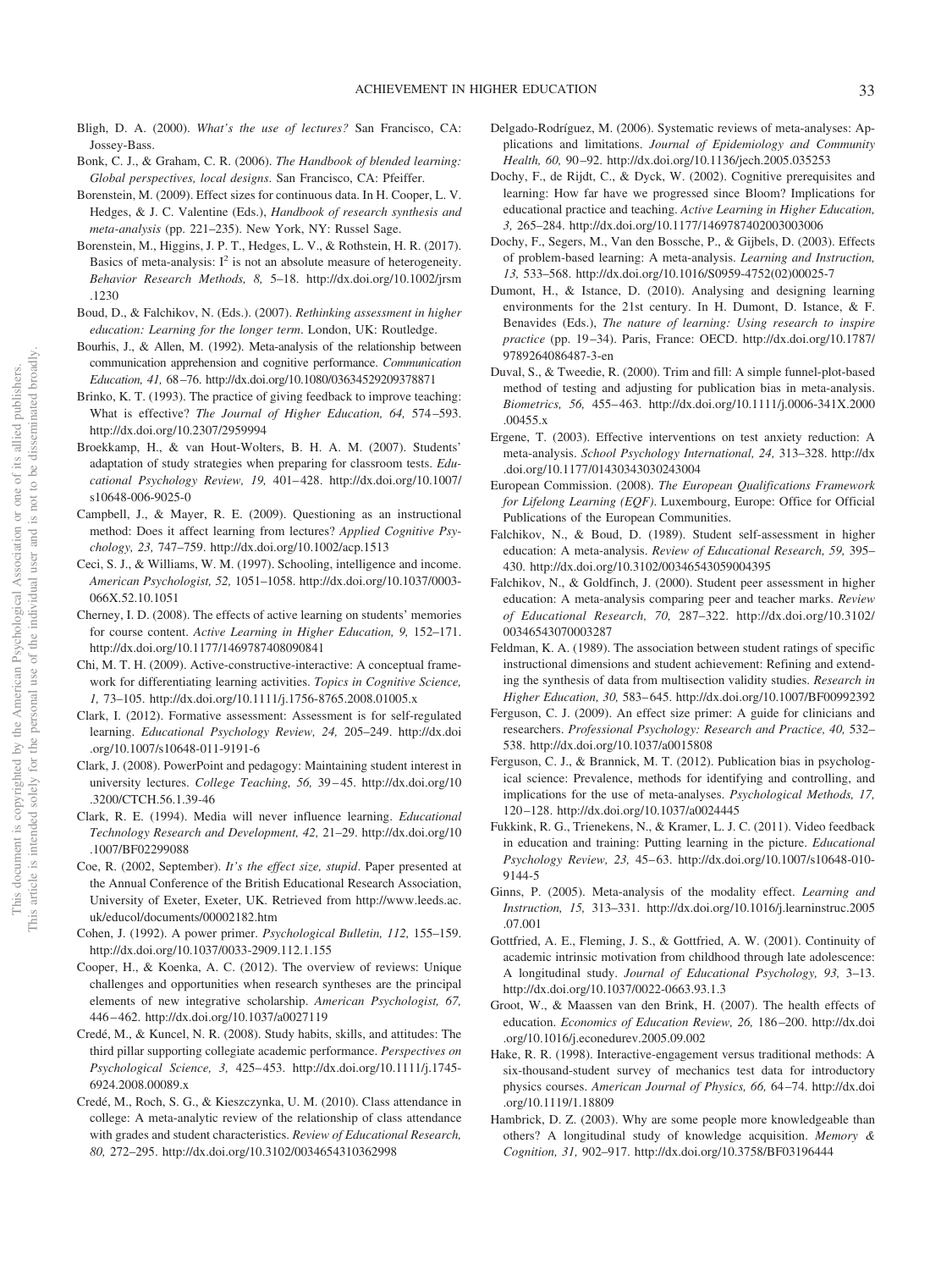- Hattie, J. (2009). *Visible learning: A synthesis of over 800 meta-analyses relating to achievement*. New York, NY: Routledge.
- Hattie, J., Biggs, J., & Purdie, N. (1996). Effects of learning skills interventions on student learning: A meta-analysis. *Review of Educational Research, 66,* 99–136.<http://dx.doi.org/10.3102/00346543066002099>
- Hattie, J., & Timperley, H. (2007). The power of feedback. *Review of Educational Research, 77,* 81–112. [http://dx.doi.org/10.3102/](http://dx.doi.org/10.3102/003465430298487) [003465430298487](http://dx.doi.org/10.3102/003465430298487)
- Hedges, L. V. (1982). Estimation of effect size from a series of independent experiments. *Psychological Bulletin, 92,* 490–499. [http://dx.doi](http://dx.doi.org/10.1037/0033-2909.92.2.490) [.org/10.1037/0033-2909.92.2.490](http://dx.doi.org/10.1037/0033-2909.92.2.490)
- Hedges, L. V., & Vevea, J. L. (1998). Fixed- and random-effects models in meta-analysis. *Psychological Methods, 3,* 486–504. [http://dx.doi.org/10](http://dx.doi.org/10.1037/1082-989X.3.4.486) [.1037/1082-989X.3.4.486](http://dx.doi.org/10.1037/1082-989X.3.4.486)
- Helle, L., Tynjälä, P., & Olkinuora, E. (2006). Project-based learning in post-secondary education: Theory, practice and rubber sling shots. *Higher Education, 51,* 287–314. [http://dx.doi.org/10.1007/s10734-004-](http://dx.doi.org/10.1007/s10734-004-6386-5) [6386-5](http://dx.doi.org/10.1007/s10734-004-6386-5)
- Hew, K. F., & Cheung, W. S. (2013). Use of Web 2.0 technologies in K–12 and higher education: The search for evidence-based practice. *Educational Research Review, 9,* 47–64. [http://dx.doi.org/10.1016/j.edurev](http://dx.doi.org/10.1016/j.edurev.2012.08.001) [.2012.08.001](http://dx.doi.org/10.1016/j.edurev.2012.08.001)
- Higgins, J. P. T., Thompson, S. G., Deeks, J. J., & Altman, D. G. (2003). Measuring inconsistency in meta-analyses. *British Medical Journal, 327,* 557–560.<http://dx.doi.org/10.1136/bmj.327.7414.557>
- Hillberg, T., Hamilton-Giachritsis, C., & Dixon, L. (2011). Review of meta-analyses on the association between child sexual abuse and adult mental health difficulties: A systematic approach. *Trauma, Violence & Abuse, 12,* 38–49.<http://dx.doi.org/10.1177/1524838010386812>
- Hmelo-Silver, C. E. (2004). Problem-based learning: What and how do students learn? *Educational Psychology Review, 16,* 235–266. [http://dx](http://dx.doi.org/10.1023/B:EDPR.0000034022.16470.f3) [.doi.org/10.1023/B:EDPR.0000034022.16470.f3](http://dx.doi.org/10.1023/B:EDPR.0000034022.16470.f3)
- Hmelo-Silver, C. E., Duncan, R. G., & Chinn, C. A. (2007). Scaffolding and achievement in problem-based and inquiry learning: A response to Kirschner, Sweller, and Clark (2006). *Educational Psychologist, 42,* 99–107.<http://dx.doi.org/10.1080/00461520701263368>
- Höffler, T. N., & Leutner, D. (2007). Instructional animation versus static pictures: A meta-analysis. *Learning and Instruction, 17,* 722–738. [http://](http://dx.doi.org/10.1016/j.learninstruc.2007.09.013) [dx.doi.org/10.1016/j.learninstruc.2007.09.013](http://dx.doi.org/10.1016/j.learninstruc.2007.09.013)
- Hunter, J. E., & Schmidt, F. L. (2004). *Methods of meta-analysis: Correcting error and bias in research findings* (2nd ed.). Thousand Oaks, CA: Sage.<http://dx.doi.org/10.4135/9781412985031>
- Hyde, J. S. (2005). The gender similarities hypothesis. *American Psychologist, 60,* 581–592.<http://dx.doi.org/10.1037/0003-066X.60.6.581>
- Jensen, A. R. (1998). *The g factor: The science of mental ability*. Westport, CT: Praeger.
- Johannes, C., & Seidel, T. (2012). Professionalisierung von Hochschullehrenden: Lehrbezogene Vorstellungen, Wissensanwendung und Identitätsentwicklung in einem videobasierten Qualifikationsprogramm [Professionalization of university teachers: Teaching approaches, professional vision and teacher identity in video-based training]. *Zeitschrift für Erziehungswissenschaft, 15,* 233–251. [http://dx.doi.org/](http://dx.doi.org/10.1007/s11618-012-0273-0) [10.1007/s11618-012-0273-0](http://dx.doi.org/10.1007/s11618-012-0273-0)
- Johnson, D. W., Johnson, R. T., & Smith, K. A. (2014). Cooperative learning: Improving university instruction by basing practice on validated theory. *Journal on Excellence in College Teaching, 25,* 85–118.
- Kalechstein, A. D., & Nowicki, S., Jr. (1997). A meta-analytic examination of the relationship between control expectancies and academic achievement: An 11-year follow-up to Findley and Cooper. *Genetic, Social, and General Psychology Monographs, 123,* 27–56.
- Kang, S. H. K., McDermott, K. B., & Roediger, H. L., III. (2007). Test format and corrective feedback modify the effect of testing on long-term retention. *European Journal of Cognitive Psychology, 19,* 528–558. <http://dx.doi.org/10.1080/09541440601056620>
- King, A. (1990). Enhancing peer interaction and learning in the classroom through reciprocal questioning. *American Educational Research Journal, 27,* 664–687.<http://dx.doi.org/10.3102/00028312027004664>
- King, A. (1992). Comparison of self-questioning, summarizing, and notetaking-review as strategies for learning from lectures. *American Educational Research Journal, 29,* 303–323. [http://dx.doi.org/10.3102/](http://dx.doi.org/10.3102/00028312029002303) [00028312029002303](http://dx.doi.org/10.3102/00028312029002303)
- Kirschner, P. A., & Paas, F. (2001). Web-enhanced higher education: A tower of Babel. *Computers in Human Behavior, 17,* 347–353. [http://dx](http://dx.doi.org/10.1016/S0747-5632%2801%2900009-7) [.doi.org/10.1016/S0747-5632\(01\)00009-7](http://dx.doi.org/10.1016/S0747-5632%2801%2900009-7)
- Kirschner, P. A., Sweller, J., & Clark, R. E. (2006). Why minimal guidance during instruction does not work: An analysis of the failure of constructivist, discovery, problem-based, experiential, and inquiry-based teaching. *Educational Psychologist, 41,* 75–86. [http://dx.doi.org/10.1207/](http://dx.doi.org/10.1207/s15326985ep4102_1) [s15326985ep4102\\_1](http://dx.doi.org/10.1207/s15326985ep4102_1)
- Klein, H. J., & Lee, S. (2006). The effects of personality on learning: The mediating role of goal setting. *Human Performance, 19,* 43–66. [http://](http://dx.doi.org/10.1207/s15327043hup1901_3) [dx.doi.org/10.1207/s15327043hup1901\\_3](http://dx.doi.org/10.1207/s15327043hup1901_3)
- Kluger, A. N., & DeNisi, A. (1996). The effects of feedback interventions on performance: A historical review, a meta-analysis, and a preliminary feedback intervention theory. *Psychological Bulletin, 119,* 254–284. <http://dx.doi.org/10.1037/0033-2909.119.2.254>
- Kobayashi, K. (2005). What limits the encoding effect of note-taking? A meta-analytic examination. *Contemporary Educational Psychology, 30,* 242–262.<http://dx.doi.org/10.1016/j.cedpsych.2004.10.001>
- Kulik, C.-L. C., Kulik, J. A., & Bangert-Drowns, R. L. (1990). Effectiveness of mastery learning programs: A meta-analysis. *Review of Educational Research, 60,* 265–299. [http://dx.doi.org/10.3102/](http://dx.doi.org/10.3102/00346543060002265) [00346543060002265](http://dx.doi.org/10.3102/00346543060002265)
- Kulik, J. A., & Kulik, C.-L. C. (1989). The concept of meta-analysis. *International Journal of Educational Research, 13,* 221–340. [http://dx](http://dx.doi.org/10.1016/0883-0355%2889%2990052-9) [.doi.org/10.1016/0883-0355\(89\)90052-9](http://dx.doi.org/10.1016/0883-0355%2889%2990052-9)
- <span id="page-34-0"></span>Kuncel, N. R., Kochevar, R. J., & Ones, D. S. (2014). A meta-analysis of letters of recommendation in college and graduate admissions: Reasons for hope. *International Journal of Selection and Assessment, 22,* 101– 107.<http://dx.doi.org/10.1111/ijsa.12060>
- Lamb, A. C. (2006). Multimedia and the teaching-learning process in higher education. *New Directions for Teaching and Learning, 51,* 33– 42.
- Lantz, M. E. (2010). The use of 'Clickers' in the classroom: Teaching innovation or merely an amusing novelty? *Computers in Human Behavior, 26,* 556–561.<http://dx.doi.org/10.1016/j.chb.2010.02.014>
- Larwin, K. H., Gorman, J., & Larwin, D. A. (2013). Assessing the impact of testing aids on post-secondary student performance: A meta-analytic investigation. *Educational Psychology Review, 25,* 429–443. [http://dx](http://dx.doi.org/10.1007/s10648-013-9227-1) [.doi.org/10.1007/s10648-013-9227-1](http://dx.doi.org/10.1007/s10648-013-9227-1)
- Levasseur, D. G., & Sawyer, J. K. (2006). Pedagogy meets PowerPoint: A research review of the effects of computer-generated slides in the classroom. *Review of Communication, 6,* 101–123. [http://dx.doi.org/10.1080/](http://dx.doi.org/10.1080/15358590600763383) [15358590600763383](http://dx.doi.org/10.1080/15358590600763383)
- Lou, Y., Abrami, P. C., & d'Apollonia, S. (2001). Small group and individual learning with technology: A meta-analysis. *Review of Educational Research, 71,* 449–521. [http://dx.doi.org/10.3102/](http://dx.doi.org/10.3102/00346543071003449) [00346543071003449](http://dx.doi.org/10.3102/00346543071003449)
- Luiten, J., Ames, W., & Ackerson, G. (1980). A meta-analysis of the effects of advance organizers on learning and retention. *American Educational Research Journal, 17,* 211–218. [http://dx.doi.org/10.3102/](http://dx.doi.org/10.3102/00028312017002211) [00028312017002211](http://dx.doi.org/10.3102/00028312017002211)
- Lundeberg, M. A., & Fox, P. W. (1991). Do laboratory findings on test expectancy generalize to classroom outcomes? *Review of Educational Research, 61,* 94–106.<http://dx.doi.org/10.3102/00346543061001094>
- MacCann, C., Duckworth, A. L., & Roberts, R. D. (2009). Empirical identification of the major facets of conscientiousness. *Learning and*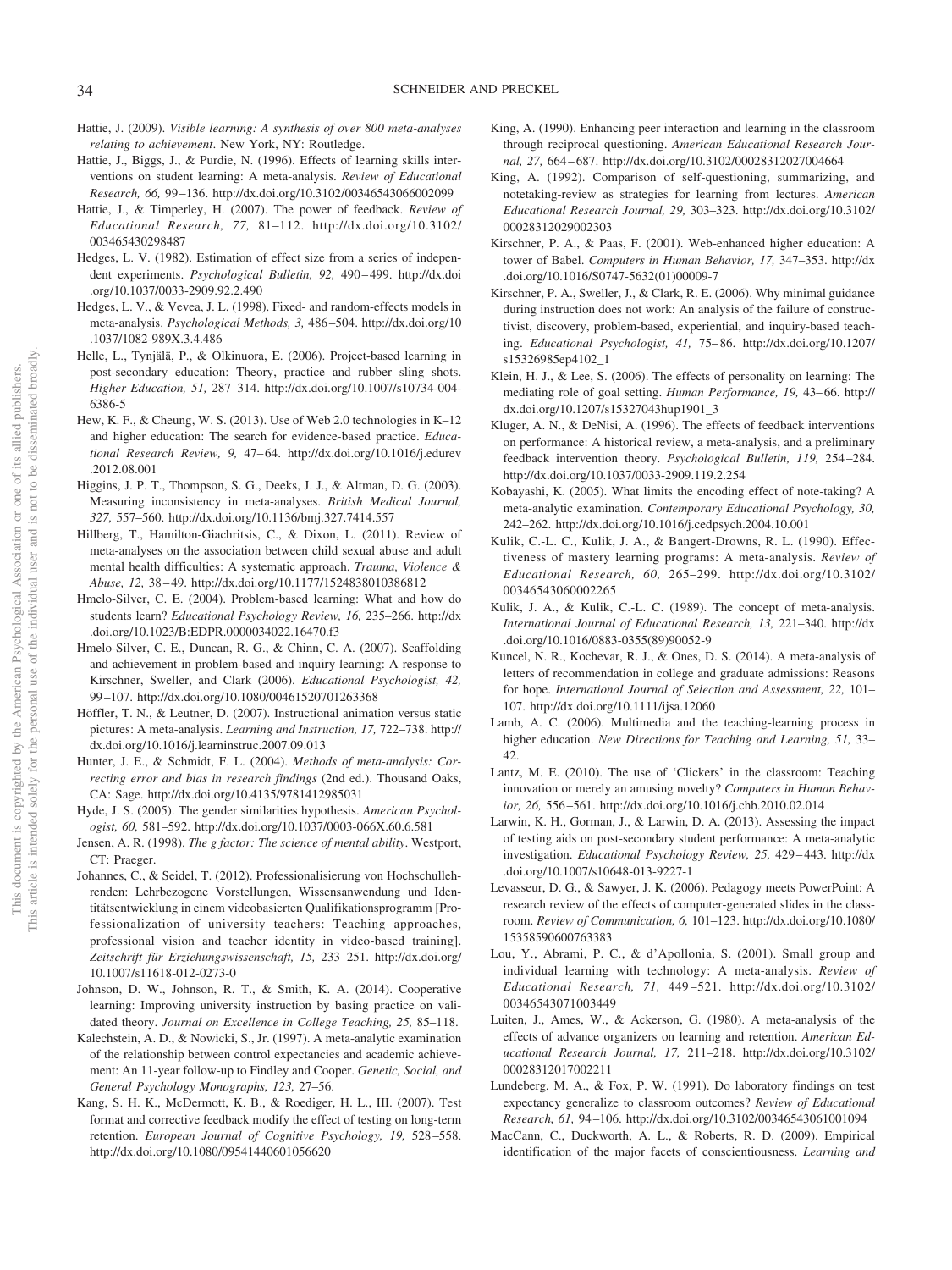*Individual Differences, 19,* 451–458. [http://dx.doi.org/10.1016/j.lindif](http://dx.doi.org/10.1016/j.lindif.2009.03.007) [.2009.03.007](http://dx.doi.org/10.1016/j.lindif.2009.03.007)

- Marsh, H. W., & Martin, A. J. (2011). Academic self-concept and academic achievement: Relations and causal ordering. *The British Journal of Educational Psychology, 81,* 59–77. [http://dx.doi.org/10.1348/](http://dx.doi.org/10.1348/000709910X503501) [000709910X503501](http://dx.doi.org/10.1348/000709910X503501)
- Marton, F., & Säljö, R. (1976). On qualitative differences in learning 1: Outcome and process. *The British Journal of Educational Psychology, 46,* 4–11.<http://dx.doi.org/10.1111/j.2044-8279.1976.tb02980.x>
- Mayer, R. E. (2004). Should there be a three-strikes rule against pure discovery learning? The case for guided methods of instruction. *American Psychologist, 59,* 14–19. [http://dx.doi.org/10.1037/0003-066X.59](http://dx.doi.org/10.1037/0003-066X.59.1.14) [.1.14](http://dx.doi.org/10.1037/0003-066X.59.1.14)
- Mayer, R. E., & Moreno, R. (2003). Nine ways to reduce cognitive load in multimedia learning. *Educational Psychologist, 38,* 43–52. [http://dx.doi](http://dx.doi.org/10.1207/S15326985EP3801_6) [.org/10.1207/S15326985EP3801\\_6](http://dx.doi.org/10.1207/S15326985EP3801_6)
- McAndrew, P., & Scanlon, E. (2013). Education. Open learning at a distance: Lessons for struggling MOOCs. *Science, 342,* 1450–1451. <http://dx.doi.org/10.1126/science.1239686>
- Means, B., Toyama, Y., Murphy, R., & Baki, M. (2013). The effectiveness of online and blended learning: A meta-analysis of the empirical literature. *Teachers College Record, 15,* 1–47.
- Merchant, Z., Goetz, E. T., Cifuentes, L., Keeney-Kennicutt, W., & Davis, T. J. (2014). Effectiveness of virtual reality-based instruction on students' learning outcomes in K–12 and higher education: A metaanalysis. *Computers & Education, 70,* 29–40. [http://dx.doi.org/10.1016/](http://dx.doi.org/10.1016/j.compedu.2013.07.033) [j.compedu.2013.07.033](http://dx.doi.org/10.1016/j.compedu.2013.07.033)
- Moher, D., Liberati, A., Tetzlaff, J., & Altman, D. G. (2009). Preferred reporting items for systematic reviews and meta-analyses: The PRISMA statement. *Annals of Internal Medicine, 151,* 264–269, W64. [http://dx](http://dx.doi.org/10.7326/0003-4819-151-4-200908180-00135) [.doi.org/10.7326/0003-4819-151-4-200908180-00135](http://dx.doi.org/10.7326/0003-4819-151-4-200908180-00135)
- Muchinsky, P. M. (1996). The correction for attenuation. *Educational and Psychological Measurement, 56,* 63–75. [http://dx.doi.org/10.1177/](http://dx.doi.org/10.1177/0013164496056001004) [0013164496056001004](http://dx.doi.org/10.1177/0013164496056001004)
- Neisser, U., Boodoo, G., Jr., Bouchard, T. J., Boykin, A. W., Brody, N., Ceci, S. J.,... Urbina, S. (1996). Intelligence: Knowns and unknowns. *American Psychological Association, 51,* 77–101. [http://dx.doi.org/10](http://dx.doi.org/10.1037/0003-066X.51.2.77) [.1037/0003-066X.51.2.77](http://dx.doi.org/10.1037/0003-066X.51.2.77)
- Nesbit, J. C., & Adesope, O. O. (2006). Learning with concept and knowledge maps: A meta-analysis. *Review of Educational Research, 76,* 413–448.<http://dx.doi.org/10.3102/00346543076003413>
- <span id="page-35-0"></span>Nicol, D. J., & Macfarlane-Dick, D. (2006). Formative assessment and self-regulated learning: A model and seven principles of good feedback practice. *Studies in Higher Education, 31,* 199–218. [http://dx.doi.org/](http://dx.doi.org/10.1080/03075070600572090) [10.1080/03075070600572090](http://dx.doi.org/10.1080/03075070600572090)
- Organization for Economic Co-operation and Development (OECD). (2012). *Education indicators in focus*. Retrieved from [http://www](http://www.oecd.org/edu/skills-beyond-school/educationindicatorsinfocus.htm) [.oecd.org/edu/skills-beyond-school/educationindicatorsinfocus.htm](http://www.oecd.org/edu/skills-beyond-school/educationindicatorsinfocus.htm)
- Organization for Economic Co-operation and Development (OECD). (2014). *Education at a glance 2014: OECD indicators*. Paris, France: OECD Publishing.
- Open Science Collaboration. (2015). Estimating the reproducibility of psychological science. *Science, 349,* no pagination. [http://dx.doi.org/10](http://dx.doi.org/10.1126/science.aac4716) [.1126/science.aac4716](http://dx.doi.org/10.1126/science.aac4716)
- Pappano, L. (2012, November 2). *Year of the MOOC. New York Times*. Retrieved from [http://www.nytimes.com/2012/11/04/education/edlife/](http://www.nytimes.com/2012/11/04/education/edlife/massive-open-online-courses-are-multiplying-at-a-rapid-pace.html) [massive-open-online-courses-are-multiplying-at-a-rapid-pace.html](http://www.nytimes.com/2012/11/04/education/edlife/massive-open-online-courses-are-multiplying-at-a-rapid-pace.html)
- Paris, S. G., & Paris, A. H. (2001). Classroom applications of research on self-regulated learning. *Educational Psychologist, 36,* 89–101. [http://dx](http://dx.doi.org/10.1207/S15326985EP3602_4) [.doi.org/10.1207/S15326985EP3602\\_4](http://dx.doi.org/10.1207/S15326985EP3602_4)
- Perry, R. P., & Smart, J. C. (Eds.). (2007). *The scholarship of teaching and learning in higher education: An evidence-based perspective*. Dordrecht, the Netherlands: Springer.<http://dx.doi.org/10.1007/1-4020-5742-3>
- Pintrich, P. R. (2004). A conceptual framework for assessing motivation and self-regulated learning in college students. *Educational Psychology Review, 16,* 385–407.<http://dx.doi.org/10.1007/s10648-004-0006-x>
- Pintrich, P. R., & Zusho, A. (2007). Student motivation and self-regulated learning in the college classroom. In R. P. Perry & J. C. Smart (Eds.), *The scholarship of teaching and learning in higher education: An evidence-based perspective* (pp. 731–810). New York, NY: Springer. [http://dx.doi.org/10.1007/1-4020-5742-3\\_16](http://dx.doi.org/10.1007/1-4020-5742-3_16)
- Poitras, J. (2012). Meta-analysis of the impact of the research setting on conflict studies. *International Journal of Conflict Management, 23,* 116–132.<http://dx.doi.org/10.1108/10444061211218249>
- Polanin, J. R., Maynard, B. R., & Dell, N. A. (2016). Overviews in educational research: A systematic review and analysis. *Review of Educational Research*. Advance online publication. [http://dx.doi.org/10](http://dx.doi.org/10.3102/0034654316631117) [.3102/0034654316631117](http://dx.doi.org/10.3102/0034654316631117)
- Poropat, A. E. (2009). A meta-analysis of the five-factor model of personality and academic performance. *Psychological Bulletin, 135,* 322–338. <http://dx.doi.org/10.1037/a0014996>
- Pressley, M., Harris, K. R., & Marks, M. B. (1992). But good strategy instructors are constructivists! *Educational Psychology Review, 4,* 3–31. <http://dx.doi.org/10.1007/BF01322393>
- Redfield, D. L., & Rousseau, E. W. (1981). A meta-analysis of experimental research on teacher questioning behavior. *Review of Educational Research, 51,* 237–245.<http://dx.doi.org/10.3102/00346543051002237>
- Reinwein, J. (2012). Does the modality effect exist? And if so, which modality effect? *Journal of Psycholinguistic Research, 41,* 1–32. [http://](http://dx.doi.org/10.1007/s10936-011-9180-4) [dx.doi.org/10.1007/s10936-011-9180-4](http://dx.doi.org/10.1007/s10936-011-9180-4)
- Remesh, A. (2013). Microteaching, an efficient technique for learning effective teaching. *Journal of Research in Medical Sciences, 18,* 158– 163.
- Rey, G. D. (2012). A review of research and a meta-analysis of the seductive detail effect. *Educational Research Review, 7,* 216–237. <http://dx.doi.org/10.1016/j.edurev.2012.05.003>
- Richardson, M., Abraham, C., & Bond, R. (2012). Psychological correlates of university students' academic performance: A systematic review and meta-analysis. *Psychological Bulletin, 138,* 353–387. [http://dx.doi.org/](http://dx.doi.org/10.1037/a0026838) [10.1037/a0026838](http://dx.doi.org/10.1037/a0026838)
- Robbins, S. B., Lauver, K., Le, H., Davis, D., Langley, R., & Carlstrom, A. (2004). Do psychosocial and study skill factors predict college outcomes? A meta-analysis. *Psychological Bulletin, 130,* 261–288. [http://](http://dx.doi.org/10.1037/0033-2909.130.2.261) [dx.doi.org/10.1037/0033-2909.130.2.261](http://dx.doi.org/10.1037/0033-2909.130.2.261)
- Robbins, S. B., Oh, I.-S., Le, H., & Button, C. (2009). Intervention effects on college performance and retention as mediated by motivational, emotional, and social control factors: Integrated meta-analytic path analyses. *Journal of Applied Psychology, 94,* 1163–1184. [http://dx.doi](http://dx.doi.org/10.1037/a0015738) [.org/10.1037/a0015738](http://dx.doi.org/10.1037/a0015738)
- Rosenthal, R., & DiMatteo, M. R. (2001). Meta-analysis: Recent developments in quantitative methods for literature reviews. *Annual Review of Psychology, 52,* 59–82. [http://dx.doi.org/10.1146/annurev.psych.52](http://dx.doi.org/10.1146/annurev.psych.52.1.59) [.1.59](http://dx.doi.org/10.1146/annurev.psych.52.1.59)
- Rücker, G., Schwarzer, G., Carpenter, J. R., & Schumacher, M. (2008). Undue reliance on I-squared in assessing heterogeneity may mislead. *BMC Medical Research Methodology*. Advance online publication.
- Ruiz-Primo, M. A., Briggs, D., Iverson, H., Talbot, R., & Shepard, L. A. (2011). Impact of undergraduate science course innovations on learning. *Science, 331,* 1269–1270.<http://dx.doi.org/10.1126/science.1198976>
- Sackett, P. R., Kuncel, N. R., Arneson, J. J., Cooper, S. R., & Waters, S. D. (2009). Does socioeconomic status explain the relationship between admissions tests and post-secondary academic performance? *Psychological Bulletin, 135,* 1–22.<http://dx.doi.org/10.1037/a0013978>
- Schmidt, F. L., & Hunter, J. E. (2015). *Methods of meta-analysis: Correcting error and bias in research findings* (3rd ed.). Thousand Oaks, CA: Sage.